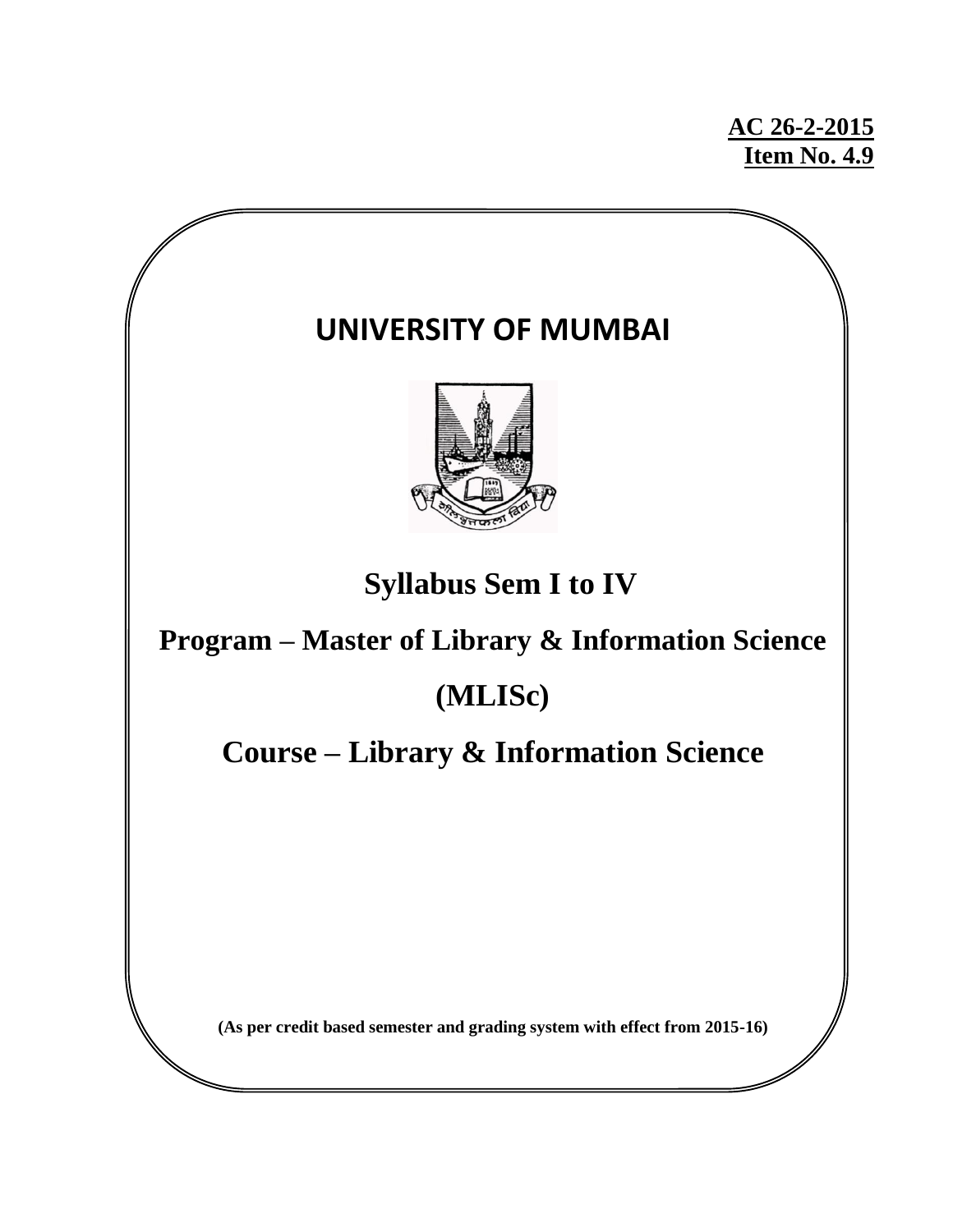# **University of Mumbai**

# **Two Years Integrated**

# **Masters of Library and Information Science (MLISc)**

# **Proposed Curriculum**

# **FINAL SYLLABI TO BE UPLOADED ON WEBSITE**

|           | Course level           | Post Graduate Degree (80 Credits) |
|-----------|------------------------|-----------------------------------|
| ٠         | Duration               | Two Years (Four Semesters)        |
| $\bullet$ | Eligibility            | Graduation in any discipline      |
| $\bullet$ | Student intake         | 20                                |
| ٠         | Medium of Instruction: | English                           |

# **Eligibility:**

A candidate desirous of taking admission to the Master's Degree in Library & Information Science shall have passed a Degree Examination of the University of Mumbai or of a University recognized by this University**.**

# **Passing Standard**

The learners to pass a course shall have to obtain a minimum of 40% marks in aggregate for each course where the course consists of Internal Assessment & Semester End Examination. The learners shall obtain minimum of 40% marks (i.e. 16 out of 40) in the Internal Assessment and 40% marks in Semester End Examination (i.e. 24 Out of 60) separately, to pass the course and minimum of Grade E in each project, wherever applicable, to pass a particular semester. A learner will be said to have passed the course if the learner passes the Internal Assessment & Semester End Examination together.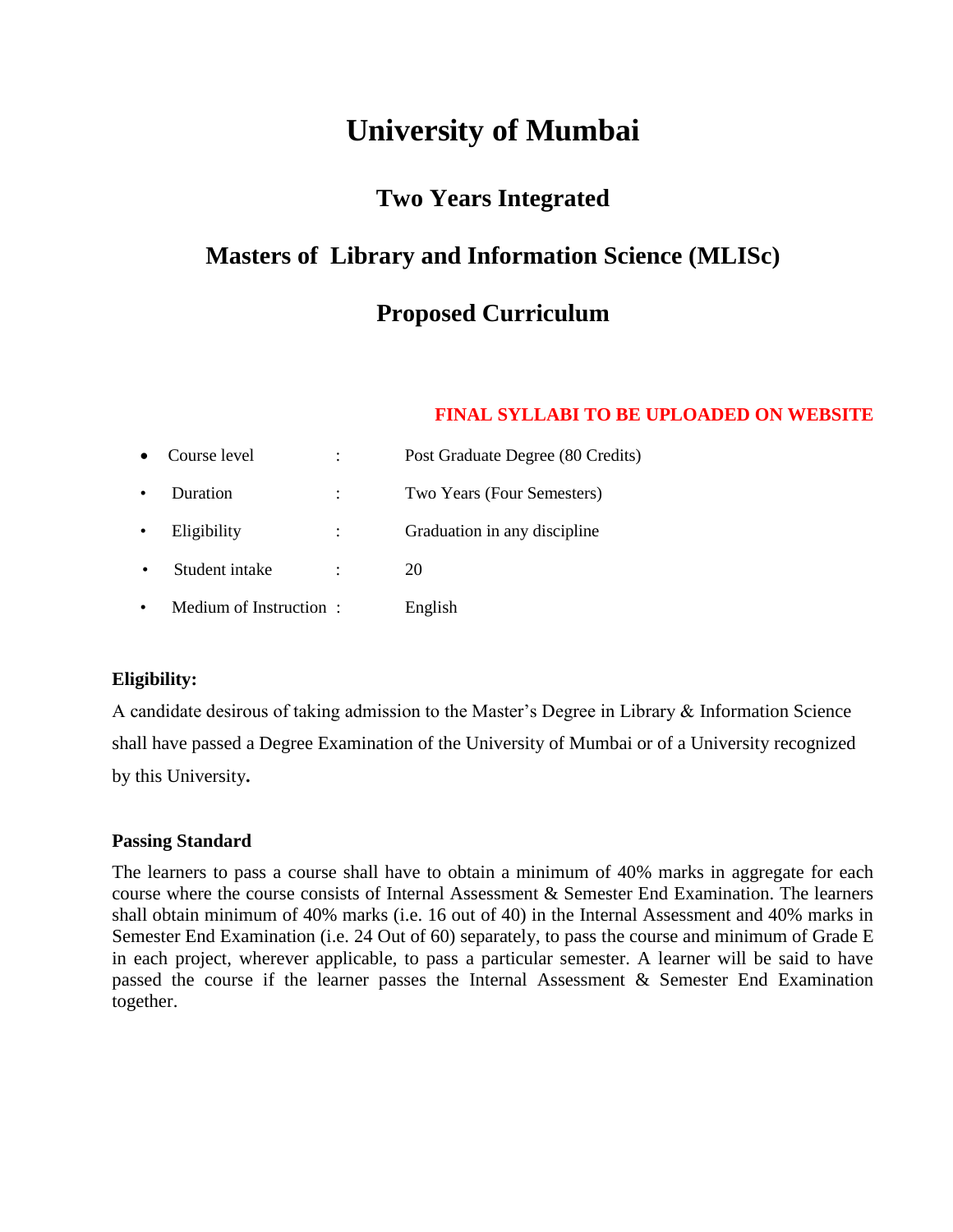# **Fee Structure: Aided**

Fee Structure for Master of Library & Information Science Two Years Integrated Degree Course ( for aided course) with effect from **2015 – 2016**.

| Sr.               |                                   | M.L.I.Sc Part I  | M.L.I.Sc Part II        |  |
|-------------------|-----------------------------------|------------------|-------------------------|--|
| No.               | Fees                              | Sem I & Sem II   | Sem III & Sem IV        |  |
|                   |                                   | Amount in Rupees | <b>Amount in Rupees</b> |  |
| 1.                | <b>Tuition Fees</b>               | 6000.00          | 7000.00                 |  |
| 2.                | <b>Practical Fees</b>             | 1000.00          | 1000.00                 |  |
| 3.                | <b>Library Fees</b>               | 1000.00          | 1000.00                 |  |
| 4.                | <b>Admission Processing Fees</b>  | 200.00           |                         |  |
| 5.                | P.G. Registration Fees            | 1000.00          |                         |  |
| 6.                | P.G. Registration Form Fees       | 25.00            |                         |  |
| 7.                | <b>Examination Fee</b>            | 1200.00          | 1200.00                 |  |
| 8.                | <b>Examination Form Fee</b>       | 25.00            | 25.00                   |  |
| 9.                | <b>Marksheet</b>                  | 50.00            | 50.00                   |  |
| <b>OTHER FEES</b> |                                   |                  |                         |  |
| 10.               | Gymkhana Fees                     | 200.00           | 200.00                  |  |
| 11.               | <b>Sports &amp; Cultural Fees</b> | 30.00            | 30.00                   |  |
| 12.               | 'E' Charges                       | 20.00            | 20.00                   |  |
| 13.               | Cultural activities               | 06.00            | 06.00                   |  |
| 14.               | <b>Disaster Welfare Fund</b>      | 10.00            | 10.00                   |  |
| 15.               | <b>Students Welfare Fund</b>      | 50.00            | 50.00                   |  |
| 16.               | Vice-Chancellor's Fund            | 20.00            | 20.00                   |  |
| 17.               | <b>Identity Card Fees</b>         | 50.00            | 50.00                   |  |
| 18.               | Convocation (Final Year)          |                  | 250.00                  |  |

# **Refundable Deposit**

| Sr. | Fees                            | M.L.I.Sc Part I         | M.L.I.Sc Part II        |
|-----|---------------------------------|-------------------------|-------------------------|
| No. |                                 | Sem I & Sem II          | Sem III & Sem IV        |
|     |                                 | <b>Amount in Rupees</b> | <b>Amount in Rupees</b> |
|     | <b>Caution Money</b>            | 100.00                  |                         |
| っ   | <b>Library Deposit</b>          | 300.00                  |                         |
| 3.  | <b>Computer Lab Deposit</b>     | 400.00                  |                         |
|     | <b>TOTAL REFUNDABLE DEPOSIT</b> | 800.00                  | ----                    |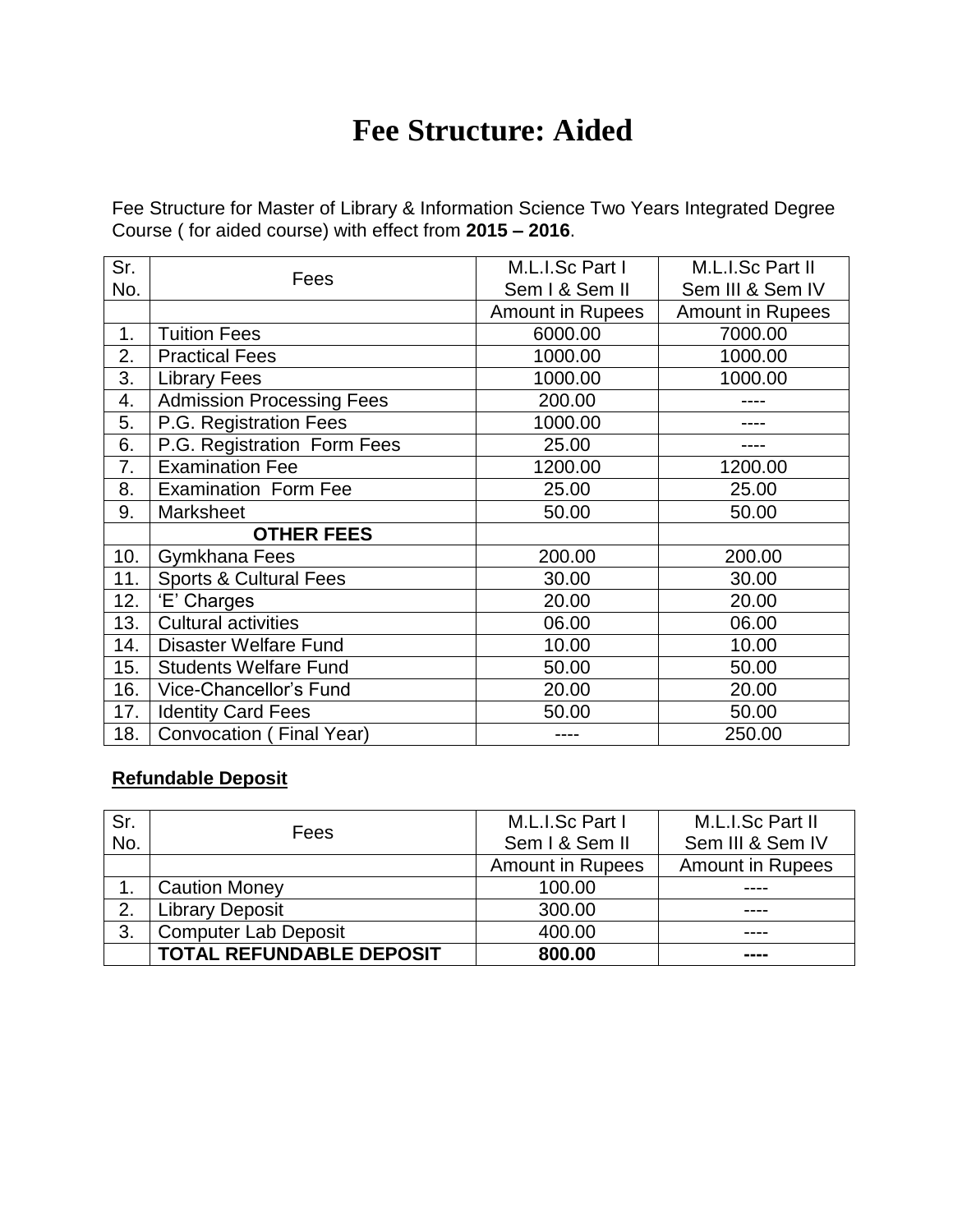# **Fee Structure: Unaided**

Fee Structure for Master of Library & Information Science Two Years Integrated Degree Course ( for unaided course) with effect from **2015 – 2016**.

| Sr.               |                                   | M.L.I.Sc Part I         | M.L.I.Sc Part II        |  |
|-------------------|-----------------------------------|-------------------------|-------------------------|--|
| No.               | Fees                              | Sem I & Sem II          | Sem III & Sem IV        |  |
|                   |                                   | <b>Amount in Rupees</b> | <b>Amount in Rupees</b> |  |
| 1.                | <b>Tuition Fees</b>               | 15000.00                | 15000.00                |  |
| 2.                | <b>Practical Fees</b>             | 2000.00                 | 2000.00                 |  |
| 3.                | <b>Library Fees</b>               | 1500.00                 | 1500.00                 |  |
| 4.                | <b>Admission Processing Fees</b>  | 200.00                  |                         |  |
| 5                 | <b>Computer Laboratory Fees</b>   | 3500.00                 | 3500.00                 |  |
| 6.                | P.G. Registration Fees            | 1000.00                 |                         |  |
| 7.                | P.G. Registration Form Fees       | 25.00                   |                         |  |
| 8                 | <b>Examination Fee</b>            | 1200.00                 | 1200.00                 |  |
| 9.                | <b>Examination Form Fee</b>       | 25.00                   | 25.00                   |  |
| 10                | <b>Marksheet</b>                  | 50.00                   | 50.00                   |  |
| <b>OTHER FEES</b> |                                   |                         |                         |  |
| 11.               | <b>Gymkhana Fees</b>              | 200.00                  | 200.00                  |  |
| 12.               | <b>Sports &amp; Cultural Fees</b> | 30.00                   | 30.00                   |  |
| 13.               | 'E' Charges                       | 20.00                   | 20.00                   |  |
| 14.               | <b>Cultural activities</b>        | 06.00                   | 06.00                   |  |
| 15.               | Disaster Welfare Fund             | 10.00                   | 10.00                   |  |
| 16.               | <b>Students Welfare Fund</b>      | 50.00                   | 50.00                   |  |
| 17.               | Vice-Chancellor's Fund            | 20.00                   | 20.00                   |  |
| 18.               | <b>Identity Card Fees</b>         | 50.00                   | 50.00                   |  |
| 19.               | Convocation (Final Year)          | ----                    | 250.00                  |  |

# **Refundable Deposit**

| Sr. | Fees                            | M.L.I.Sc Part I         | M.L.I.Sc Part II        |
|-----|---------------------------------|-------------------------|-------------------------|
| No. |                                 | Sem I & Sem II          | Sem III & Sem IV        |
|     |                                 | <b>Amount in Rupees</b> | <b>Amount in Rupees</b> |
|     | <b>Caution Money</b>            | 100.00                  |                         |
| 2   | <b>Library Deposit</b>          | 300.00                  |                         |
| 3.  | <b>Computer Lab Deposit</b>     | 400.00                  |                         |
|     | <b>TOTAL REFUNDABLE DEPOSIT</b> | 800.00                  | ----                    |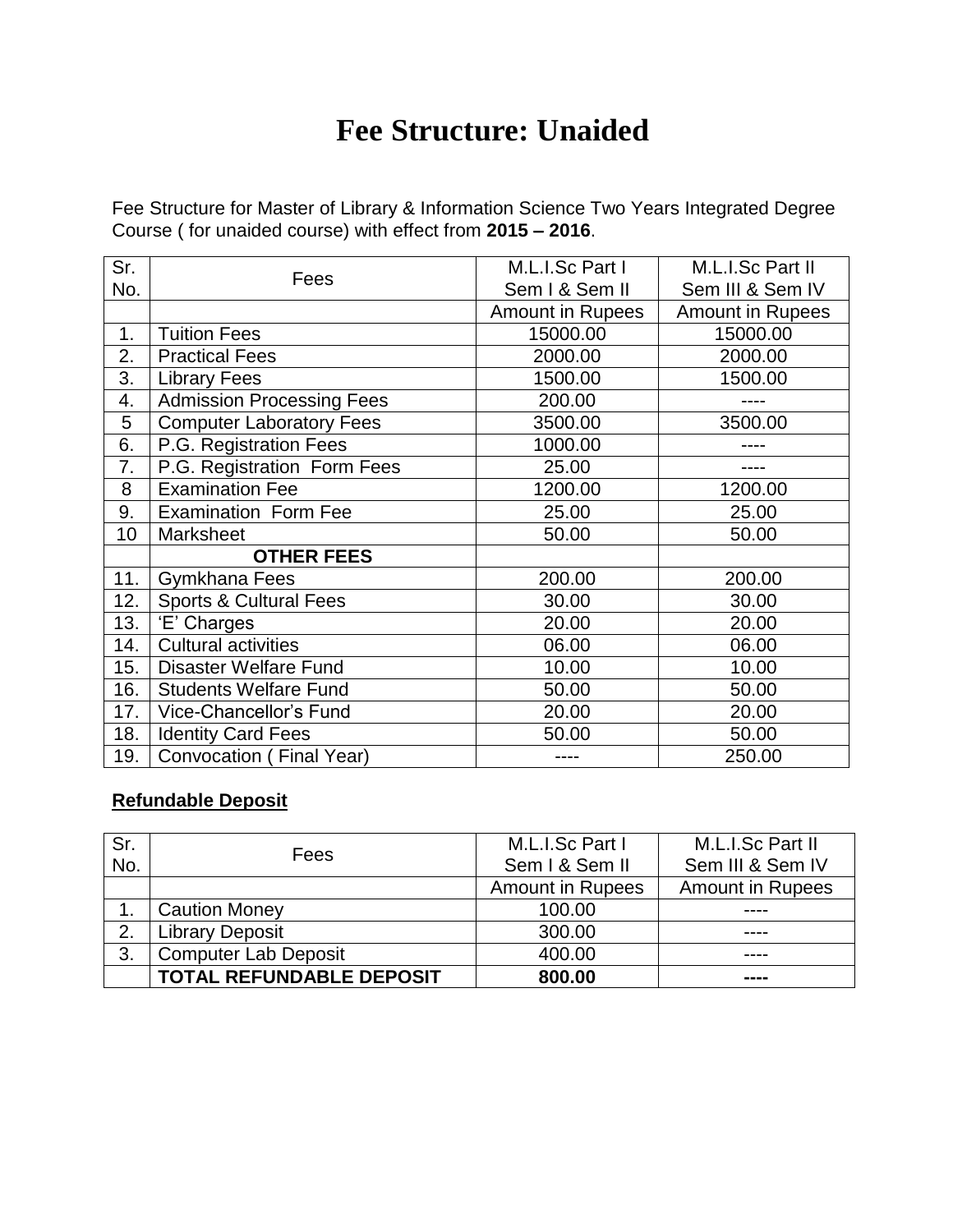# **Structure**

80 Credits for two years  $\rightarrow$  20 Credits for each semester Theory One Credit = 20 Hours: Practical One Credit = 24 Hours Numbers in circular bracket are the numbers of hours required

Numbers in square bracket are the numbers of marks

|                                                      | Theory Courses (Part A)                                                     |                             |                                              | Practical (Part B)         |                          |                                   | Total A+B              |
|------------------------------------------------------|-----------------------------------------------------------------------------|-----------------------------|----------------------------------------------|----------------------------|--------------------------|-----------------------------------|------------------------|
|                                                      | Courses                                                                     | Credits<br>(Each<br>Course) | Total                                        | Courses                    | Credits*                 | Total                             |                        |
| Semester 1                                           | 4                                                                           | 4                           | 16<br>(320)<br>[400]                         | $\overline{2}$             | 4                        | $\overline{4}$<br>(96)<br>[100]   | 20<br>(416)<br>$[500]$ |
| Semester 2                                           | $\overline{4}$                                                              | $\overline{4}$              | 16<br>(320)<br>[400]                         | $\overline{2}$             | $\overline{4}$           | $\overline{4}$<br>(96)<br>$[100]$ | 20<br>(416)<br>$[500]$ |
| Semester 3                                           | $\overline{4}$                                                              | $\overline{4}$              | 16<br>(320)<br>[400]                         | $\overline{2}$             | 4                        | $\overline{4}$<br>(96)<br>$[100]$ | 20<br>(416)<br>$[500]$ |
| Semester 4                                           | Soft skills &<br>Current<br>Trends in LIS<br>$\overline{2}$<br>Dissertation | 4<br>12                     | 16<br>$240 + 80 =$<br>(320)<br>$[300 + 100]$ | $\mathbf{1}$<br>Internship | 4                        | $\overline{4}$<br>(96)<br>[100]   | 20<br>(416)<br>[500]   |
| <b>Total Credits</b><br><b>Total Number of Hours</b> |                                                                             |                             |                                              |                            | 80<br>(1664)<br>$[2000]$ |                                   |                        |

| Semesters 1 to 3 |                                           | <b>Semester 4</b>                                  |  |  |
|------------------|-------------------------------------------|----------------------------------------------------|--|--|
|                  | Theory: 4 Credits; 4 Course Each Semester | Dissertation: 12 Credits<br>Soft Skills: 4 Credits |  |  |
|                  | Practical: 12 Credits; 6 courses          | Internship: 4 Credits                              |  |  |
|                  | ___                                       | .                                                  |  |  |

Each Semester is of 12 to 14 weeks:

13 weeks  $\rightarrow$  32 hours/week  $\rightarrow$  416 Hours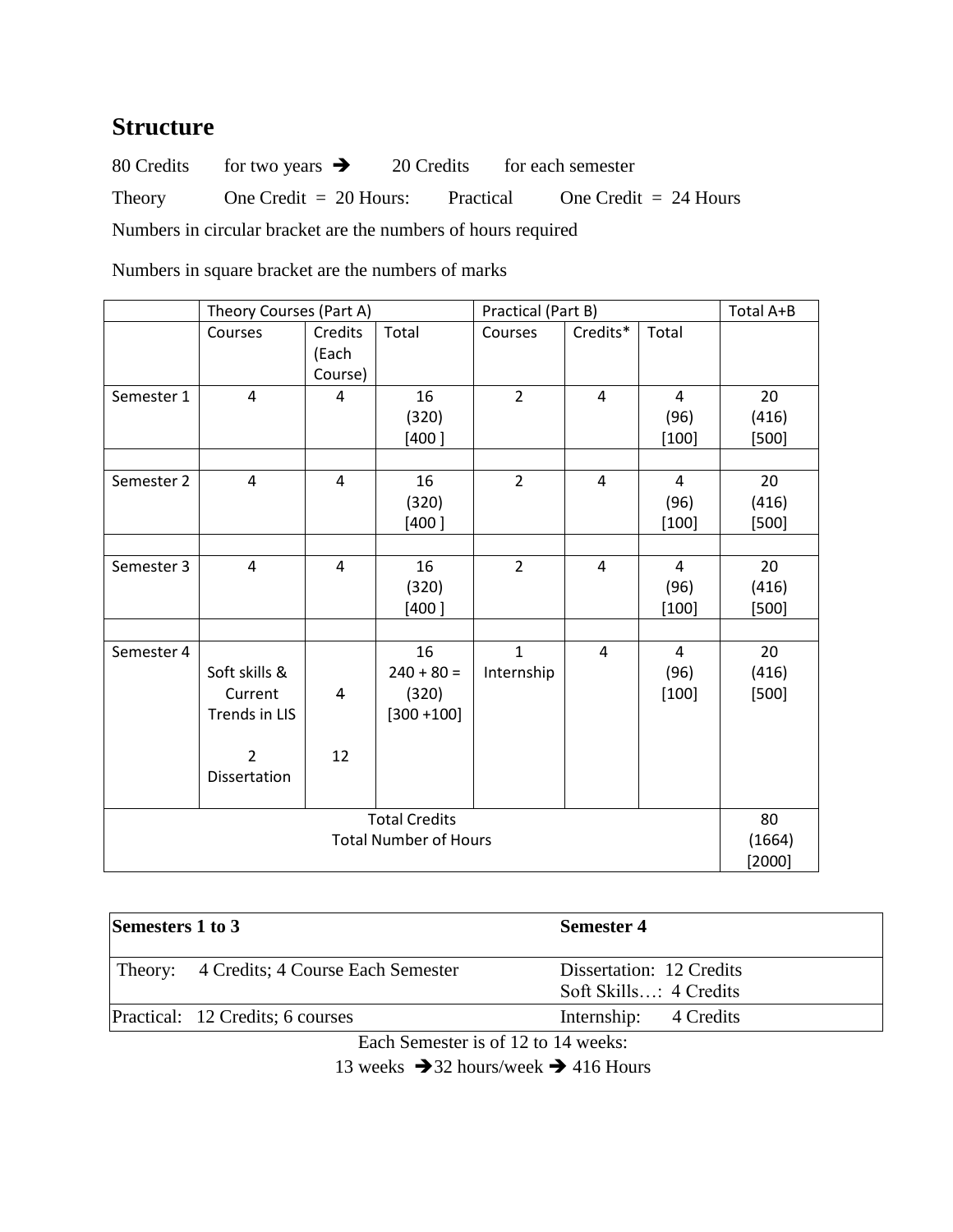# **Outline: MLISc Integrated Programme**

# **Semester 1**

Course 1: Fundamentals of Librarianship Course 2: Cataloguing and Classification-1 Course 3: Library Administration Course 4: Computer Applications to Libraries

P1: Cataloguing and Classification I P2: Computer

# **Semester 2**

Course 5: Reference Sources and Services Course 6: Information Services and Systems Course 7: Cataloguing and Classification II Course 8: ICT in Library

P3: Cataloguing and Classification II P4: Reference and Information Sources

# **Semester 3**

Course 9: Information, Communication and Society Course 10 Library Management Course 11: Research Methodology Course 12: Statistics and Computer Application in Research

P5: Abstracting, Indexing and Thesaurus Construction

P6: Information and Communication Technologies

# **Semester 4**

Course13: Dissertation (12 Credits) Course 14: Soft skills & Current Trends in LIS (4 Credits)

P7: Internship : Four Weeks (4 Credits)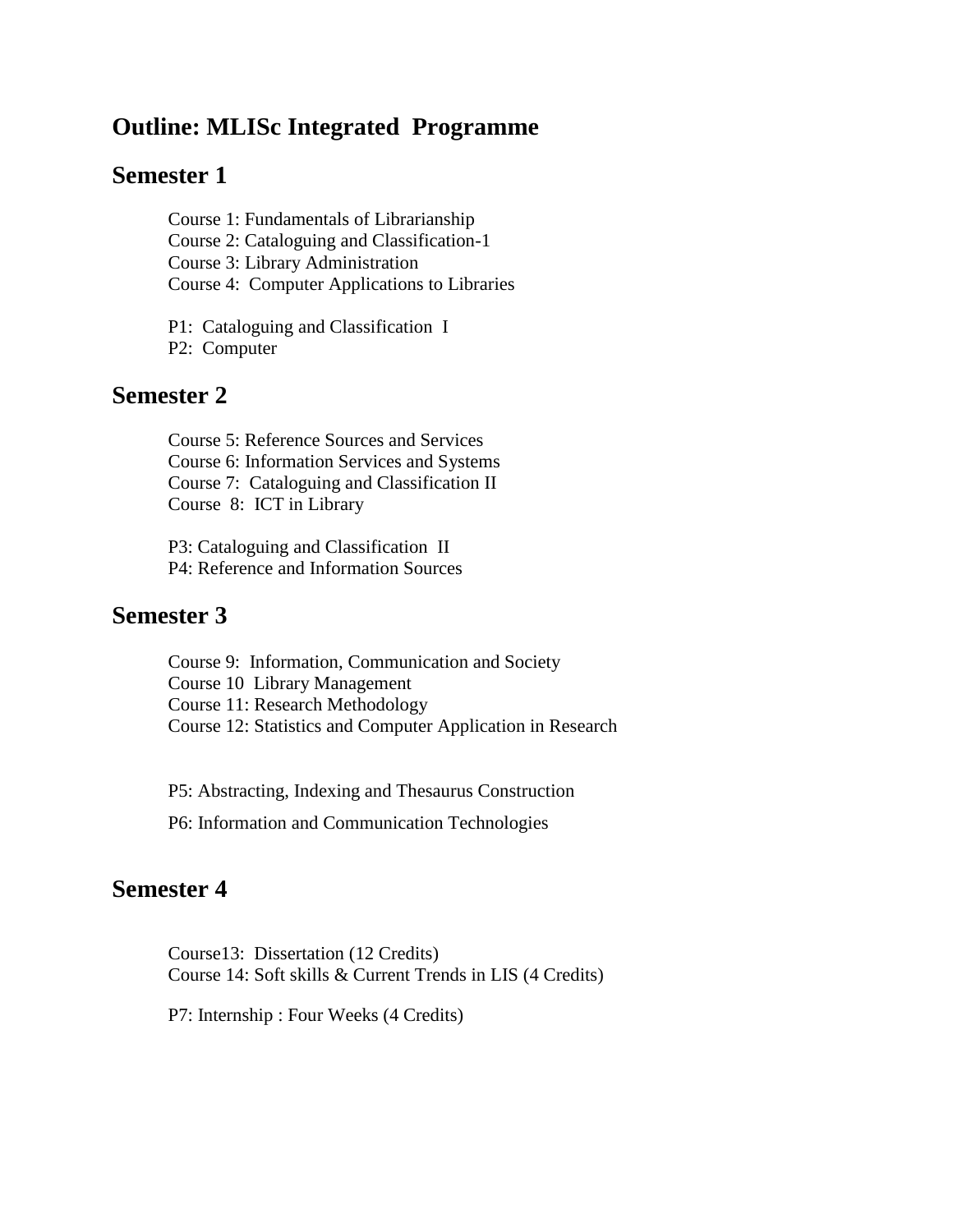# **Exam Structure**

| <b>Sem</b>   | <b>Course</b><br>N <sub>0</sub>                     | <b>Title</b>                                              | <b>Marks</b> | <b>Internal</b> | <b>External</b> |
|--------------|-----------------------------------------------------|-----------------------------------------------------------|--------------|-----------------|-----------------|
| I            | C1                                                  | Fundamentals of Librarianship                             |              | 40              | 60              |
|              | C <sub>2</sub>                                      | Cataloguing & Classification - I                          | 100          | 40              | 60              |
|              | C <sub>3</sub>                                      | Library Administration                                    | 100          | 40              | 60              |
|              | C <sub>4</sub>                                      | <b>Computer Applications to Libraries</b>                 | 100          | 40              | 60              |
|              | P <sub>1</sub>                                      | Cataloguing and Classification I                          |              |                 |                 |
|              | P <sub>2</sub>                                      | Computer                                                  | 100          | 40              | 60              |
|              |                                                     |                                                           | 500          |                 |                 |
| $\mathbf{H}$ | C <sub>5</sub>                                      | Reference Sources and Services                            | 100          | 40              | 60              |
|              | C6                                                  | <b>Information Services and Systems</b>                   | 100          | 40              | 60              |
|              | C7                                                  | Cataloguing and Classification II                         | 100          | 40              | 60              |
|              | C8                                                  | ICT in Library                                            |              | 40              | 60              |
|              | Cataloguing and Classification II<br>P <sub>3</sub> |                                                           |              |                 |                 |
|              | P4                                                  | Reference and Information Sources                         |              | 40              | 60              |
|              |                                                     |                                                           | 500          |                 |                 |
| Ш            | C9                                                  | Information, Communication and<br>Society                 | 100          | 40              | 60              |
|              | C10                                                 | <b>Library Management</b>                                 | 100          | 40              | 60              |
|              | C11                                                 | <b>Research Methodology</b>                               | 100          | 40              | 60              |
|              | C12                                                 | <b>Statistics and Computer Application in</b><br>Research | 100          | 40              | 60              |
|              | P <sub>5</sub>                                      | Abstracting, Indexing and Thesaurus<br>Construction       |              |                 |                 |
|              | P <sub>6</sub>                                      | <b>Information and Communication</b><br>Technologies      | 100          | 40              | 60              |
|              |                                                     |                                                           | 500          |                 |                 |
| IV           | C13                                                 | Dissertation (12 Credits)                                 | 300          |                 | 300             |
|              | C14                                                 | Soft skills & Current Trends in LIS (4<br>Credits)        | 100          | 40              | 60              |
|              | P7                                                  | Internship: Four Weeks (4 Credits)                        | 100          |                 | 100             |
|              |                                                     |                                                           | 500          |                 |                 |
|              |                                                     |                                                           | 2000         |                 |                 |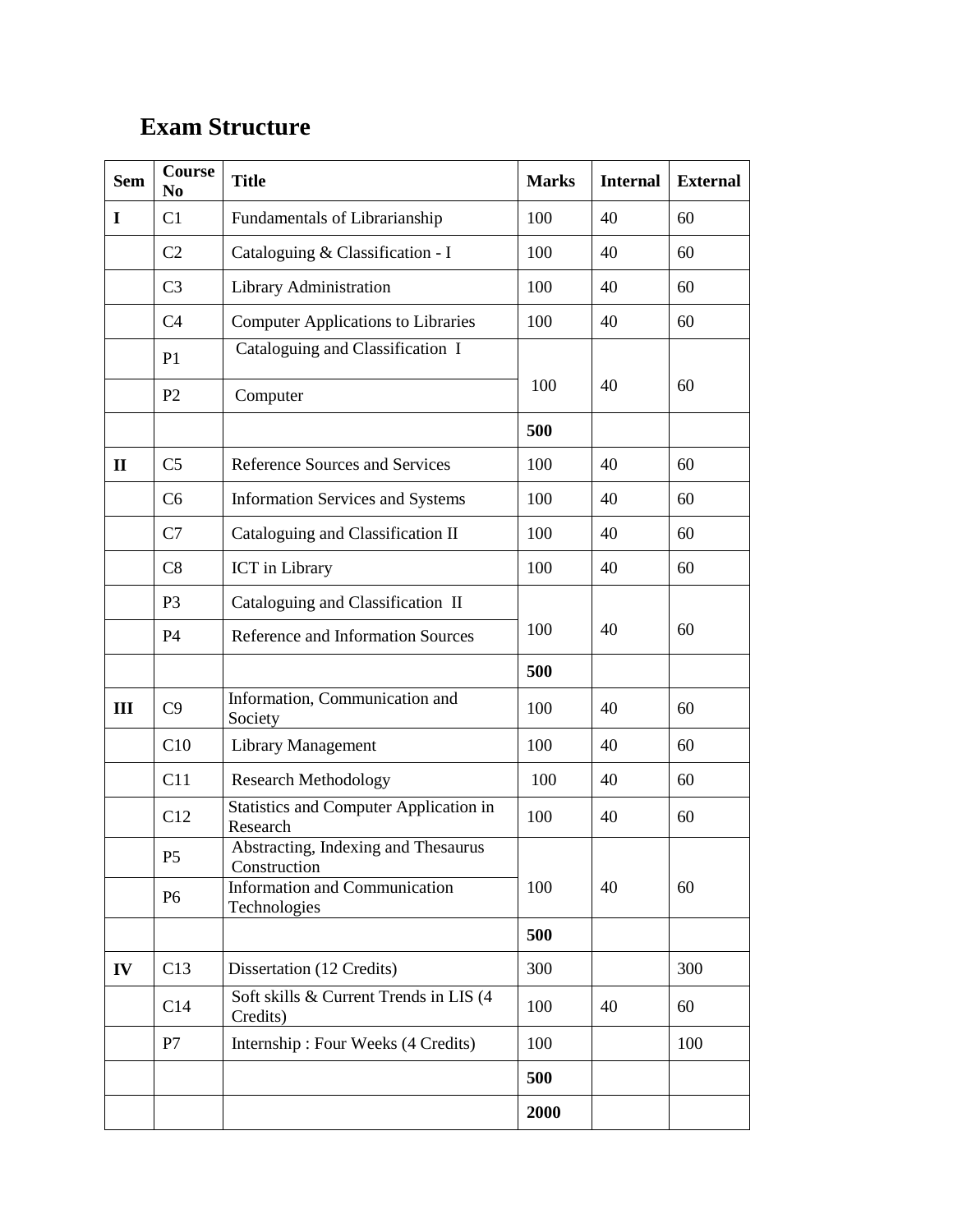## **Pattern of Examination**

# **A. Theory Examination (60: 40)**

# **1. Semester End Exam – 60 marks**

- There shall be 6 questions, out of which one will be short note question. Each question carries 15 marks.
- Candidate will attempt any 4 questions

# **2. Internal Assessment – 40 marks**

- a. Attendance & Participation in Class 10 marks
- b. One Class Room Test 10 marks
- c. Two classroom Assignments 20 marks

(Field Visit Report, Book Review, Preparation of Bibliography on a given topic, Seminar, Essay Writing)

## **B. Practical Examination**

Practical examination will be conducted in each semester at the respective institutions where the programmes are conducted. External examiners shall be appointed from the panel of examiners appointed by the university.

## **C. Dissertation Evaluation**

Assessment of the written dissertation and viva will be held at respective institutions where the programmes are conducted by the panel of external and internal examiners appointed by the *ad hoc* BOS.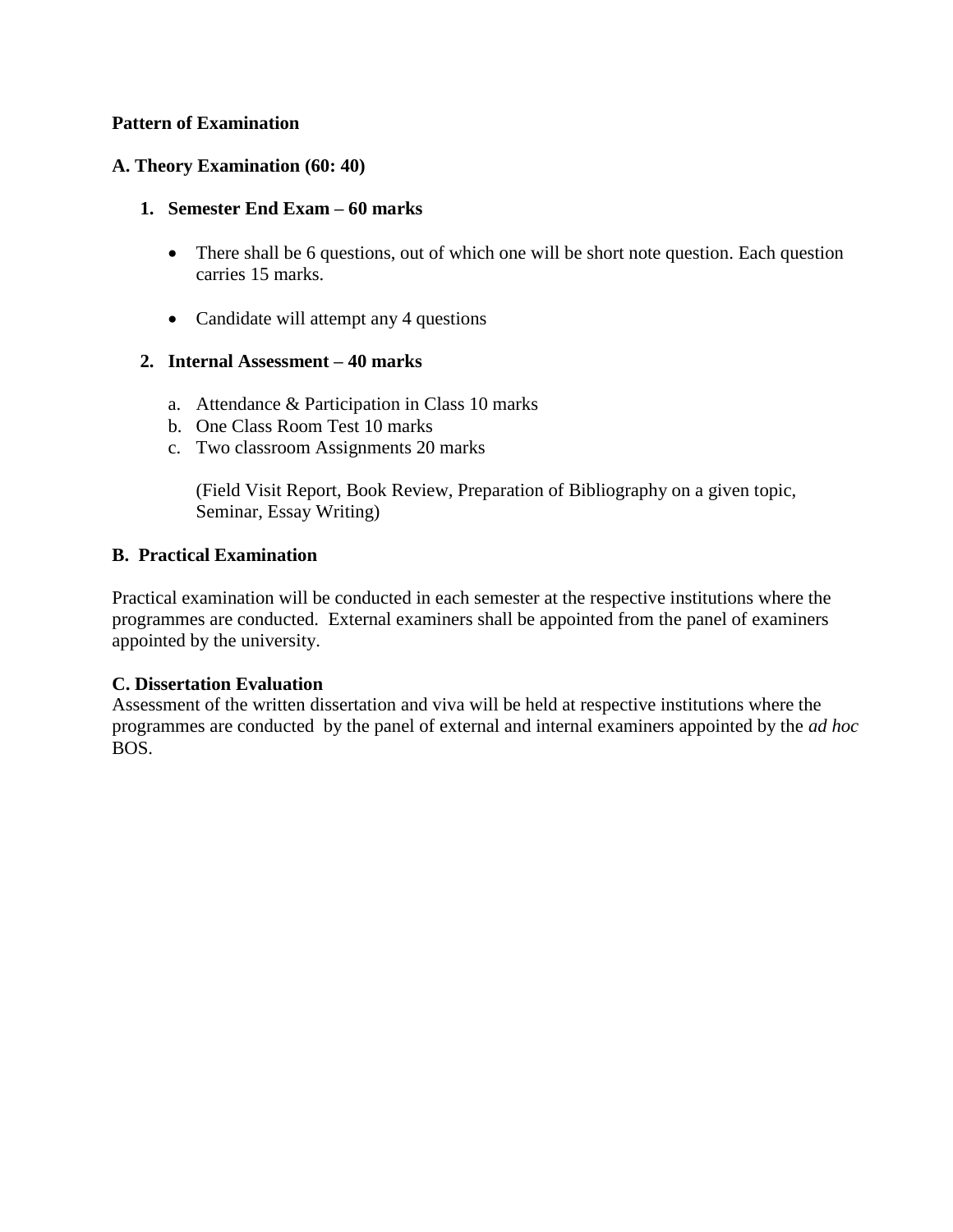# **Semester 1**

# **Course 1: Fundamentals of Librarianship**

# **Objectives:**

- a. To understand purpose, role and importance of libraries in society
- b. To know about various types of libraries, their nature, objectives and services
- c. To be familiar with the library scenario in general and the Indian scenario in particular
- 1. Library and Society: Role and functions; Library as cultural, educational, political and social institution. Types of documents. [Books and non-book material; primary, secondary, tertiary documents.]
- 2. Historical Overview of library development: growth of libraries in India with special reference to Saraswati Mahal Library, Khuda Bakhsh Oriental Public Library, Asiatic Society Library, Bhandarkar Oriental Research Institute, Baroda Public Library System, contribution of UNESCO to libraries and library profession, reports of committees and commissions. [ Kothari, Faizee, Dainton.]
- 3. Types of Libraries:
- A. Objectives, Features, Functions and Contemporary library scenario in India with reference to Public, National, Academic and Special Libraries
	- i. Academic Libraries Definition, Scope: School, College and University libraries.
	- ii. Public Libraries public library as an agency of mass communication, public library systems-Delhi Public Library; RRRLF, Library Legislation in India with special reference to Maharashtra, Press and Registration Act, Delivery of Books Act, IFLA Standards/Guideline for public libraries.
	- iii. National Libraries The National Library of India, Library of Congress, The British Library, Subject Specific National Libraries: National Science Library, National Medical Library etc.
	- iv. Special Libraries- Research, subject specific Libraries Corporate Libraries
	- v. Archives, museums and records management.

## B.

Dr Ranganathan's Contribution to Library and Information Science, Five Laws and their Current Relevance.

National Knowledge Commission of India (*Libraries-Gateways to Knowledge*), knowledge centres, role of NAAC.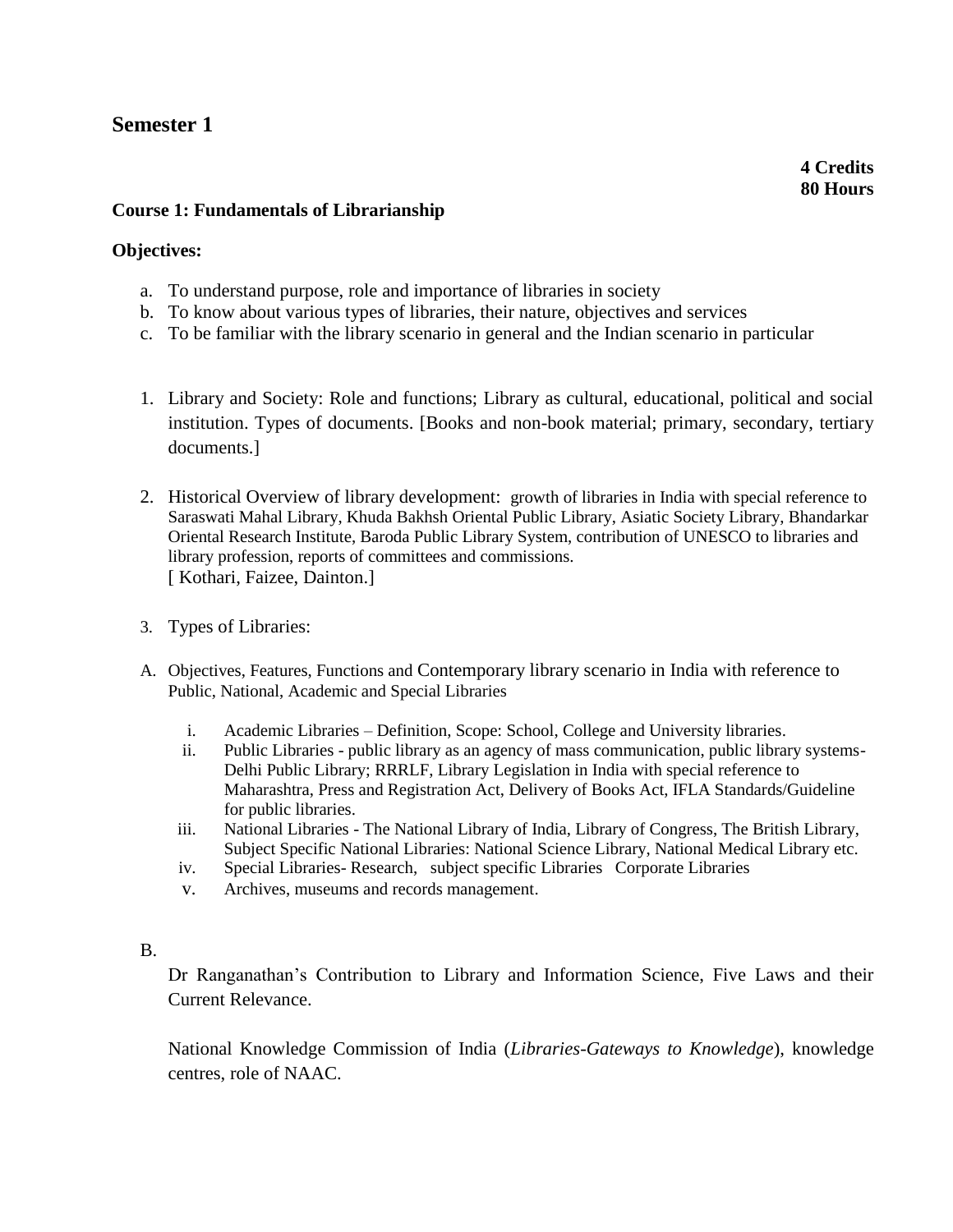- 1. Ashworth, W. : *Special librarianship*. London, Clive Bingley, 1979.
- 2. Atkinson, F.: *Librarianship: An Introduction to the profession*. London, Clive Bingley, 1974.
- 3. Beenham, R & Harrison, C. : *The Basics of librarianship*. London, Clive Bingley, 1985.
- 4. Bhatt, R. K. : UNESCO : *Development of libraries & Documentation Centers in Developing Countries*. New Delhi, KK, 2004.
- 5. Brophy, P. *The Academic Library.* London: Library Asscociation. 2000.
- 6. Brophy, P. *The library in the 21st Century: new services for the information age*. London: LA Publishing.2001
- 7. Coblans, H. : *Librarianship and documentation*. London, Andre Deutsch, 1974.
- 8. Devarajan, G. *Users' approach to information in libraries*, New Delhi: EssEss Publication.1989
- 9. Dhiman, A. *Handbook of special libraries & librarianship.*EssEss.2008
- 10. Dossett, P. : *Handbook of special librarianship and information work*, 6<sup>th</sup> Ed. London, Aslib, 1992.
- 11. George, K. M. (Eds.). *Indian Libraries: trends and perspectives*. Calcutta: Orient Longmans.1985
- 12. Guha, B. *Documentation and information: services, Techniques and systems.* 2nd Edition. Calcutta: World Press.1983
- 13. Gupta, O.P. : *Library & information services in University & College Libraries in India*. New Delhi, Reliance, 1998.
- 14. *Handbook of special librarianship and information Work.* (1992) 6th ed. London: Aslib.
- 15. Harrison, C. &Beenham, R. *The basics of librarianship*.3rd Edition. London: Clive Bingley. 1991.
- 16. Infolibraria[nhttp://www.infolibrarian.com/](http://www.infolibrarian.com/)
- 17. Johnson, Elmer D. & Harris, Michael H. : *History of libraries in the Western World*. Scarecrow, New Jersey, 1976.
- 18. Kapoor, S. K.. *Fundamental of Library Science and Librarianship*. New Delhi: Cyber Tech Pub.2010
- 19. Kaul, H.K. (Ed.) : *National library services : ICONLIS 2004.* Calcutta, The National Library, 2004.
- 20. Krishan Kumar. *Library Organization.* New Delhi: Vikas.1987
- 21. Kumar, P.S.G. *Foundations of Library and Information Science*. Delhi: B. R. Publishing.2003
- 22. Kumar, P.S.G. *Library and Users*. Delhi: B. R. Publishing. 2004.
- 23. Line, M.B. : *Academic library management.* London, LA, 1990.
- 24. Line, Maurice (Ed.) : *Librarianship and information work worldwide 2000*. London, Bowker, 2000.
- 25. Lynch, Beverly P.(Ed.) : *The Academic Library in transition :planning for the 1990s*. New York, Neal-Schuman, 1990.
- 26. Majumdar, Uma. : *India's National Library.* Calcutta, The National Library, 1987.
- 27. Majumder, U. *India's National library: Systematization and modernization.* Calcutta: National Library. 1984*.*
- 28. Marshall, D.N. *: History of libraries*. New Delhi, Oxford, 1983.
- 29. Maxwell, Robert L. Maxwell's Handbook for RDA Explaining and Illustrating RDA: Resource, Facet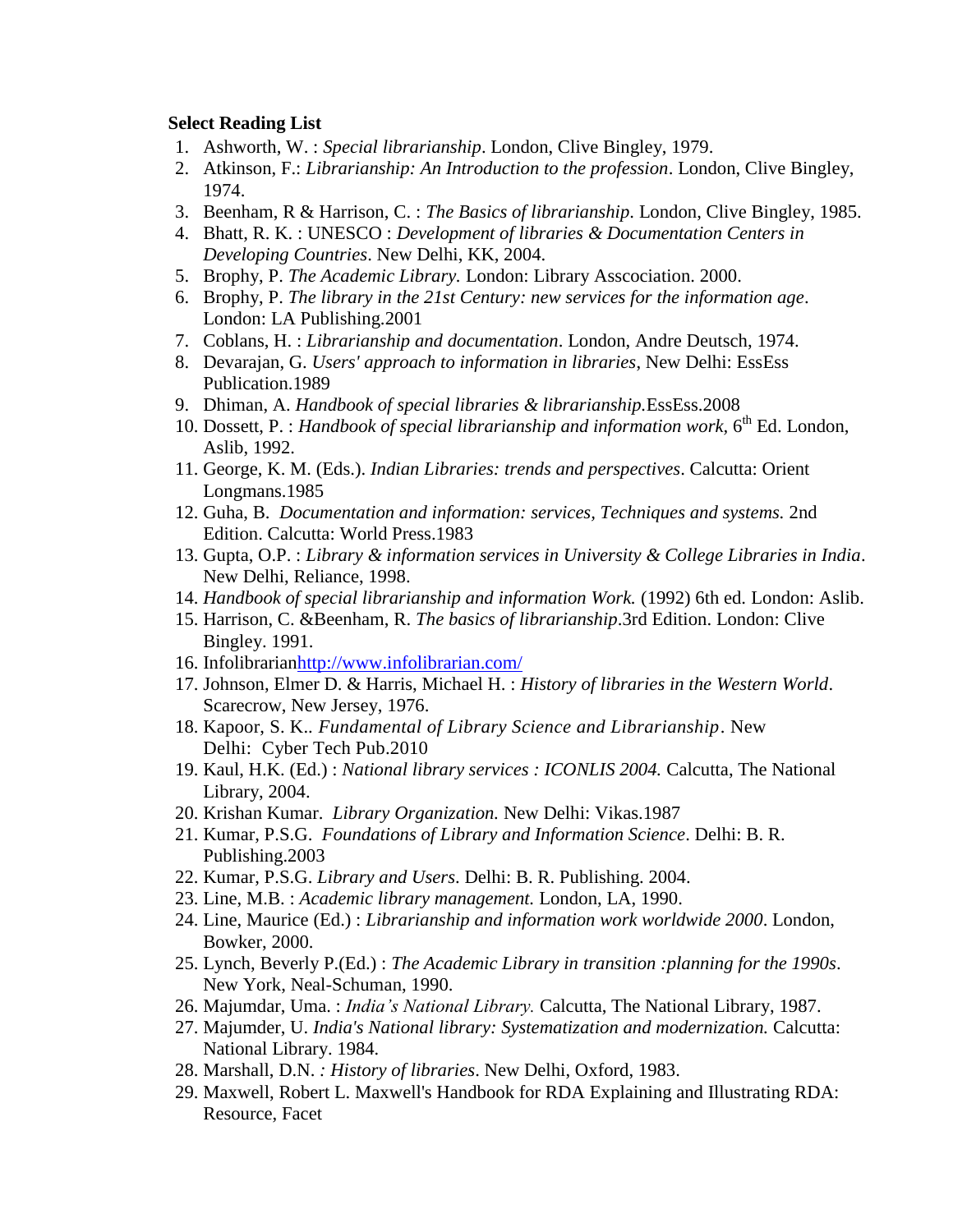- 30. Description and Access Using MARC21
- 31. McElroy, A. R. (Ed.). *College Librarianship: objectives and practices.* London: Library Association. 1984.
- 32. Miller, K. *Public libraries going green*. Chicago, American Library Association. 2010.
- 33. Mohanraj, V. M. *Library Services for Children*. New Delhi: Ess Ess Publications. 2004.
- 34. Oliver, Chris. Introducing RDA. Facet
- 35. Pandey, R., &Pillai, M. N. V*. History of Library and Information Science*. New Delhi **:** Jnanada Prakashan. 2011.
- 36. Patel, Jashu & Kumar, Krishan : *Libraries & librarianship in India*. London, Greenwood,2001.
- 37. Prasher, R.G. *Information and its Communication* New Delhi: Medallion. 1991
- 38. Raju, A. A. N. : *Documentary heritage of Indian libraries*. New Delhi, Ess Ess Publications, 2003.
- 39. Ranganathan, S. R. *Five laws of library science*.EssEss pub. 2006.
- 40. Ranganathan, S.R. : *Five laws of Library Science*. Bombay, Asia, 1963.
- 41. RDA: Element Set. Facet
- 42. RDA: Resource, Description and Access Print, 2013 Revision. Facet
- 43. Sardana, J.L. (Ed.) : *Libraries & information studies in retrospect and prospect :essays in honor of Professor B. R. Kalia, Vols. 1 & 2*. New Delhi, Concept, 1990.
- 44. Sharma, C. D. &Boonlia, N. (eds).: *Information services for college libraries.* Jaipur: Printwell. 1985.
- 45. Sharma, Pandey S. K. (1987). *Libraries and Society*. New Delhi: EssEss Publications.
- 46. Sharma, Pandey S. K. (1987). *Public libraries in India*. New Delhi: EssEss Publications.
- 47. Sherbini, Magda E. RDA: Strategies for Implementation-
- 48. Srivastava, P. (2008). *Copyright in Academic Libraries in Digital Environment*. New Delhi : EssEss Pub.
- 49. Strauss,.L.J. : *Scientific and technical libraries – their organization and administration*. New York, John Wiley, 1964.
- 50. Taher, Mohammed & Davis, Donald Gordon : *Librarianship and library science in India : an outline of historical perspectives*. New Delhi, Concept, 1994.
- 51. *The Public Library Service: IFLA/UNESCO Guidelines for Development.* (2001). Munchen: K. G. Saur.
- 52. Venkatappaiah, V. & Madhusudan, M. : *Public library legislation in the new millennium*. New Delhi, Bookwell, 2006.
- 53. Verma, Sahib Singh *: Library & literacy movement for national development in India*. New Delhi, Concept, 2003.
- 54. Ward, Patricia L. (Ed.) : *Continuing professional education for the information society. Munchen*, K.G.Saur, 2002.
- 55. Wherry, Timothy Lee : *Intellectual property : everything the digital age librarian needs to know*. Chicago, ALA, 2008
- 56. Willams, D. E. & Golden, J. (eds.) (2010) *Advances in library administration and organization* vol.29.Bingley, Emerald Group Publishing.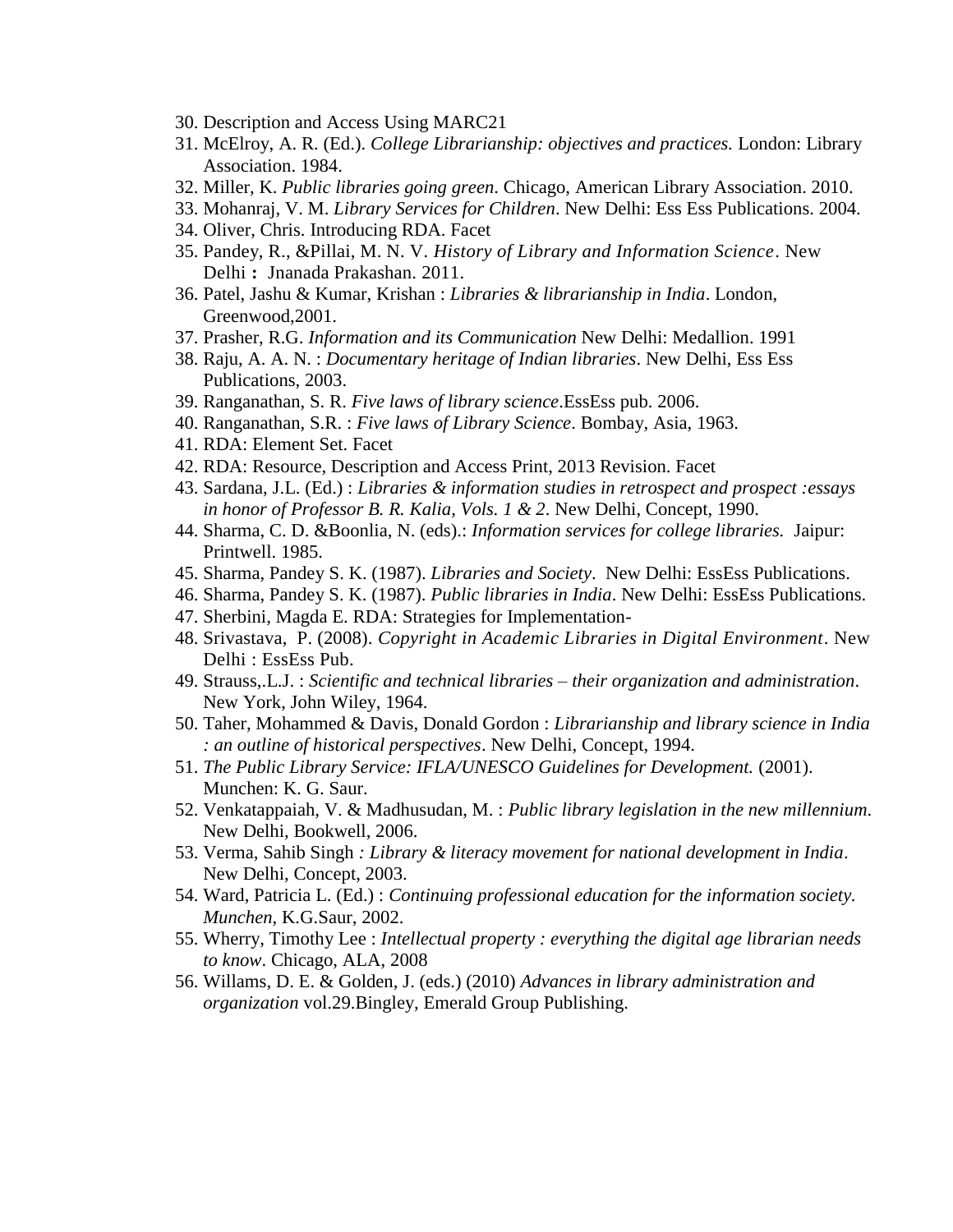# **4 Credits 80 Hours**

# **Course 2: Cataloguing and Classification-1**

# **Objectives:**

- a. To understand the role of cataloguing in retrieving library material
- b. To understand the fundamentals of cataloguing and catalogue construction
- c. To highlight the need for standardization in cataloguing
- d. To understand the role of library classification in knowledge organization
- e. To understand the elements of library classification
- 1 Library Catalogue: definitions, need, purpose. Catalogue : physical forms including OPAC, Web-OPAC and inner forms.
- 2 Document Description: types of entries- main, added, analytical, Cross reference, parts of an entry, rules for filing, authority files. Cataloguing codes: historical overview of different codes, canons of cataloguing, detailed study of AACR and their revisions.
- 3 Knowledge Organization: origin, history of classification, Universe of Knowledge, knowledge classification, Library classification- Need, purpose: Types and features of Classification Schemes:
	- i. Enumerative, faceted, analytico-synthetic.
	- ii. Notation need, functions, characteristics, notational systems, hospitality.
	- iii. Other auxiliary features form classes, form divisions, generalia class, index, broken order, call number.
- 4 Comparison of knowledge and library classification. General Principles and Theory of Library Classification: Modes of subject formation, Rules of Division, Literary warrant. APUPA pattern. Canons of Classification, principles of helpful sequence.

# **Select Reading List for Course 2 and Course 7**

- 1. *AACR,2nd revised with 2005 updates*. Chicago, A.L.A., 2005
- 2. Aswal, R. S. (2004) *MARC 21 : cataloging format for 21st century.* New Delhi :EssEss.
- 3. Aswal, R. S. : *MARC 21 : cataloguing format for 21st century*. New Delhi, Ess Ess Publication, 2004.
- 4. Baca, M. (2008) *Introduction to Metadata* (online edition , version 3.0). Available at http://getty.edu/research/publications/electronic\_publications/intrometadata/index.html
- 5. Baker, B.B. (n.d.). Co-operative Cataloguing: Past, Present and Future In: *Cataloguing and Classification Quarterly, 17(3-4)*
- 6. Batley, Sue : *Classification in theory and practice*. Oxford, Chandos, 2005.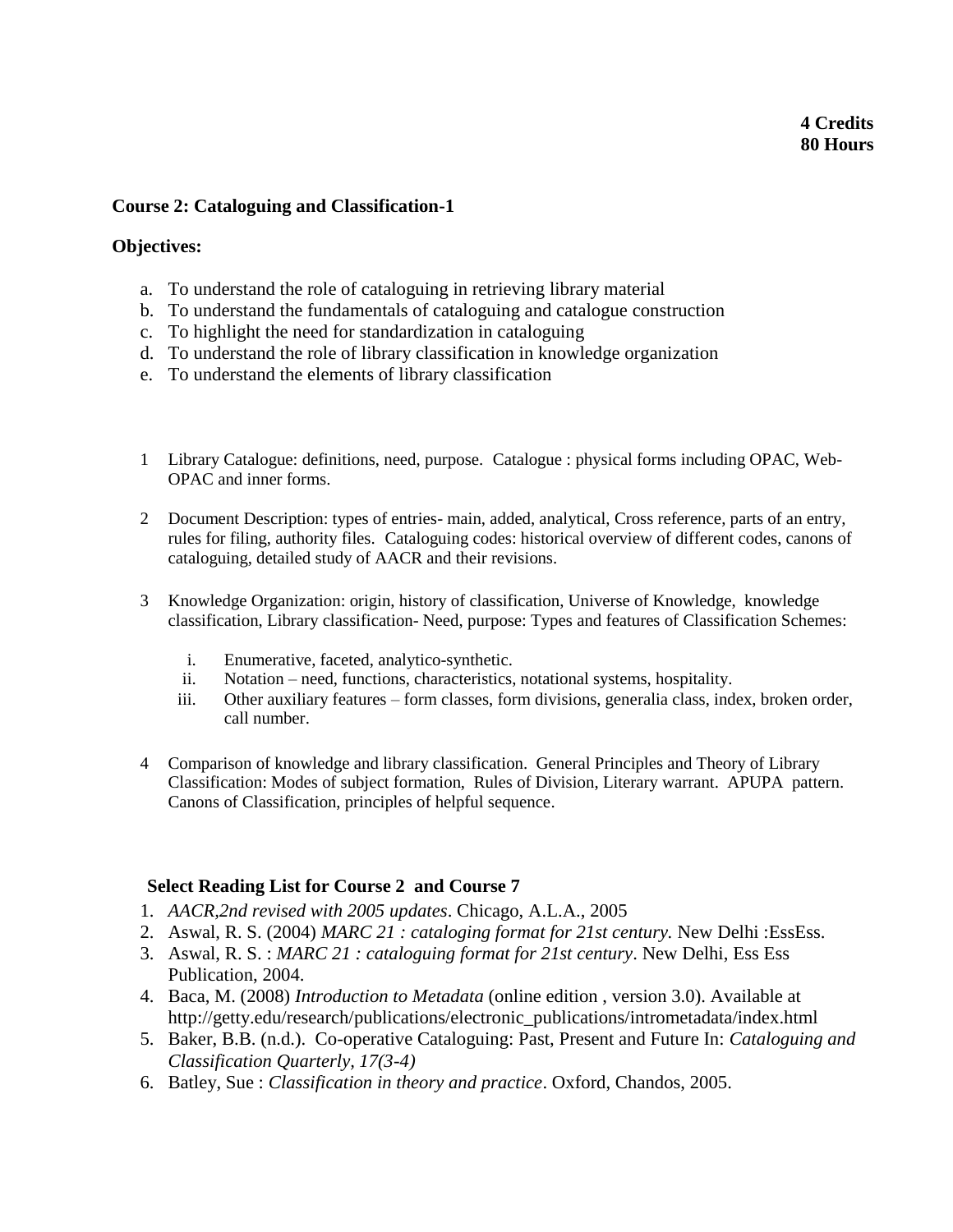- 7. Bavakutty, M. : *Canons of library classification*. Trivendrum, Kerela Library Association, 1981.
- 8. Boeuf, P. Le (Ed.). (2005) *Functional requirements for bibliographic records (FRBR) : hype or cure-all?.* Binghamton: The Haworth Information Press.
- 9. Boll, John J. : *Introduction to cataloguing, Vol 1. Descriptive Cataloguing.* New York, McGraw Hill, c1970.
- 10. Bowman, J. H. : *Essential cataloguing*, London, Facet Publishing, 2003.
- 11. Bowman, J.H. : *Essential Dewey*. London, Facet, 2005.
- 12. Broughton, Vanda : *Essential classification.* London, Facet, 2004.
- 13. Carter, R. C. (Ed.) : *Managing cataloguing and the organization of information*.Mumbai, Jaico, 2005.
- 14. *Cataloguing: theory and practice*. (1999). New Delhi: S. Chand.
- 15. Chan, L. M. (1985). *Cataloguing and Classification: an introduction*. New York: McGraw-Hill.
- 16. Coates, E. J. (1988). *Subject Catalogs: Headings and Structure*. London: Library Association.
- 17. Crawford, W. : *MARC for library use : understanding the USMARC formats.* Whiteplains N. Y., Knowledge industry publication, 1984.
- 18. David Smith (et al.) (1993). *Using the new AACR2: an expert system approach to choice of Access Points*. 2nd Rev. Edition. London: Library Associations.
- 19. Denton, W. (2007). *FRBR and the History of Cataloging. Understanding FRBR: What It Is and How It Will Affect Our Retrieval.* Westport, Connecticut: Libraries Unlimited.
- 20. Dewey, M. (1996). *Dewey Decimal Classification and relative Index* Vols. 1-4. 21st ed. New York: Forest Press
- 21. Dewey, M. 2011. *Dewey decimal classification and relative index*. 23rd ed. OCLC: Ohio
- 22. Foskett, A C. (1996).*The Subject Approach to Information.* 5th ed. London: Clive Bingley.
- 23. Foskett, A. C. : Subject approach to information, 6<sup>th</sup> ed. London, Library Association, 1982.
- 24. Foskett, A.C. : *The Universal Decimal Classification : the history and present status.* London, Clive Bingley, 1973.
- 25. Gilchrist, A .: *Thesaurus in retrieval*,  $2^{nd}$  ed. London, Aslib, 1971
- 26. Girija Kumar : *Theory of cataloguing*, 5th rev. ed. New Delhi, Vikas Publishing House, 1986.
- 27. Girja K. &Krishan K. (1986).*Theory of Cataloguing*.5th Edition. Delhi: Vikas Publishing.
- 28. Gorman, G. E. & Dorner, Daniel (Eds.) : *Metadata applications and management*.London, Facet Publishing, 2003.
- 29. Hagler, R.: *Bibliographic record and information technology*, 2<sup>nd</sup> ed. Chicago, A A. L. A., 1991.
- 30. Haynes, David : *Metadata for information management and retrieval*. London,Facet Publishing, 2004.
- 31. Herdsman, M. (1978) *Classification: an introductory manual*. Chicago: ALA.
- 32. Hopkinson, Alan & Gredley, E. : *Exchanging bibliographic data on MARC and other international formats*. London, Library Association 1996.
- 33. Horner, John : *Cataloguing*. London, Association of Assistant Librarians, 1970.
- 34. Hunter, E. J. & Bakewell, K. G. B. : *Cataloguing*, 2nd rev. ed. London, Clive Bingley,
- 35. Hunter, E. J. (1988). *Classification Made Simple*. Aldershot: Gower.
- 36. Hunter, E. J. : *Cataloguing : a guide book.* London, Clive Bingley, 1974.
- 37. Hunter, E. J. : *Cataloguing*, 2nd . Ed., London Clive Bibgley, 1983.
- 38. Hunter, Eric J. : *Classification made simple*, 2nd Ed. Aldershot, Ashgate, 2002.
- 39. Husain, S. (2004). *Library Classification: Facets and Analyses*. 2nd rev ed. Delhi: B R Publ,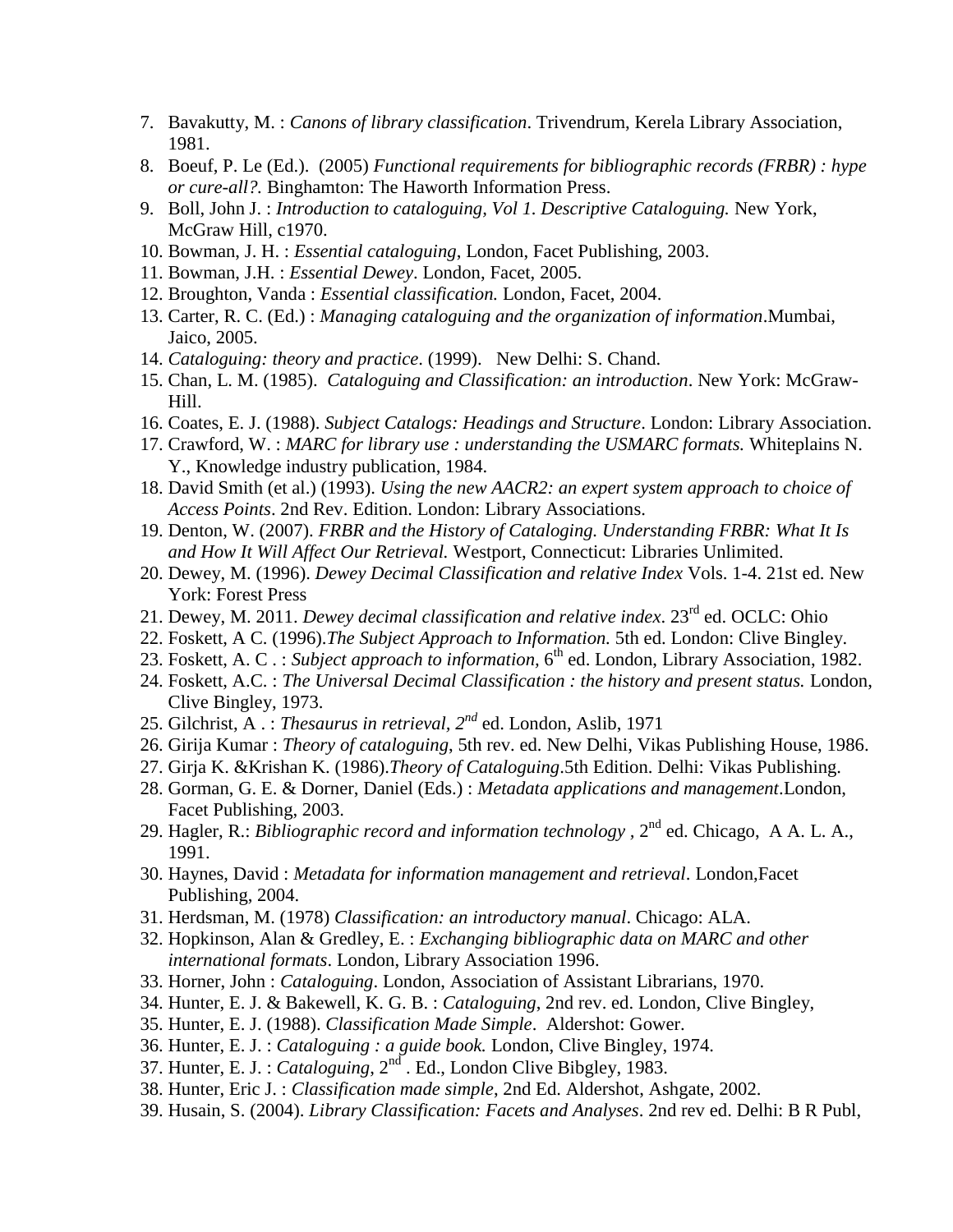- 40. Hussain, Shabahat : *Library classification*. New Delhi, Tata McGraw Hill, 1973.
- 41. Huter, E. J. : *Computerised Cataloguing,* London, Clive Bingley, 1985.
- 42. Iyer H. (1993). *Facet Analysis and Information Retrieval in Colon: Some Perspectives*/ edited by M P Satija. 7th ed. New Delhi: Sterling
- 43. Kaula, P.N. : *Treatise on Colon Classification*. New Delhi, Sterling, 1985.
- 44. Kaushik, S. K.. (2004). *DDC 22: a practical approach*. New Delhi: EssEss Publ.
- 45. Khanna, J. K., &Kapil, D. D. (1982).*Colon Classification*. New Delhi: EssEss Publications
- 46. Khare, S. (2006).*Cataloguing Theory: A new perspective*. Pune: Universal Prakashan
- 47. Knight, G.N. : *Indexing, the art of*. London, George Allen & Unwin,n 1979.
- 48. Krishan Kumar, &Garg B. S. ( 2010). *Advanced Cataloguing Practice: Based On Anglo-American Cataloguing Rules***. New Delhi:**Har-anand Publications.
- 49. Krishna Kumar : *Introduction to cataloguing practice*, 3rd rev. ed. New Delhi, Vikas Publishing House, 1986.
- 50. Kumar, P. S. G. & Mohammad, Riaz : *Cataloguing : theory and practice*. New Delhi,S. Chand & Co., 1999.
- 51. Lancaster, F.W. : *Information retieval systems : characterization testing and evaluation*. New York, John wiley & Sons, 1979.
- 52. Langridge,D. *: Approach to classification*. London, Clive Bingley, 1973.
- 53. Large, Andrew and others : *Information seeking in the online age : principales and practice.* Munchen, K.G.Saur, 2001.
- 54. Lazinger, Susan S. : *Digital preservation and metadata : history, theory, practice* Colorado, Libraries Unlimited, 2001.
- 55. *Library of Congress Subject Heading List.* 2007. ALA
- 56. Lihitkar,S., &Veeranjaneyulu, K. (2012). *Cataloguing: Theory and Practice.* B S Publications.
- 57. Mallby, A. (Ed.) : *Sayer's manual of classification for librarians*, London, Andre Deutsch, 1975.
- 58. Marceella, R. & Newton, R. : *New manual of classification*. Aldershot, Gower, 1994.
- 59. Marcella, Rita and Newton, Robert : *A New manual of classification*. Hampshire, Gower, 1994.
- 60. Martin, A. and others : *Information and IT literacyin the 21st century.* London, Facet Publishing, 2003.
- 61. Meadow, C. T. (1992).Text Information Retrieval System. New York: Academic Press, Inc.
- 62. Mellwaine, I.C. : *Standards for international exchange of bibliographic information*. London, Library Association, 1991.
- 63. *Metadata application and management.* London, Fecet Publication, 2004.
- 64. Michell, A. M., & Surratt, B. E. (2005). Cataloguing and organizing digital resources: a howto-do it manual for libraries. London: Facet Publ.
- 65. Miller, R. &Terwillegar, J. C. (1983). Commonsense Cataloguing: a Cataloger's manual. 3rd Edition. New York: H W Wilson.
- 66. Mills, J. : *Modern outline of library classification*. Bombay, Asia, 1962.
- 67. Mukhopadhyay, Ashoknath : *Guide to MARC 21 for cataloguing of books & series.* New Delhi, Viva Books Private Ltd., 2007.
- 68. Needham, C. D. : *Organising knowledge in libraries: an introduction to information retrieval,* 2nd rev. ed. London, Andre Deutsch,1971.
- 69. Neelmeghan, A. : *S.R.Rangnathan's Postulates & Normative Principles – Applications in Specilised databases design, Indexing & retrieval.* Banagalore, SRELS, 1997.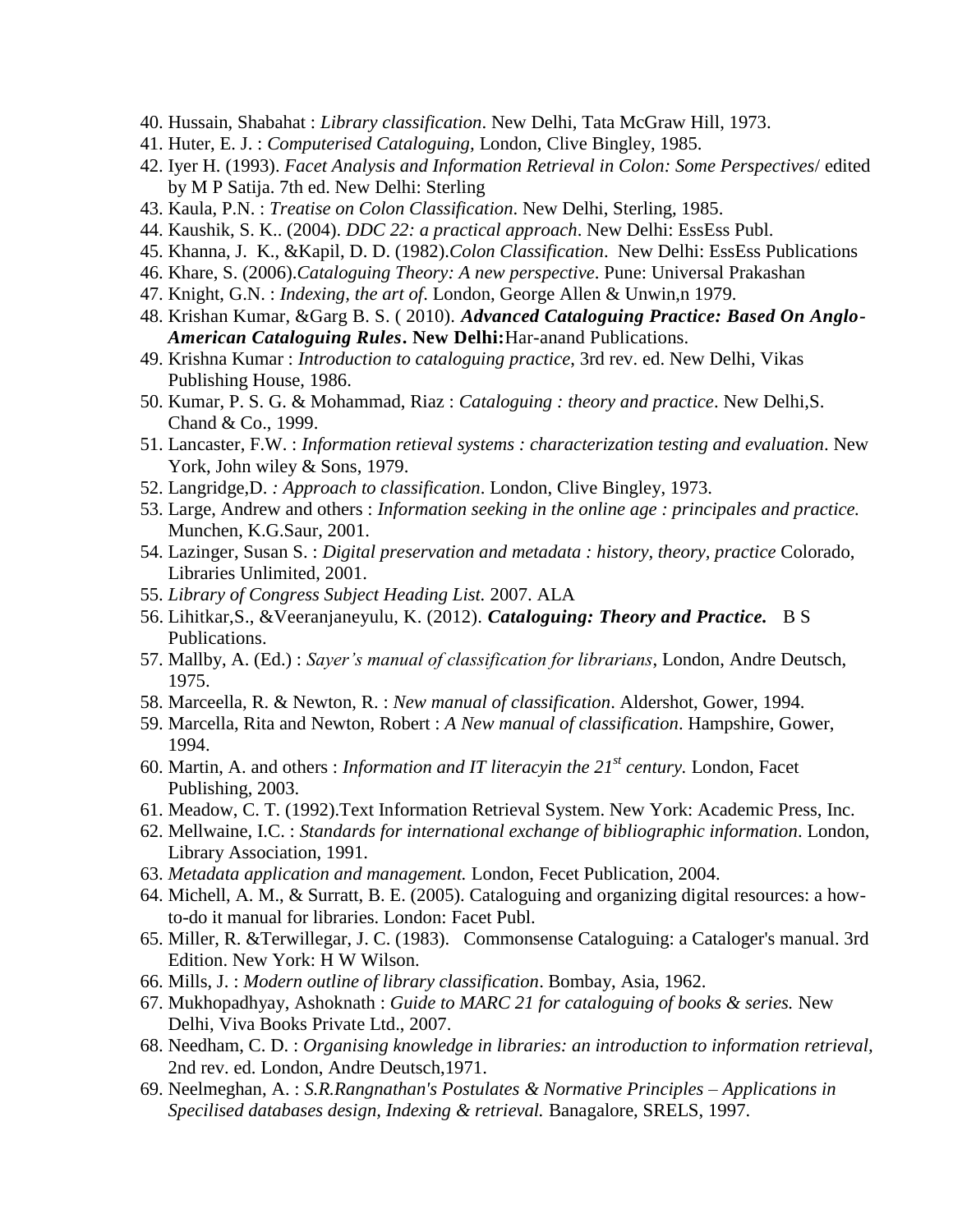- 70. Phillips, W. H. (1961). *A Primer of Book Classification.* 5th ed. London: Association of Assistant Librarians
- 71. Phillips, W. H. : *Primer of Book Classification*, London, LA, 1953.
- 72. Piggott, M. : *Topography of cataloguing*. London, Library Association, 1988
- 73. Ranganathan, S R. (1989).*Colon Classification.7th ed*. Vol. 1. Bangalore SardaRanganathan Endowment for Library Science
- 74. Ranganathan, S. R. (1957). *Prolegomena to Library Classification*. London: The Library Association.
- 75. Ranganathan, S. R. (1962) *Elements of Library Classification*. Bombay: Asia.
- 76. Ranganathan, S. R. : *Library catalogue: fundamentals and procedure*. London, G.Blunt & Sons, 1950.
- 77. Ranganathan, S. R. : *Prolegomena of library classification*. 3rd ed. (Reprint). New Delhi, Ess Ess, 2006.
- 78. Ranganathan, S.R. : *Descriptive account of colon classification*. Bombay, Asia, 1967.
- 79. Satija, M.P. : *The Theory and practice of Dewey Decimal Classification scheme*. Oxford, Chandos, 2007.
- 80. Satyanarayana, N. R. (ed.) *Ranganathanism& knowledge society : relevance of Dr. S. R. Ranganathan in the present day knowledge society and other essays*. New Delhi, EssEss,2011
- 81. Sayser, Berwick (1959). A Manual of Classification. Great Britain: Andre Beutsch.
- 82. Scott, Mona L. : *Dewey Decimal Classification, 21st Edition : a study manual and number building guide*. Connecticut, Libraries Unlimited, 1998.
- *83. Sears List of Subject Headings. (1988). 13th ed. New York: H W Wilson*
- 84. *Sears List of Subject Headings.* (2000). Edited by Joseph Miller.17th ed. New York: The H W Wilson.
- 85. *Sears List of Subject Headings.* (2004). Edited by Joseph Miller.18th ed. New York: The H W Wilson.
- 86. Sengupta, B. and Ohdedar, A.K. *: Library classification*. Calcutta, World Press, 1977.
- 87. Sengupta,B.: *Cataloguing : its theory and practice*. Calcutta, World Press, 1970.
- 88. Sharp, H. A. : *Cataloguing : textbook for use in libraries*, 5th ed. London, Grafton & Co., 1964.
- 89. Soma R. P. (1997*). Universal Decimal Classification: IME: English edition 2*: 1993 Visakhapatnam: Rajikamal Publ.
- 90. Srivastava, Anand P. : *Theory of knowledge classification*. New Delhi, Learning Laboratory, 1992.
- 91. Turner, C. (1987). Organising Information: Principles and Practice. London: Clive Bingley.
- 92. Vickery, B. C. : *Classification and indexing in science*, 3rd Ed. London, Butterworths, 1975.
- 93. Vishwanathan, C. G. : *Cataloguing : theory and practice*, 5th rev. ed. Lucknow, Print House, 198
- 94. Welsh, Anne and Batley, Sue. Practical Cataloguing AACR, RDA and MARC21. Facet
- 95. Welsh, Anne. Cataloguing and Decision-making in a Hybrid Environment The Transition from AACR2 to RDA. Facet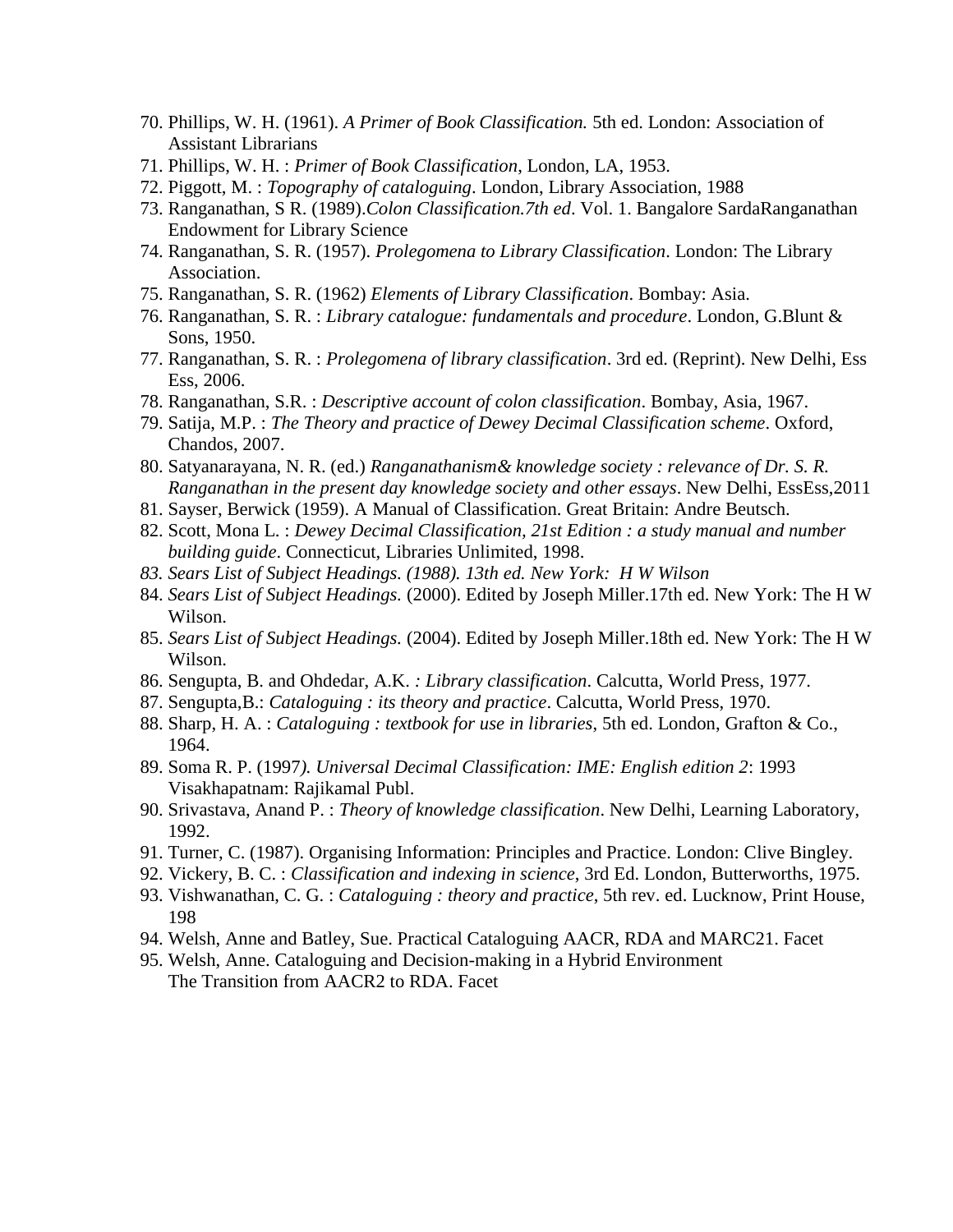# **Course 3: Library Administration**

# **Objectives:**

- a. To be familiar with library procedures
- b. To understand the principles of Library administration and library as an organization
- c. To have an idea of 'Quality' in library procedure and services
- 1. Schools of Management: an overview (classical, neoclassical, scientific, systems), functions and principles of management. Management and administration: concept, definitions and distinction. Functions of Management: POSDCORB, Library Committee. Organizing library and library departments.
- 2. Acquisition: Policies for different types of materials books, non-book, non-print, digital selection criteria, methods of acquisition ( traditional, online), accessioning, records maintenance. Serials Management: policies, selection criteria, methods of subscription and procurement, e-journals, binding of periodicals, access to back volumes of e- journals, records maintenance Collection Management Policies, selection, acquisition, maintenance.
- 3. Technical Processing: Policies, Classifying, Cataloguing, Physical Processing, Records Maintenance. Storage and Maintenance: policies; storage requirements, stack; maintenance and upkeep, stock verification, inventory control, weeding, preservation, binding, electronic storage, records maintenance. Computer applications to Library and Information Work.
	- i. In-house operations acquisition, ordering and membership database, circulation, serials control, receipts and expenditure, library fines, retrospective conversion, accounting, stock verification, archiving of rare material, library security systems.
	- ii. Preservation: Preservation, conservation, restoration of print, non-print, electronic material, archiving of digital and non-digital material.
- 4. Library Services:
	- i. Circulation Services : Policies, Methods and Procedures, Barcoding, Interlibrary loan, records maintenance.
	- ii. Extension Services: Policies, branches, outreach methods extension counters, mobile libraries, display and exhibitions, extension lectures, discussion groups, cultural and other extra-mural activities.
- iii. Information Services: Search through CD-ROM, Internet, online databases and e-journals, retrieval from electronic archival material.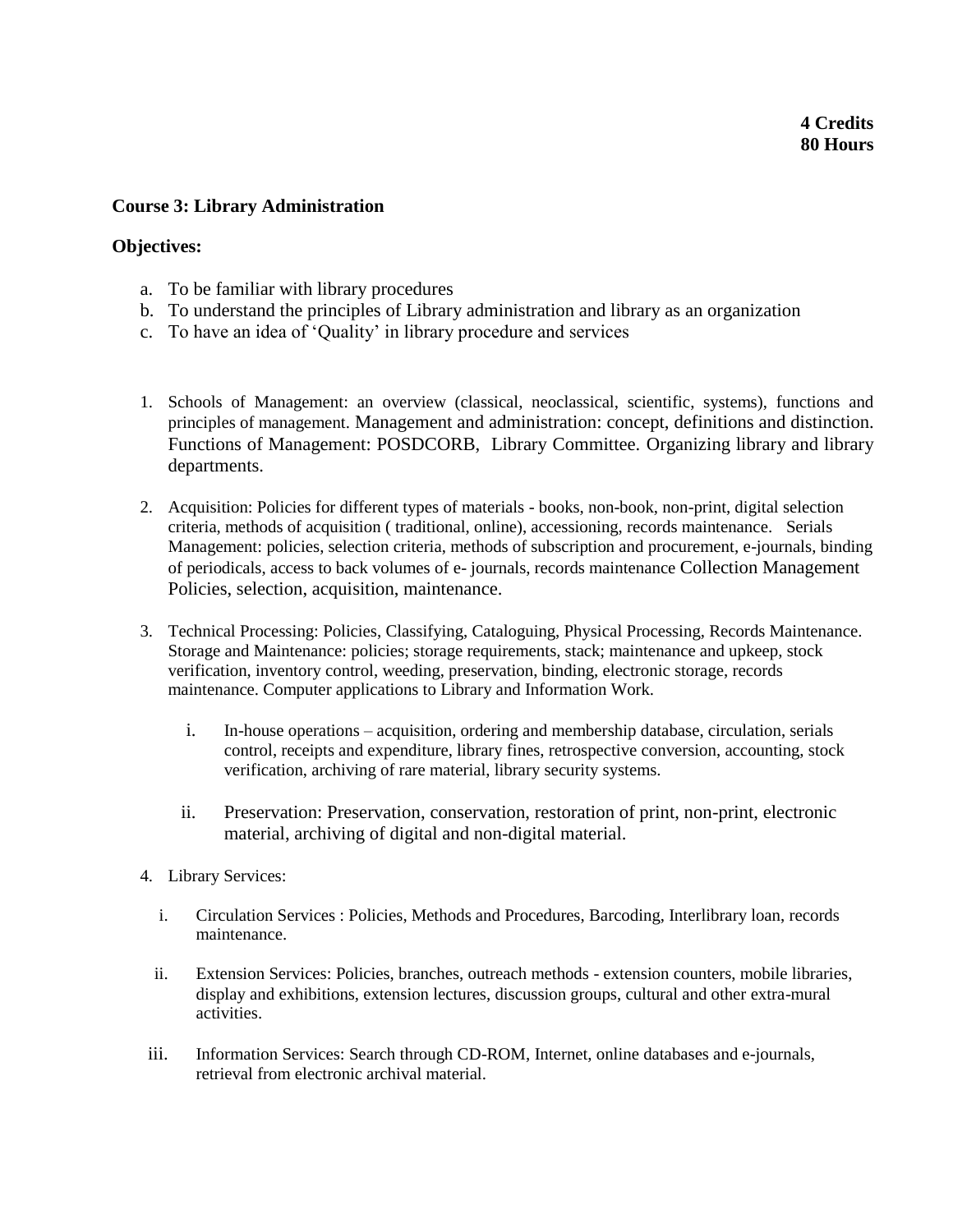- 1. Anthony, L. J. (ed.) (1982).*Handbook of Special Librarianship & Information work.London* : ASLIB, 5th ed.
- 2. Bonn, G. (n.d.). Collection evaluation.p.29-74. IN : *Are we there yet?. Wisconsin,* University of Wisconsin.
- 3. Bramley, G. (1978). *Outreach: library services for the institutionalized, the elderly & the physically handicapped.* London : Clive Bingley.
- 4. Buckland, M. K. (1988). *Library services in theory and context.* Oxford: Pergamon.
- 5. Chapman, Liz : *Managing acquisitions in library and information services*. London, Library Association, 2001.
- *6.* Cogswell, .J. A. (1987). The organization of collection management functions in Academic Research Libraries. *The Journal of Academic Librarianship 13(5).*
- 7. Corbett, E. V. : *Fundamentals of library organization and administration : a practical guide*. London, Library Association, 1978.
- 8. David, Nicholas, Harris, Kevin & Erbach, Gertrud : *Online searching : its impact on information users* : London, Mansell, 1987.
- 9. Dossett, P. (Ed.) (1992): *Handbook of special librarianship and information work*. London: Aslib, 6th ed..
- 10. Evans, G. E. (2000).*Management Basics for Information Professionals* Neal Schuman.
- 11. Evans, G. E. : *Management techniques for librarians, 2nd ed*. New York, Academic Press, 1983.
- 12. Garter, Edward D. (ed.) : *Advances in library administration and organization*.Amsterdam, Elsevier, 2005.
- 13. Godden, I. P. (ed.) (1991). *Library Technical services: Operations & mgt*. San Diego : Academic Press.
- 14. Godden, Irene P.,(ed.) : *Library technical services : operation and management,*2nd ed., San Diego, Academic Press, 1984.
- 15. Gorman, G. E. (ed.) (2000). *Collection Management*. London: Library Association Publishing,
- 16. Gupta, S. R. : *Stock verification in libraries : problems and solutions*. Delhi, Ken Publication, 1990.
- 17. Harrison, C. &Beenham, R. (1991).*The basics of librarianship. 3rd ed*. London: Clive Bingley
- 18. Harvey, Ross : *Preservation in libraries : a reader*. London, Bowker Saur, 1993.
- 19. Hubbard, William J. : *Stock management : a practical guide to shelving and maintaining libray collections*. Chicago, A.L.A., 1981.
- 20. Johnson, Peggy and MacEwan, Bonnie (ed.). (1993). *Collection Management and Development: Issues in an Electronic Era.* Chicago: ALA
- 21. Krishna Kumar: *Library administration and management.* New Delhi, Vikas Pub. House, 1987.
- 22. Mahapatra, Piyush Kanti : *Collection management in libraries*. New Delhi, Ess Ess Pub, 1999.
- 23. McKee, B. (1989). *Planning library service*. London: Clive Bingley
- 24. Miller, K. (2010) *Public libraries going green*. Chicago, American Library Association.
- 25. Mittal, R. L. (1983). *Library Administration: Theory and Practice. 5th rev. Ed.* New Delhi: Metropolitan Books.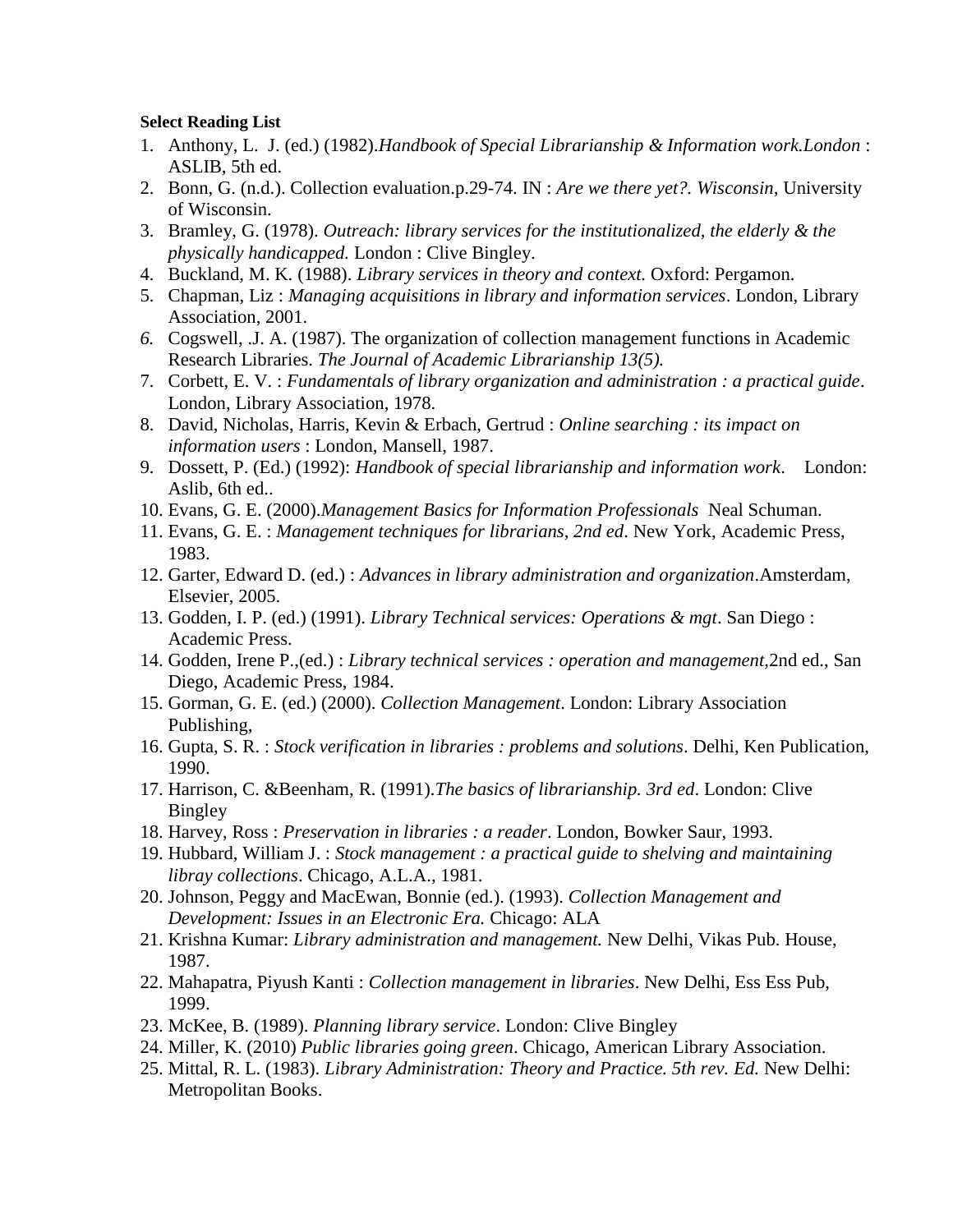- 26. Mookerjee, Subodh Kumar & Sengupta, Benoyendra : *Library organization and library administration.* Calcutta, World Press Pvt. Ltd., 1977.
- 27. Morrow,C.C. : *The Preservation challenge, a guide to conserving library materials*. New York, Knowledge Industry Publication, 1983.
- 28. Mukherjee, A. K. : *Book selection : Principles, practices and tools*. Calcutta, World Press Pvt. Ltd., 1974.
- 29. Murthy, S. S [et al.]. (ed.) (1990). Bibliographic Databases and Networks : Proceedings of the International Conference. New Delhi : India 22-25 February, 1989. New Delhi : Tata McGraw-Hill.
- 30. Narayana, G. J. : *Library and information management*. New Delhi, Prentice Hall of India, 1991.
- 31. Prajapati, C. L. : *Conservation of documents : problems and solutions*. New Delhi, Mittal Publications,2005.
- 32. Prasher, R. G. : *Developing library collection*. New Delhi, Medallion Press, 1993.
- 33. Raina, R. (1997). *Library Resource Sharing and Networking: An Approach amongst Schools of India.* New Delhi: Vikas.
- 34. Saffady, William : *Introduction to automation for libraries*, 3rd ed., Chicago, A.L.A.,1994.
- 35. Singh, R. S. P. (1990). *Fundamentals of Library Administration and Management*. Delhi: Prabhat.
- 36. Singh, S. K. (2000) Library technical services/S K Singh. Delhi: Authors Press.
- 37. Spiller, D. (1991).*Book Selection Principles and Practices. 5th ed*. London : Library Association Publication.
- 38. Spiller, David : *Book selection*, 4th ed. London, Clive Bingley,1986.
- 39. Stueart, R. D. & Eastlick, J. T. : *Library management*, 2nd ed. Littleton (Colorado), Libraries Unlimited, 1981.
- 40. Webb, S. P. (1988). *Creating an information service*. London: Aslib.
- 41. Weihrich, Hein & Koontz, Harold : *Management : a global perspective*, 10th ed. New York, McGraw Hill, 1993.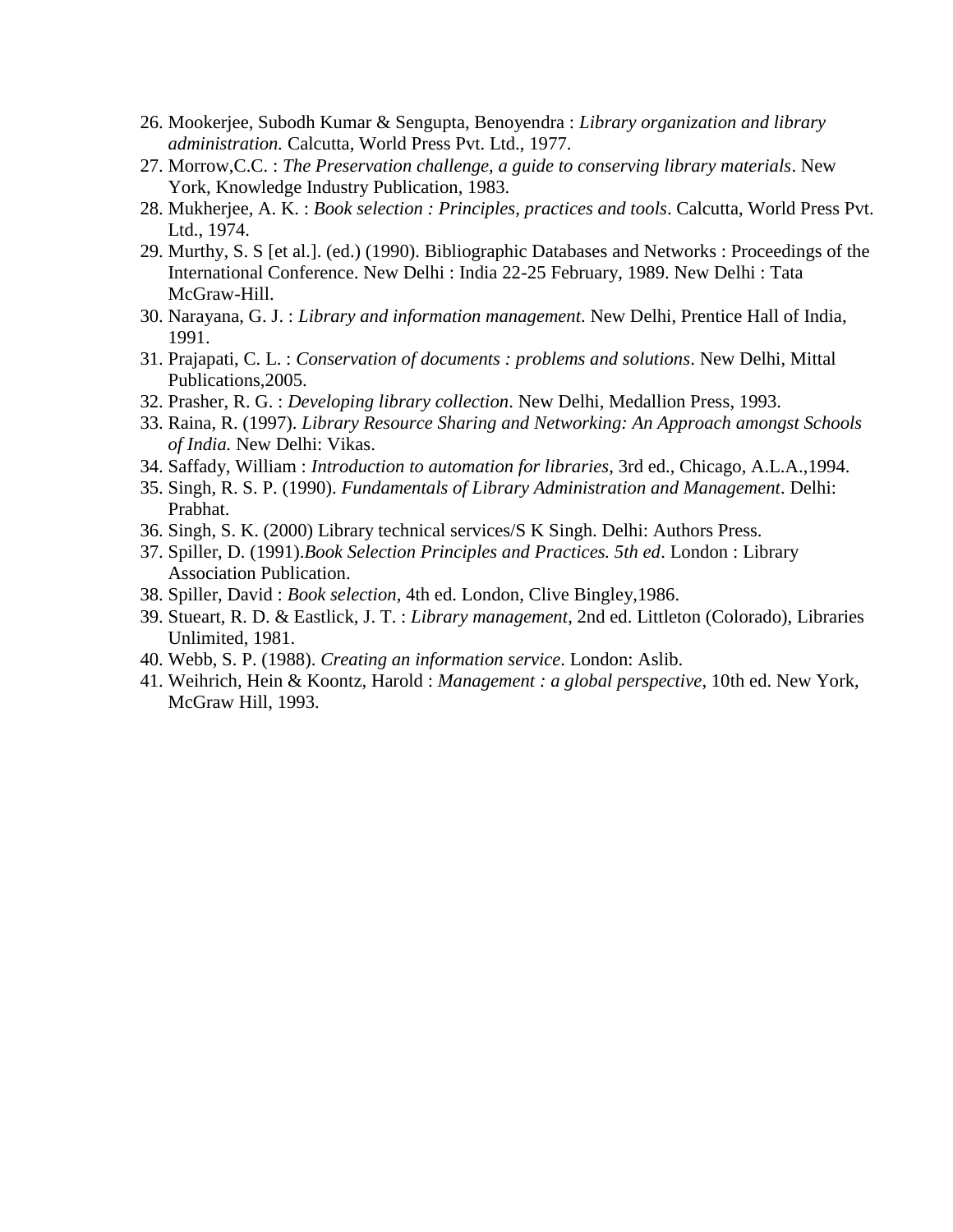# **4 Credits 80 Hours**

#### **Course 4: Computer Applications to Libraries**

#### **Objectives:**

- a. To understand the fundamentals of Computer, its hardware, software
- b. To get familiar with applications of Computers and Information Technology in libraries
- c. To know the concept of RDBMS in library environment
- 1. Introduction to Computers:
	- i. Essential components of computer system, overview of historical developments.
	- ii. Data representation and storage binary system, character codes, barcodes, records and files.

Hardware: Memory – core and auxiliary, storage media – magnetic tapes, disks, optical discs, pen drive, input and output devices – keyboard, mouse, monitors, printers, scanners, OCR, communication ports – serial, parallel, USB.

- 2. Software Concepts:
	- i. System Software operating systems e.g. Windows, Unix, Linux, Programming Languages, Assemblers, Compilers, Interpreters.
	- ii. Application Software features of word processing software, spreadsheet, Database Management Systems (DBMS), desktop publishing.
- 3. Information and Communication Technology: Basic concepts and application to Library and Information Science, transmission media-cables, microwave, satellite. Data Communication Systems : Introduction, band-width and channel capacity, WiFi, PDA, bluetooth, smart phone, teleconferencing, ipod, RFID, data security systems.

Networks and Networking:

- i. Network topology
- ii. Networking LAN, MAN, WAN, Intranet, Extranet, Internet.
- iii. Networks in India with special reference to library networks– INFLIBNET, UGC-INFONET, DELNET, ERNET.
- 4. Database : Concepts, components and use, database management tools, an outline of WINISIS. RDBMS – MS Access, SQL, MySQL, Oracle, and information retrieval system, database design – bibliographic and non-bibliographic databases, Library Management Software: SOUL- Introduction to open source software: KOHA.

#### **Select Reading List**

1.Arora, A. &Bansal, S. (1999). *Computer Fundamentals*. New Delhi: Excel books. 2.Aswal, R. S. (2006). *Library automation for 21st Century*. New Delhi: EssEss Publications.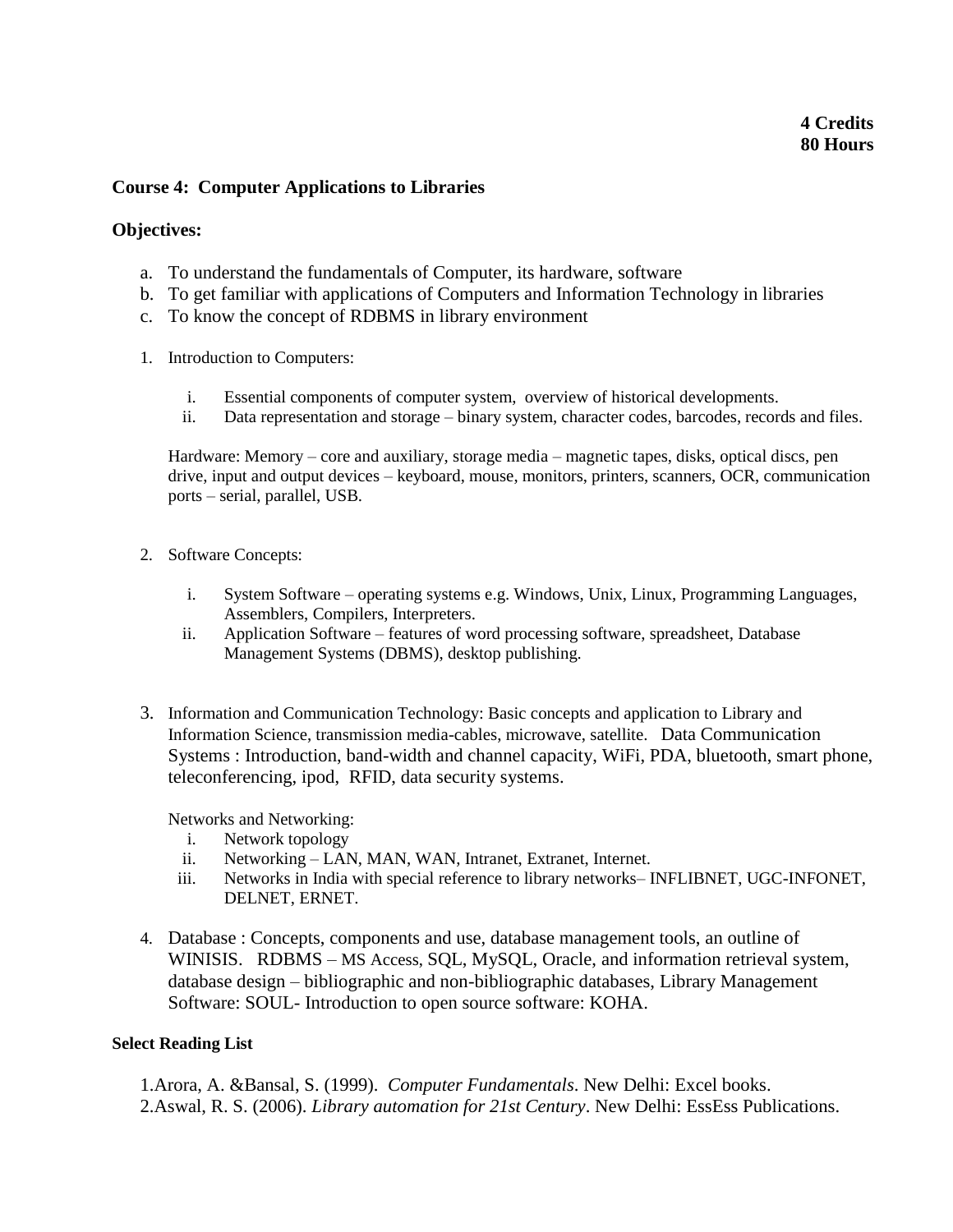- 3. Aswal, R.S. : *CDS/ISIS for windows*. New Delhi, Ess Ess, 2003.
- 4. Chakraborty, U. K. &Ghosh, D. D. (1995). *Software and Systems: an introduction.* New Delhi: Wheeler Publishing.
- 5. Collier, M. : *Telecommunication for information management and transfer.*Aldershot, Gower, 1988.
- 6. Cooper, Michael D. : *Design of library automation systems : file structures, data structures and tools*. New York, Wiley, 1996.
- 7. Devraja, G. & Rehelamma, A.V. (Eds.) : *Library computerization in India.* New Delhi, Ess Ess, 1980.
- 8. Dolby, J.L. : *Computerised library catalogues : their growth, cost and utility,*Cambridge, MIT press, 1989.
- 9.Gocsch, Audrie : *Libraries and information technology networks.* New York, marcel Dekker, 1995.
- 10. Godden, Irene P. (Ed.) : *Library technical services : operations & management*. Orlando, Academic Press, 1994.
- 11. Haravu, L. J. (2004*). Library automation design, principles and practice.New* Delhi: Allied publishers.
- 12. Haravu, L.J. : *Library automation : design, principles and practice*. New Delhi, Allied, 2004.
- 13. Hunter, E.J. : *Computerised cataloguing*. London, Clive Bingley, 1985.
- 14. Ingram, P. (2001). *Networking in Easy Steps*. New Delhi: Dreamtech Press.
- 15. Jacso, P., & Lancaster, F. W. (2010). *Build Your Own Database.* **New Delhi:**EssEss Pub.
- 16. Jordal, G. (1992). *Networking: the productivity*. New Delhi: Sterling Info Technologies.
- 17. Judge, P., &Gerrie, B. (eds). (1996). *Small scale bibliographic databases*. Sydney: Academic Press.
- 18. Kashyap, M.M. : *Database system : design and development*. New Delhi, Sterling, 1993.
- 19. Kaul, H. K. : *Library networks : and Indian experience.* New Delhi, Virgo, 1992
- 20. Kennard, J. (2010) *Joomla! 1.5 development cookbook*. Mumbai, Shroff Publ.
- 21. Kochtanek, Thomas R. & Mathews, Joseph R. : *Library information systems.* Westport, Libraries Unlimited, 2004.
- 22. Lagoze, C., Krafft, D. B., Payette, S., &Jesuroga, S. (2005) What is a Digital Library Anymore, Anyway? *D-Lib Magazine*, 11(11).doi:10.1045/november2005-lagoze)
- 23. Lancaster, F. W &Sandore, B. (1997) *Technology and management in library and information services*.London : Library Association.
- 24. Lankes, D. R. (2011) *The atlas of new librarianship*. Cambridge, The MIT Press
- 25. Lankes, R. D. (Ed.) (2003). *Implementing Digital Reference Services: setting standards and making it real.* London: Facet Publ.
- 26. LeBlanc, J. L. (2009*) Learning Joomla! 1.5 extension development*. Mumbai, Shroff Publ.
- 27. Lee, S. D. (2001) *Digital imaging : a practical handbook*. London : Facet Publications.
- 28. Lesk, M. (1997). *Practical digital libraries : books, bytes and Bucks*. San Francisco: Morgan Kaufmann.
- 29. Lesk, M. (2005).Understand*ing digital libraries. 2nd ed.* San Francisco: Morgan Kaufmann; 424 p.
- 30. library user's guide. New Zealand Digital Library Project, New Zealand.
- 31. Limb, Peter (2004).*Digital dilemmas and solutions*.Oxford :Chandos Publ.
- *32.* Lynch, P. J., & Horton, S. (2009). *Web style guide: basic design principles for*
- 33. Manduca, C. A. , Fox, S., & Iverson, E. R. (2006). Digital Library as Network and Community Center *D-Lib Magazine*, DOI:10.1045/december2006-manduca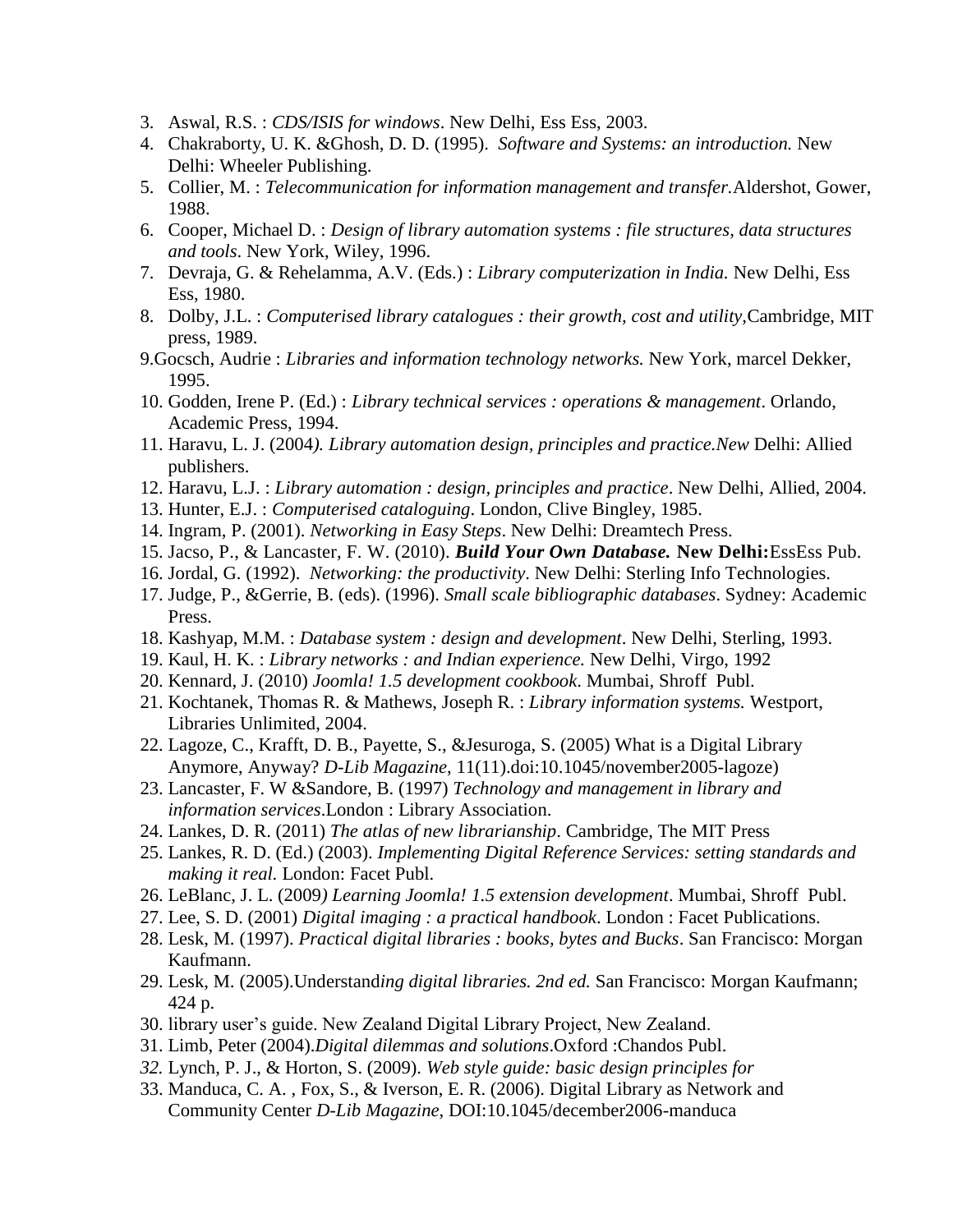- 34. Maran, R. D. &Feistmantl, E. (1994). *Computers Simplified*. New Delhi: Prentice Hall of India.
- 35. Marks, Kenneth and Nielson, Steven P. (1991).*Local area networks in libraries.*Westport :Meckl
- 36. Minasi, M. (1998).*The complete PC Upgrade and Maintenance Guide*. New Delhi: BPB Publications.
- 37. NISO (2007).*A Framework of Guidance for Building Good Digital Collections (3rd edition).* Available at http://www.niso.org/publications/rp/framework3.pdf
- 38. Pandey, S .K. S. (1993*). Library Computerisation: theory and practice*. New Delhi.
- 39. Rajaraman, V. *: Introduction to information technology*. New Delhi, Prentice-Hall, 2003.
- 40. Ravichandra, Rao I.K. *: Library automation*. New Delhi, Wiley, 1990.
- 41. Rochester, J. B. (1993). *Computers: Fundamentals*. New Delhi: Excel Books.
- 42. Rowley, J. (1993). *Computers for libraries*.London : LA.
- 43. Rowley, J. E. (1985). *Computers for libraries.2nd Edition*. London: Clive Bingley.
- 44. Rowley, J.E. *: Computers for libraries*, 2nd Ed. London, Clive Bingley, 1980.
- 45. Saffady, W. (1994).*Introduction to Automation for Librarians*. Chicago: American library Association.
- 46. Saffady, W. (1994).*Introduction to Automation for Librarians*. Chicago: American Library Association.
- 47. Saffady, William : *Introduction to automation for librarians*. Chicago, ALA, 1994.
- 48. Sanders, D. M. (1998) *Computers today. 3rd ed*. New York: McGraw Hill.
- 49. Sportack, M. A. (1998). *Networking Essentials*. New Delhi: Techmedia.
- 50. Sportack, M. A. (1998). *Networking Essentials*. New Delhi: Techmedia
- 51. Stallings, W. (2011). *Network security essentials.: Applications and standards*. Chennai: Pearsons. 417p.
- 52. Stallings, William : *Computer organization and architecture : designing for performance*, 6th Ed.. New Delhi, Prentice-Hall, 2003.
- 53. Tanenbaum, A. S. (2006). *Computer networks*. New Delhi: Prentice-Hall of India
- 54. Tedd, L. A. (1985). *An Introduction to computer based library systems. 2nd Edition.*Chichester: John Wiley.
- 55. Tedd, Lucy A. : *An Introduction to computer based library systems*, 2nd Ed. Chichester, Wiley, 1985.
- 56. Turban, E., Rainer, R.K. & Potter, R.E. : *Introduction to information technology.*New York, Wiley, 2003.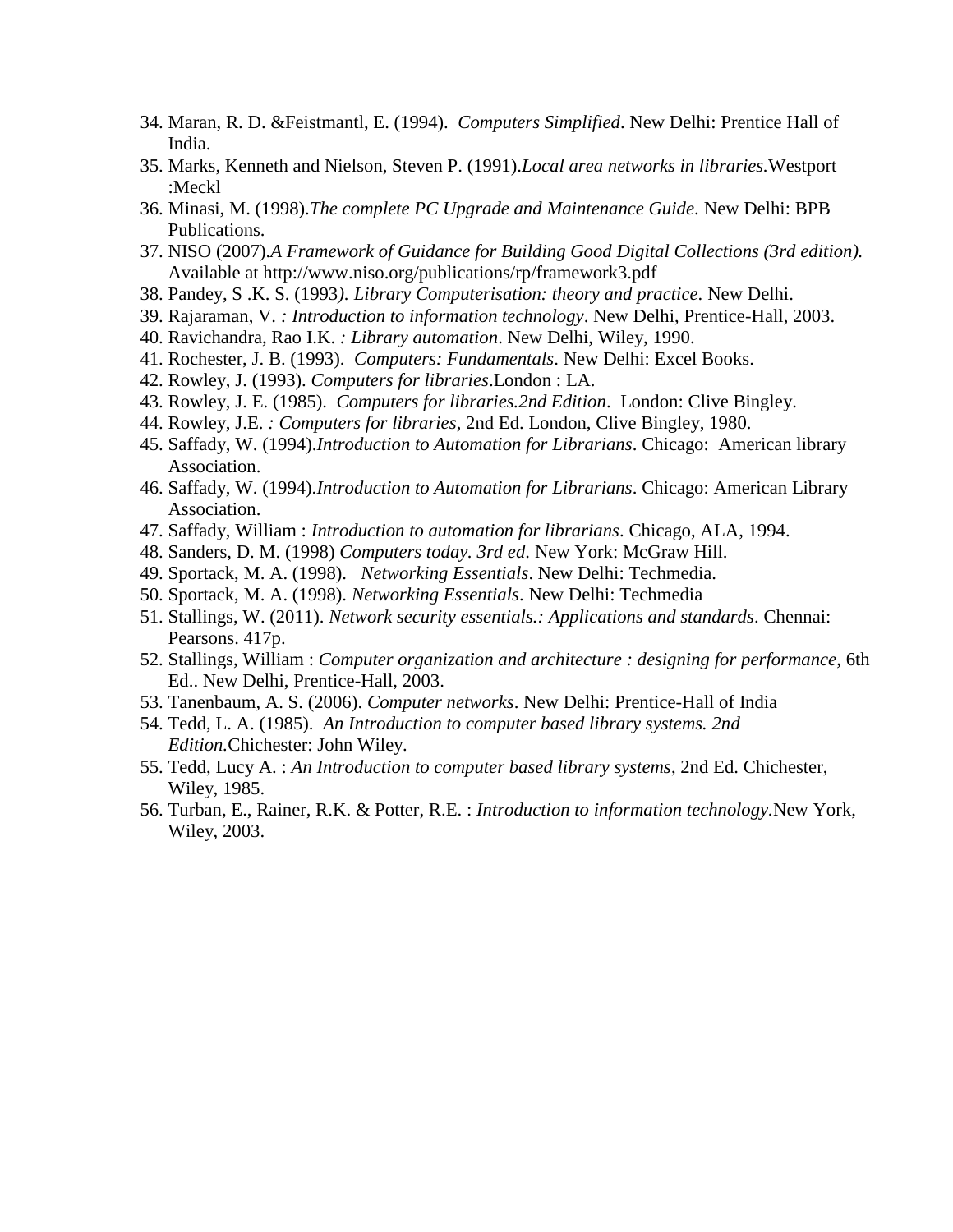# **Practical**

# **P1: Cataloguing and Classification I**

Books: Personal Authors [single to multiple authors including collaborators/translators (Shared Responsibility)] [Note: Single, compound and multi-volume books to be covered.]

Book classification using DDC, simple number building without tables

Minimum fifty examples of Classification and Cataloguing respectively.

**2 Credits 48 Hours** P2: Computer: Use of Operating System, MS-Office and Creation of database using MS Access and WINISIS

MS-Office 1 Credit

WINISIS 1 Credit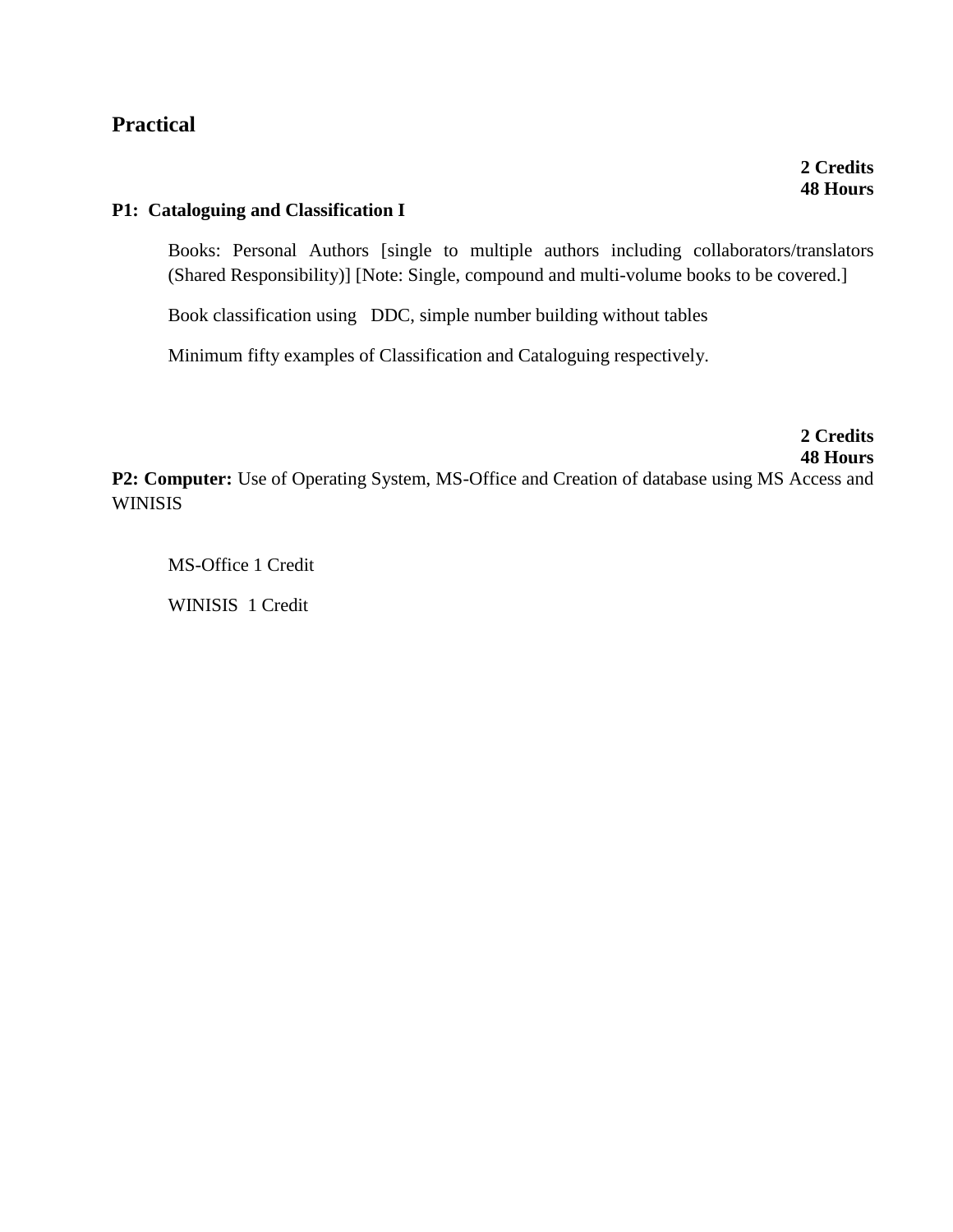# **Semester 2**

**4 Credits 80 Hours**

# **Course 5: Reference Sources and Services**

# **Objectives:**

- a. To understand the basic concept of reference and information service and its organization
- b. To be familiar with different categories of reference and information sources with examples
- c. To develop the skills of critical evaluation of reference sources
- 1. Reference Service: Concept, definition, need & scope, Reference & Information Sources: types, criteria for selection and Evaluation (authority, scope, treatment, arrangement, special features and utility) different physical formats (print, non-print, internet, electronic reference sources); Reference Librarian : role, functions, qualities.
- 2. Categories of Reference and Information Sources: Dictionaries, Encyclopedias, Yearbooks, Directories, Handbooks, Bibliographies and Abstracts; News Digest, Indexes including 'Citation Indexes', Biographical Sources, Statistical Sources, Geographical Sources.
- 3. Reference Services: Ready reference service, bibliographical and fact finding assistance, advisory and guiding assistance, quick and long range reference service, pro active and responsive services. Referral Service, user education, Reference Service Delivery in different types of libraries such as public, academic, special, Steps in reference service, reference interview.
- 4. Internet based information services, Subject gateways.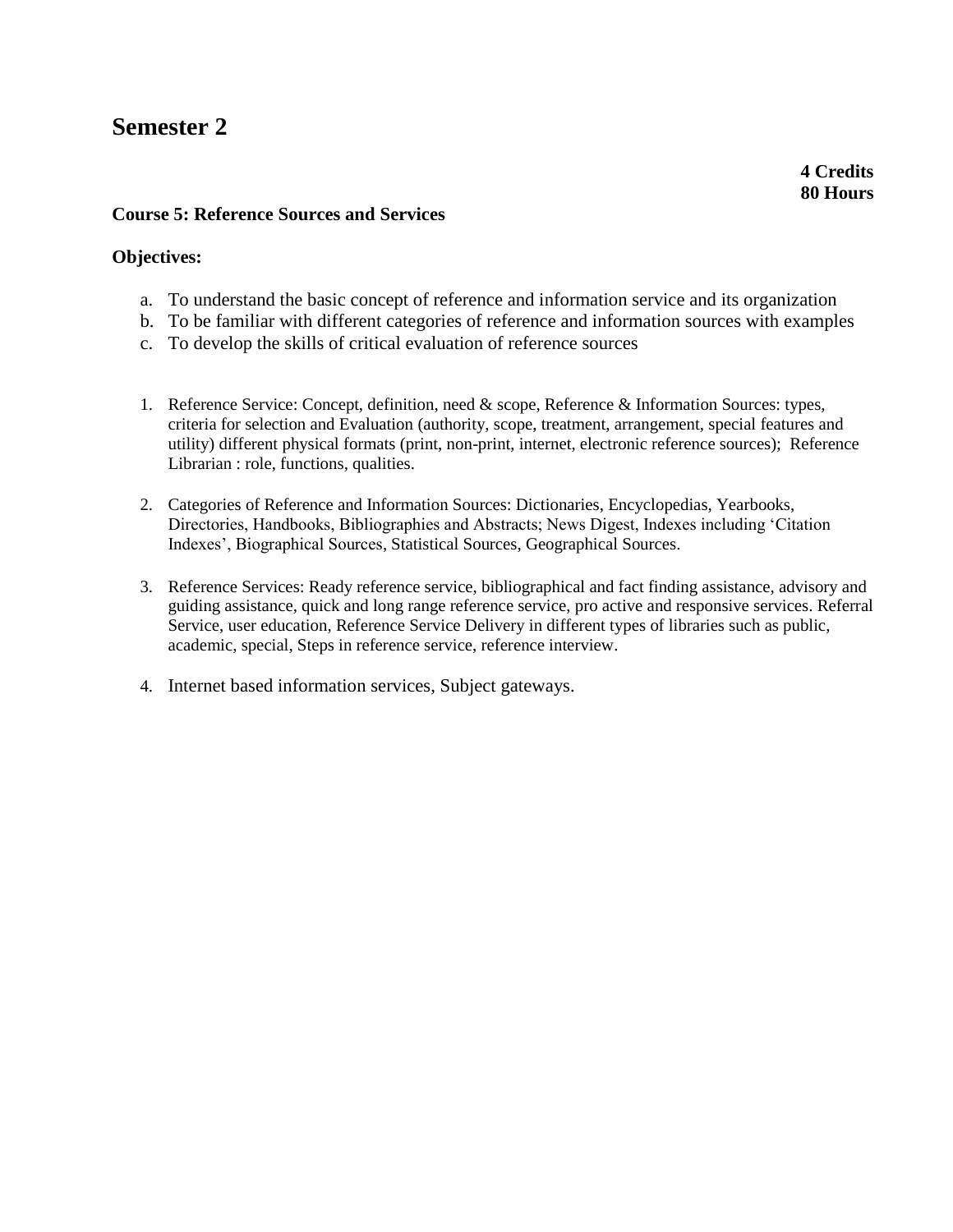- 1. Bopp, Richard E & Smith, Linda C. *: Reference and information services : an introduction,* 3rd ed. Colorado, Libraries Unlimited, 2001.
- 2. Cassell, Hay Ann & Hiremath, Uma : *Reference and information services in the 21st century : an introduction*. London, Facet Publishing, 2006.
- 3. Chakraborti, A. K. : *Reference service*. Hyderabad, Andhra Pradesh Public Library Association, 1983.
- 4. Chowdhary, G.G. & Chowdhary, S. : *Searching CD ROM and Online Information Sources*. London, LA, 2001.
- 5. Craven, Jenny (ed.) : *Web accessibility : practical advice for the library and information professional.* London, Facet Publishing, 2008.
- 6. Davinson, D. (1980). *Reference Services.* London: Clive Bingley.
- 7. Hutchins, Margaret : *Introduction to reference work*. Chicago, A.L.A., 1944.
- 8. Katz, Bill : *Opportunities for reference service*. New York, Haworth Press, 1991.
- 9. Katz, W. A. *: Introduction to Reference Work. Vol 1 & 2*. New York, McGraw Hill, Knight, G. N. : *Indexing – the Art of*. London, George Allen & Unwin, 1979.
- 10. Korfhag, R. R. : *Information storage and retrieval.* New York, John Wiley, 2006
- 11. Krishna Kumar : *Reference service,* 5th rev. ed. New Delhi, Vikas Publishing House, 2002.
- 12. Kumar, P.S.G. (2004*). Information Sources and Services*. Delhi: B. R. Publishing.
- 13. Lancaster, I. W. & Warner, Amy : *Intelligent technologies in library and information service applications.* Medifsd, American Society for Information Science, 2001.
- 14. Lankes, R. David and others (eds). *Virtual reference desk: creating a reference future*. London, Facet Publishing, 2006.
- 15. Low, K. : *The Roles of reference librarians : today and tomorrow*. New York, Howarth Press, 1996.
- 16. Mukherjee, A. K. : *Reference work and its tools*, 3rd. ed. Calcutta, World Press, 1975.
- 17. Pandey, R., &Pillai, M. N. V. (2011). *Reference Services in Libraries*. New Delhi **:** JnanadaPrakashan.
- 18. Ranganathan, S. R. : *Reference service*, 2nd ed. Bombay, Asia Publishing House, 1961.
- 19. Sengupta, B. *: Indian reference and information sources*. Calcutta, World Press, 1981.
- 20. Sharma, J. S. & Grover, D.R. (1987). *Reference Services and sources of information.* New Delhi: EssEss Publications.
- 21. Sheehy, E. P. (Ed). (1986). *Guide to reference books. 10th ed*. Chicago: ALA.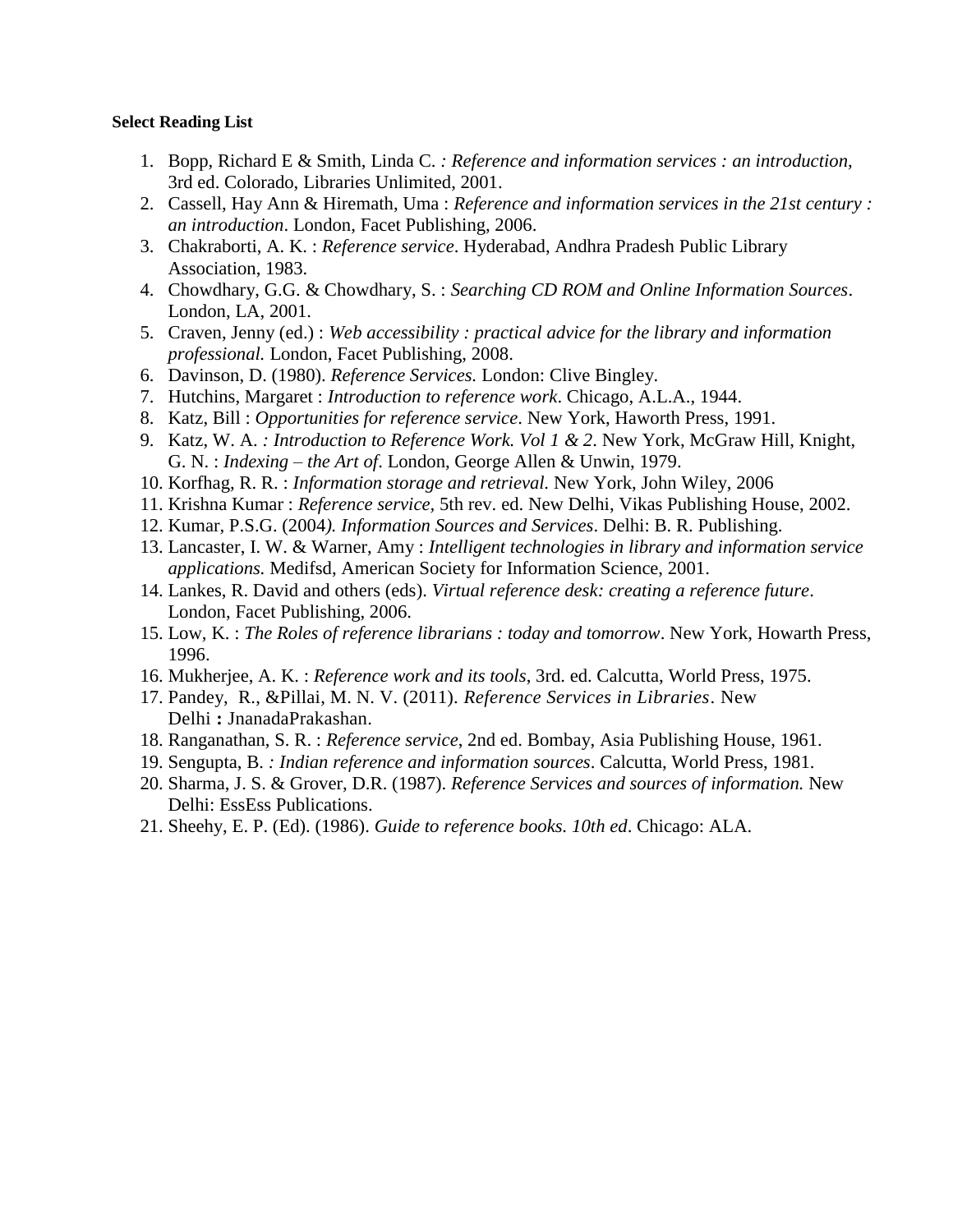# **4 Credits 80 Hours**

#### **Course 6: Information Services and Systems**

#### **Objectives:**

- a. To understand different methods of processing information
- b. To be familiar with different the information centres at national and international level
- c. To assess the information needs and to know the factors affecting information organization
- 1. Information service: Concept, definition, need and scope.
- 2. Information Processing: Need identification and design, different methods of processing: indexingtypes of indexes – pre and post co-ordinate indexing, chain indexing, PRECIS, keyword indexing-KWAC, KWIC and KWOC; Citation Indexing, Thesaurus concept. Annotation, abstracting- types of abstracts – informative, indicative, statistical, special purpose- telegraphic, graphic, slanting. Standards for Information processing: ISO standard for abstracting and thesaurus. Consolidation and Repackaging: In-house information Products: Bibliographies, state-of the-art reports, trend reports, newsletters, house journals, library manual, library websites, blogs; translation services .
- 3. Information Dissemination: Need identification and design, indicative and substantive form, generalized and customized services, CAS and SDI services, RSS Feed; on line information services: Information Retrieval: Search process, search strategies, Boolean expressions, formulations of search statement, Document Delivery Services. Documentation and Information Centres: OCLC, INPADOC, I.S.I. (USA), NISCAIR, DRTC, DESIDOC, NASSDOC, SENDOC, CMIE, National Informatics Center. Information Systems: INIS, AGRIS, MEDLARS, INSPEC, COMPENDIX, PIS, India, Commercial Information Vendors: Knight Rider, EBSCO, Emerald.
- 4. Information users and their needs: Categories of users and their information needs, information seeking behaviour, information seeking models, user studies – methods, techniques and evaluation, needs of distance users and e-learners.

Evaluation of information storage and retrieval systems: relevance, recall, precision, and other criteria, information audit.

Factors influencing organization of information: Information architecture, information overload, information anxiety, information analysis, Information Literacy.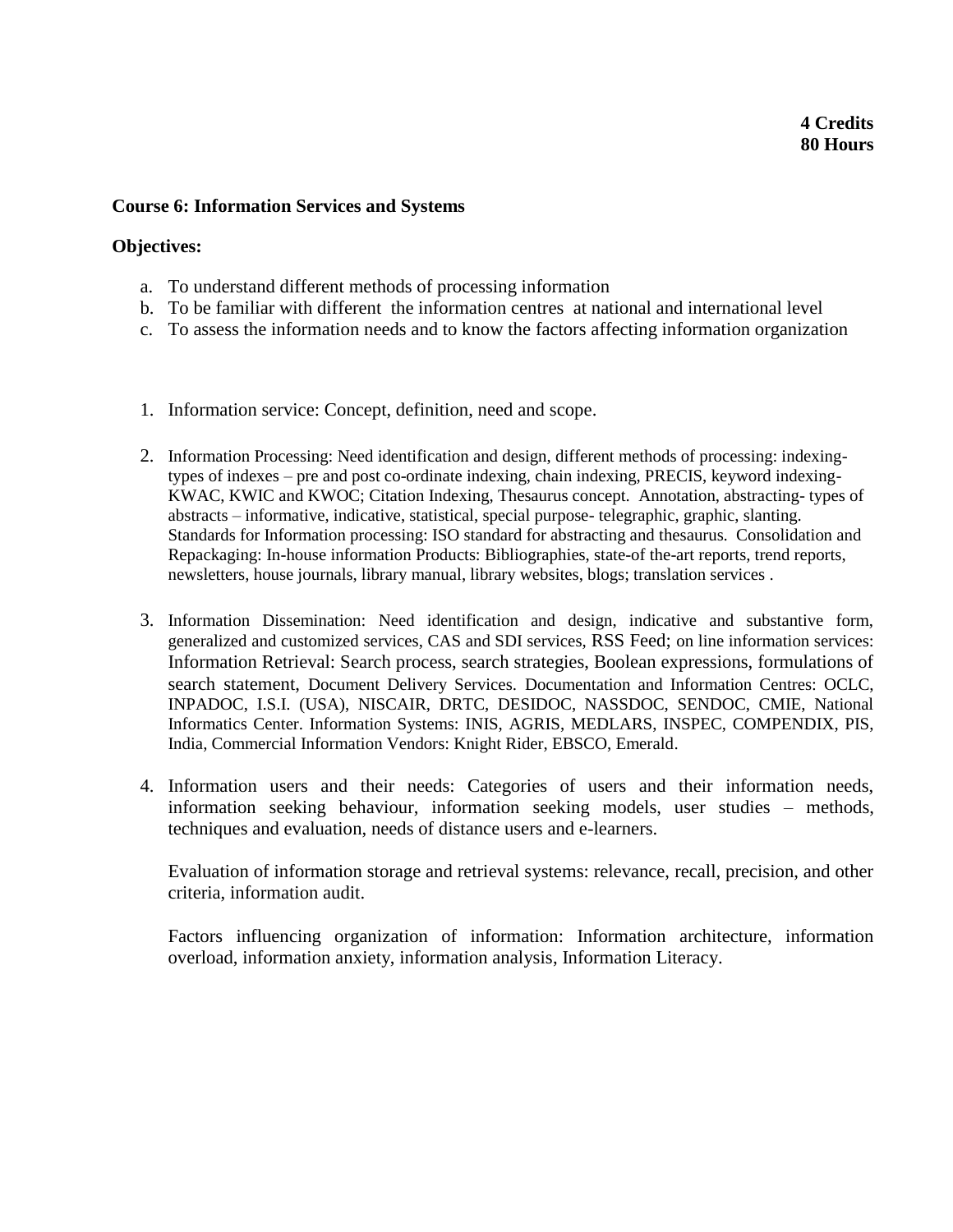- 1. Aitchinson, Jean & others : *Thesaurus construction and use : a practical manual.* London, Aslib, 2000
- 2.Alberico, R. & Mico, M. : *Expert Systems for Reference & Information Retrieval*. Westport, Meckler, 1990.
- 3.Allan, B. : *E – Learning and teaching in library and information services.* London, Facet Pub., 2002.
- 4. Atherton, P. (1977). *Handbook for Information System and Services(UNESCO*). Paris :Unesco.
- 5. Baker, D. (2004). *The Strategic Management of Technology: A Guide for Library and Information Services.* Oxford: Chandos Publishing.
- 6.Batley, Sue : *Information Architecture for information Professionals,* Oxford, Chandos, 2007.
- 7. Bopp, Richard E & Smith, Linda C. : Reference *and information services : an introduction*, 3rd ed. Colorado, Libraries Unlimited, 2001.
- 8.Borgman, Christine L. : *From Gutenberg to the global information infrastructure access to the information in the networked world*. Cambridge, M. I. T., 2000.
- 9. Borko, H. P., &Bernies, C. L. (1978). *Indexing concepts & methods* New York ; Academic Press.
- 10. Borko, Harold & Bernier, Charles L : *Abstracting concepts & methods*. New York, Academic Press, 1975.
- 11. Bradford, S.C. : *Documentation*. London, Crosby Lockwood, 1953.
- 12. Brown, A. G. (1982). *An introduction to subject indexing*. London : Clive Bingley.
- 13. Cassell, Hay Ann & Hiremath, Uma : *Reference and information services in the 21st century : an introduction*. London, Facet Publishing, 2006.
- 14. Chakraborty, A. R., &Chakrabarti, B. (1984).*Indexing: Principles, Processes and Products*. Calcutta: World Press.
- 15. Chakraborty, A.K. : *Introduction to documentation science*. Hyderabad, Andhra Pradesh Library Association, 1980.
- 16. Chakraborty, A.R. : *Indexing : principles, processes and products*. Calcutta, World Press, 1984.
- 17. Choukhande, V. G. (2008) *Information needs and information seeking behaviour (Library and Information Science Research)*. Amravati, Shivneri Publisher & Distributors
- 18. Chowdhary, G.G. & Chowdhary, S. : *Searching CD ROM and Online Information Sources*. London, LA, 2001.
- 19. Cleveland, D. B., & Cleveland, A. (1983). Introduction to indexing and abstracting. Colorado: Libraries Unlimited Inc.
- 20. Cleveland, D.B. & Cleveland, A.D. : *Introduction to indexing & abstracting*, 3rd Edn., Colorado, Libraries Unlimited, 2001.
- 21. Convey, J. (1992). *On line information retrieval*. London: LA.
- 22. Craven, Jenny (ed.) : *Web accessibility : practical advice for the library and information professional.* London, Facet Publishing, 2008
- 23. Eisenberg, Michael B. & others : *Information literacy : essentials skills for the information*  age, 2<sup>nd</sup> rev. ed. Westport, Libraries Unlimited., 2004.
- 24. Foskett, A. C. : Subject approach to information, 6<sup>th</sup> ed. London, Library Association, 1982.
- 25. Foskett, D. J. (1990).*Information Service in Libraries*. New Delhi: Akashdeep.
- 26. Godwin, Peter & Parker, Jo (eds.) : *information literacy meets library* 2.0. London, Facet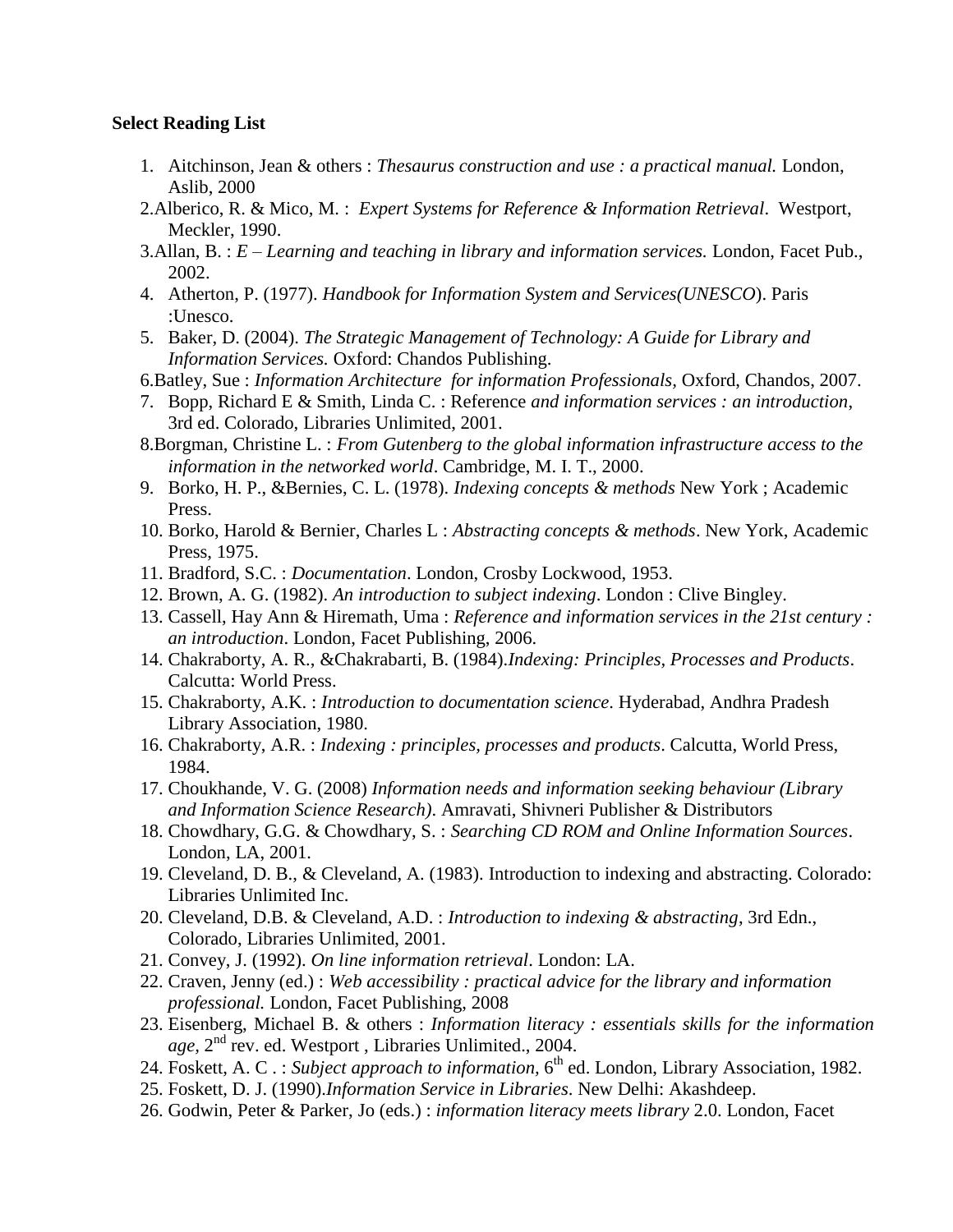Publishing , 2008.

- 27. Gorman, G. E. (Ed.) : *Information services in an electronic environment.* London, LA, 2002.
- 28. Gorman, G. E. : *Digital factor in library & information services*. London, Facet, 2002.
- 29. Gorman, G.E. (Ed.) : *Information service in an electronic environment*. London, LA, 2002.
- 30. Guha, B. : *Documentation & information services : techniques and systems*.Calcutta, World Press, 1999.
- 31. Harter, Stephen : *Online information retrieval concepts, principles and techniques.* London, Academic Press, 1986.
- 32. Henezel, Susan : *Information audit : a practical guide.* Munchen, K. G. Saur, 2001.
- 33. Kawatra, P. S. (1992*). Library User Studies: A Manual for Librarians and Information Scientists*. Ned Delhi: Jaico.
- 34. Korthage, Robert R. : *Information storage & retrieval*. New York, Wiley, 2006.
- 35. Martin, A. and others : *Information and IT literacyin the 21st century.* London, Facet Publishing, 2003.
- 36. Rajan, T. N. (1981).*Indexing Systems: concepts, models and techniques*. Calcutta: IASLIC
- 37. Riaz, M. (1989). *Advanced Indexing and Abstracting Practices*. New Delhi: Atlantic
- 38. Rowley, J.E. & Turner, C.M.D. : *The Dissemination of information*. London, Andre Deusche, 1978.
- 39. Rowley, J.E. (1984). *Abstracting and indexing. 2nd Edition*: London: Aslib.
- 40. Rowley, J.E. : *Abstracting and indexing*, 2nd Ed. London, Clive Bingley, 1988.
- 41. Seetharama, S. : *Information consolidation and repackaging*. New Delhi, Ess,Ess, 1997.
- 42. Sengupta, B. & others : *Documentation & information retrieval*. Calcutta, World Press, 1977.
- 43. Shera, Jesse H. : *Documentation & the organisation of knowledge*. London, Crosby Lockwood, 1966.
- 44. Sorgal, Dagobert : *Organising information : principles of database and retrieval systems.* Orlando, Academic Press, 1985.
- 45. Sturges, Paul : *Public internet access in libraries & information services.* London, Facet, 2002.
- 46. UNESCO : *Consolidation of information : a handbook of evaluation, restructuring, repackaging of scientific and technical information*. Paris, 1981.
- 47. Varma, A. K. (1984). Trend in Subject Indexing. Delhi: Mittal Publications.
- 48. Vickery, B.C. & Vickery, A. : *Information science : theory and practice*. London, Butterworths, 1987.
- 49. Webb, S. P. (1988). *Creating an information service. 2nd Ed*. London: Aslib.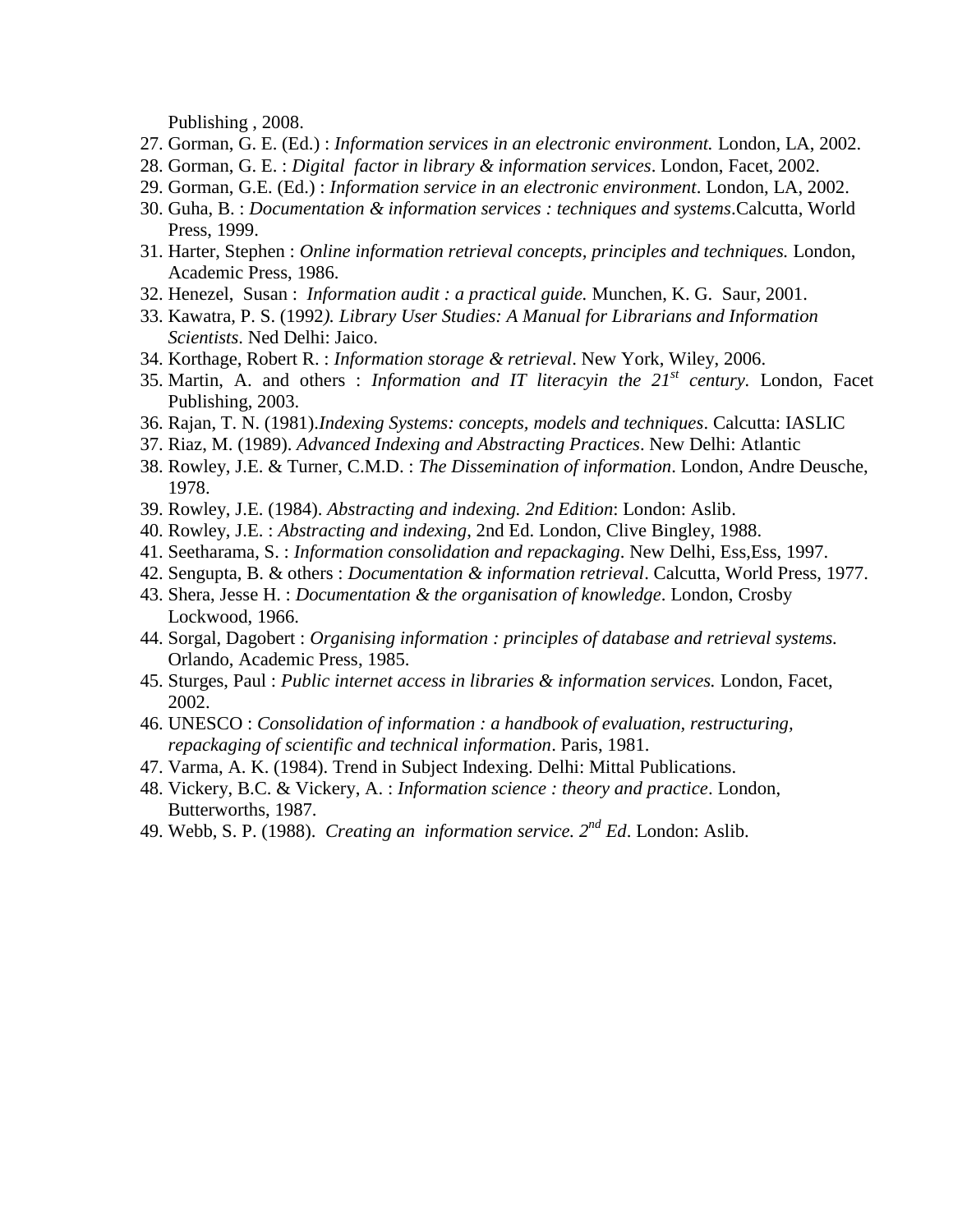# **4 Credits 80 Hours**

## **Course 7: Cataloguing and Classification II**

## **Objectives:**

- a. To understand the different standards of subject approach to documents
- b. To get familiar with the select schemes of classification
- c. To analyze, apply and evaluate DDC Scheme
- d. To acquaint with special schemes of classifications and latest development in the field of classification
- 1. Subject Cataloguing: Subject headings, descriptors, choice of terms, subject heading lists e.g. LCSH, Sear's list of subject headings and Cataloguing standards including ISBD, ISBN, ISSN, MARC, CCF, ISO 2709. Metadata (Including Dublin Core, XML) MARC21: Background and Features, RDA, FRBR, Z39.50, Metadata Harvesting
- 2. Practical aspects of Cataloguing:
	- i. Selective and simplified cataloguing
	- ii. Centralized (Cataloguing in Publication and Cooperative Cataloguing: use of Bibliographical Utilities like OCLC
	- iii. Cataloguing in the Internet and Digital Era
- 3. Library Classification Schemes:
	- i. DDC a detailed study (latest edition)
	- ii. UDC, CC., Library of Congress classification scheme– an introductory study
	- iii. Comparison of DDC, UDC and CC
- 4. Special Classification Schemes: Needs and Purpose, Classification schemes for Patents, Pamphlets, Computer Science, Music, Mathematics, Medicine, LIS. Current development trends in classification: Ontology, Taxonomy, Folksonomy. Institutions in Classification: CRG, ISKO, B.S.O.

# **Reading List for Course 2 and Course 7 is same.**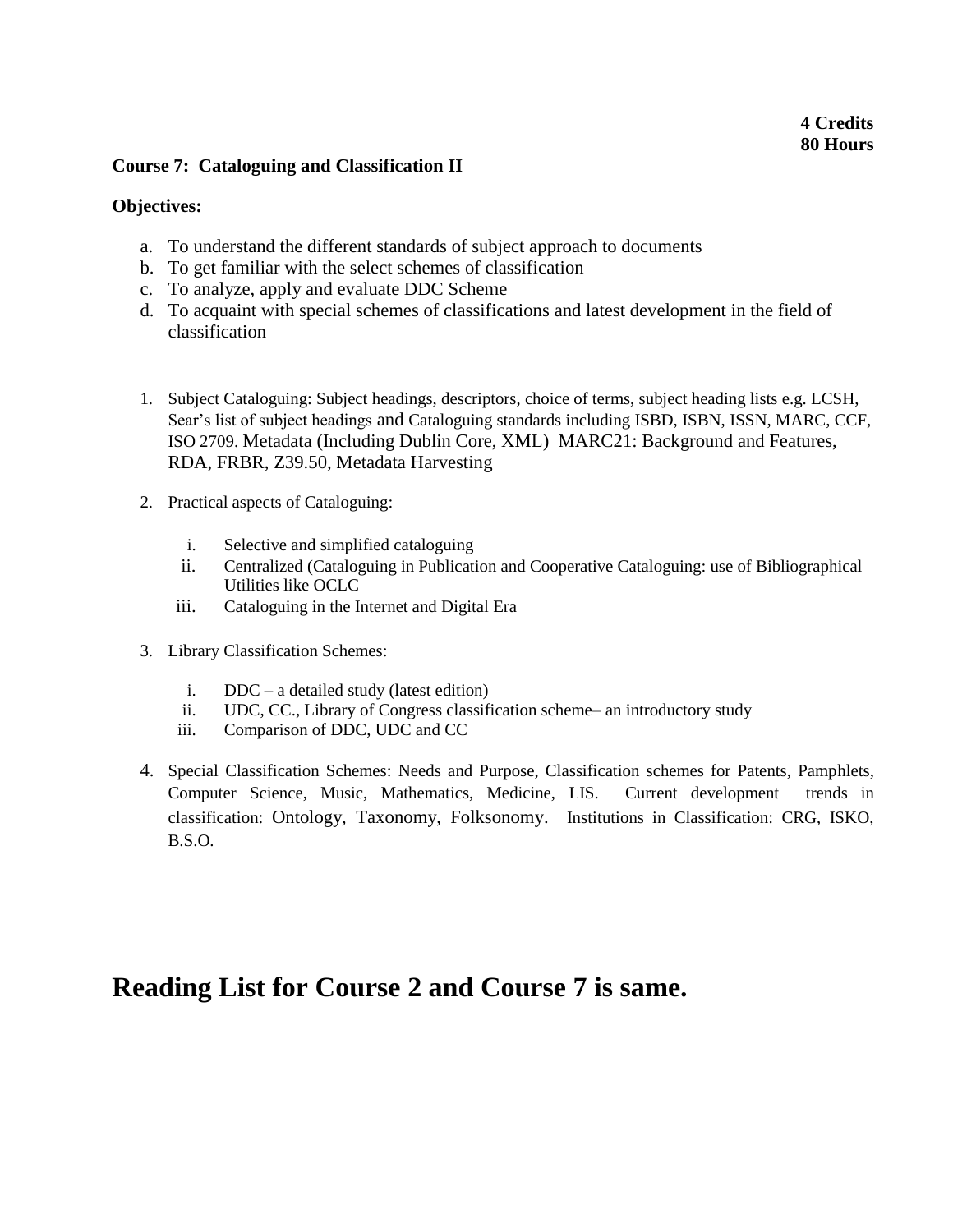# **4 Credits 80 Hours**

# **Course 8: ICT in Library**

# **Objectives:**

- a. To introduce the elements of Information and Communication Technology
- b. To familiarize with internet and digital libraries
- c. To understand the managerial aspect of computer application in LIC
	- 1. Information Technology (IT) in libraries: Components of IT, impact of IT on libraries, IT based library and information services. Current developments: listserv, push and pull technology, e-learning, web 2.0 - social tagging, YouTube, Library 2.0, Data and Information Mapping.
	- 2. Internet
		- i. Internet : Basic features and tools. Connectivity Dial up, lease lines, microwave, ISDN, cable modem
		- ii. Protocols Telnet, FTP, HTTP.
	- iii. Digital Subscriber Lines
	- iv. E-mail, SMTP, wireless, POP3.
	- v. Web browsers Netscape Navigator, Internet Explorer, Morzilla, Google Chrome
	- vi. Web servers Apache, Internet Information Server.
	- vii. Server side scripting language PHP/ASP
	- viii. Database Connectivity ODBC, IDBC.
	- ix. Search Engines and Meta Search Engines and their evaluation.
	- x. Web design SGML, HTML, DHTML, XML
	- xi. Evaluation of websites
	- xii. Internet security Firewalls, proxy servers.
	- 3. Digital Library: Concept, definition, evolution, emerging trends in Digital Library
		- i. Digital Libraries of the world Gutenberg, Alexandria, World Digital Library, Digital Library of India
	- ii. Image formats: JPEG, GIF/BMP
	- iii. Audio formats : WAV, MIDI, MP3 MPEG, AV1, QuickTime
	- iv. Storage media formats: ISO 9660, DVD
	- v. Software-Digital library software: D-Space and GreenStone, OCR and image editing software.
	- vi. Input / capture devices: Scanners, scanning and digitization process, digital and movie cameras.
	- vii. Data warehousing, data mining.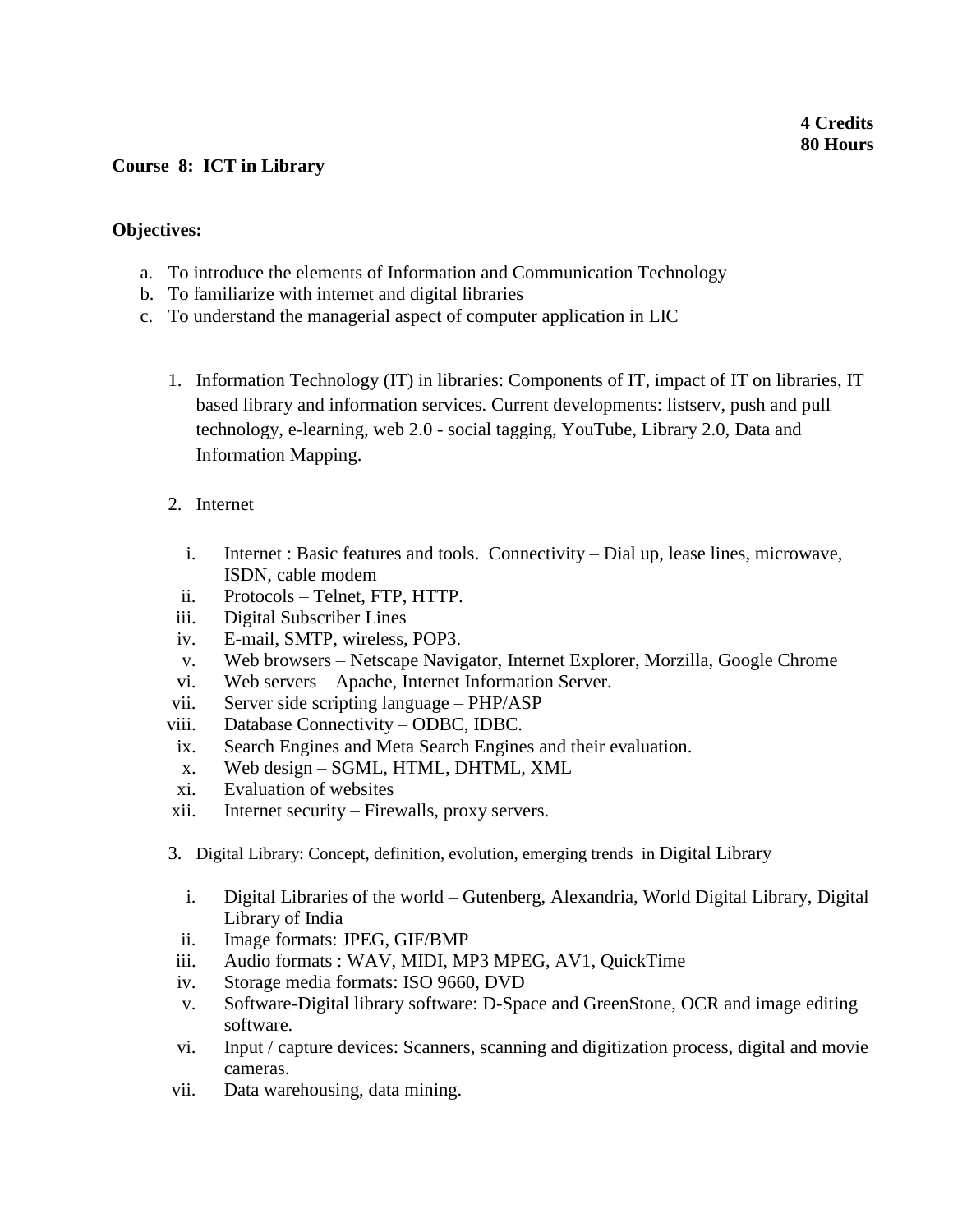4. Managerial aspects of Computerization: Maintenance of hardware, software security, Planning for Information and Communication Technology in Libraries: assessment of needs, priority settings, hardware selection, software evaluation and selection, website and portal development. Institutional repositories, consortia, aggregators, J-store. Design and implementation of Information and Communication Technology in Libraries: restructuring of physical set up, ergonomics, staff training, financial aspects, maintenance aspects, web content management, data migration.

- 1.Allan, B. : *E – Learning and teaching in library and information services.* London, Facet Pub., 2002.
- 2.Andrews, Judith (Ed.) : *Digital Libraries : policy, planning and practice*. Aldershot, Ashgate, 2004.
- 3. Arms, W. (2000). Digital Libraries Available at: http://www.cs.cornell.edu/wya/DigLib
- 4.Arms, William : *Digital libraries*. Cambridge, MIT, 2001.
- 5.Aswal, R. S. (2006). *Library automation for 21st Century*. New Delhi: EssEss Publications.
- 6. Balasubramanian, P. (2011).*Advanced Computer Application in Library and Information Science.* **New Delhi:** Deep and Deep Publ.
- 7. Barnes, Susan J (ed.). (2004). *Becoming a Digital Library*. New York : Marcel Dekker.
- 8. Batley, S. (2007).*Information Architecture for Information Professionals*.Neal-Schuman
- 9. Bawden, D., &Blakeman, K. (1990). *Going automated :implementing and using information technology in special libra¬ries and information units*. London :Aslib.
- 10. Benson, R., &Brack, C. (2010). *Online Learning and Assessment in Higher Education: A planning guide*. Chandos
- 11. Berry, M. J. A. and Linoff, G. : *Mastering data mining.* New York, John Wiley, 2000.
- 12. Block, Marylaine (Ed.) : *Net effects : how librarians can manage the unintended consequences of the internet*. New Delhi, Ess Ess, 2008.
- 13. Borgman, C. L.(2001). *From Gutenberg to the Global Information Infrastructure: access to information in the networked world.* Cambridge: MIT Press.
- 14. Bradley, P. (2007). *How to use web 2.0 in your library*. Facet Publishing: London.
- 15. Brophy, Peter (2001). *The Library in the Twenty-First Century: new services for the information age*. London: Library Association.
- 16. Butcher, M., [et al]. (2011). *Drupal 7 module development*. Mumbai, Shroff Publ.
- 17. Byron, A. [et al]. (2011) *Using Drupal*. Mumbai, Shroff Publ.
- 18. Capron, H. L. (1996). *Computers: Tools for an information age. 4th ed*. California: The Benjamin Cummings Pub. Co.
- 19. Carter, R. (2010). *Joomla! 1.5 templates cookbook*. Mumbai, Shroff Publ.
- 20. CDL Guides for Digital Objects (2007). Available at http://www.cdlib.org/services/dsc/contribute/docs/GDO.pdf
- 21. Chapman, D. (2009). *Joomla! 1.5x customization : make your site adapt to your needs.* Mumbai, Shroff Publ.
- 22. Choi, Y., & Rasmussen, E. (2006). What is Needed to Educate Future Digital Librarians. *Dlib Magazine*. DOI:10.1045/september2006-choi
- 23. Chowdhury, G. G., &Chowdhury, S. (2003). *Introduction to digital libraries.*London : Facet.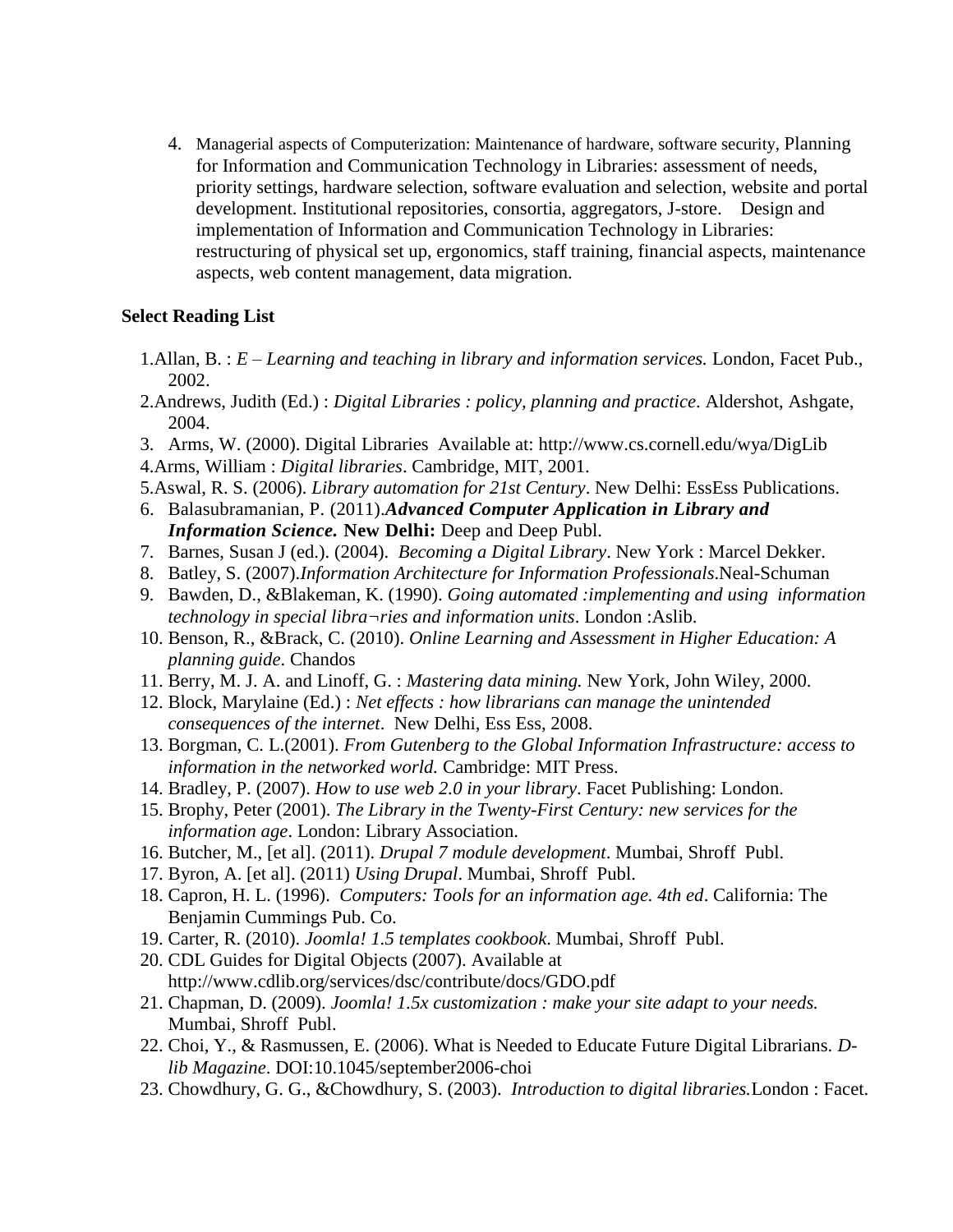- 24. Clobridge, A. (2010). *Building a Digital Repository Program with Limited Resources.*Chandos.
- 25. Cohen, J. E. (2003). DRM and Privacy Berkeley Technology *Law Journal*. 18 575-617. Available at http://www.law.berkeley.edu/journals/btlj/articles/vol18/Cohen.stripped.pdf
- 26. Collier, M. : *Telecommunication in information management and transfer.* Aldershot, Gower, 1988.
- *27.* Comer, D. E. (2010).*Working with TCP/IP VOI.NewDelhi: PHT learning.*
- 28. *Cooper, M. D.(1996). Design of Library Automation Systems: File Structures, Data Structures and Tools*. New York: John Wiley.
- 29. Cox, Andrew (Ed.) : *Portals : people, processes and technology*. London, Facet, 2006.
- 30. Crane, B. E. (2012). *Using Web 2.0 and Social Networking Tools in the K-12 Classroom*.Neal-Schuman.
- 31. *Creating web sites*. Ed.3. 2009. Yale University Press, London.
- 32. Deegan, M., & Tanner, S. (2002) *Digital futures : strategies for the information age*. London : Library Association.
- 33. Deegan, Marilyn & Tanner, Simon : *Digital futures, arranging for the information age.*  London, LA, 2001.
- 34. Dhiman, A. K. (2012). *Manual of digital libraries.* vols. I-II. New Delhi, EssEss Publication.
- 35. Dinther, H. (2009) Joomla! 1.5 SEO. Mumbai, Shroff Publ.
- 36. Earp, P. W., & Wright, A. ( 2008). Securing Library Technology A How-To-Do-It Manual .Neal-Schuman
- 37. Eden, Bradford Lee (Ed.) : *Innovative redesign and reorganization of library technical services*. Westport, Libraries Unlimited, 2004.
- 38. Goel, M. K. (1997). Let's Learn Internet. New Delhi: Sterling.
- 39. Gopinath, M. A. & Rama Reddy (Ed.) : information access through networks. Hyderabad, Booklinks, 1996.
- 40. Gorman, G. E. (ed.). (2002). *The Digital Factor in Library and Information Services*. London : Facet
- 41. Griffith, Peter : *Managing your internet and intranet and intranet services : the information*  professional's guide to stratgey, 2<sup>nd</sup> Ed. London, Facet, 2004.
- 42. Haravu, L.J. : *Library automation : design, principles and practice*. New Delhi, Allied, 2004
- 43. Harbour, R.T. : *Managing library automation*. London, Aslib, 1994.
- 44. Haynes, D. (2004). *Metadata: for information management and retrieval*. London: Facet
- 45. Hazen, D., Horrell, J., & Merrill-Oldham, J.(1998). *Selecting Research Collections for Digitization.Council on Library & Information Resources*.
- 46. *HTML and XML: an introduction*. (2003). New Delhi: Prentice Hall of India.
- 47. Huges, L. (2011). *Evaluating & Measuring the Value, Use and Impact of Digital Collections*. Neal-Schuman
- 48. Hughes, L. M. (2004). *Digitizing Collections: Strategic Issues for the Information Manager*. London: Facet
- 49. Ingram, P. (2001). *Networking in Easy Steps*. New Delhi: Dreamtech press.
- 50. International Conference on Digital Libraries 2004: Knowledge Creation, Preservation, Access and Management. (2004). 2 vols. New Delhi: TERI
- 51. Jamsa, K., King, K., & Anderson, A. (2005) *HTML and Web Design: tips and techniques.* New Delhi: Tata McGraw Hill.
- 52. John, Richard & others : *Instutional respository*. Oxford, Chandos Publication, 2006.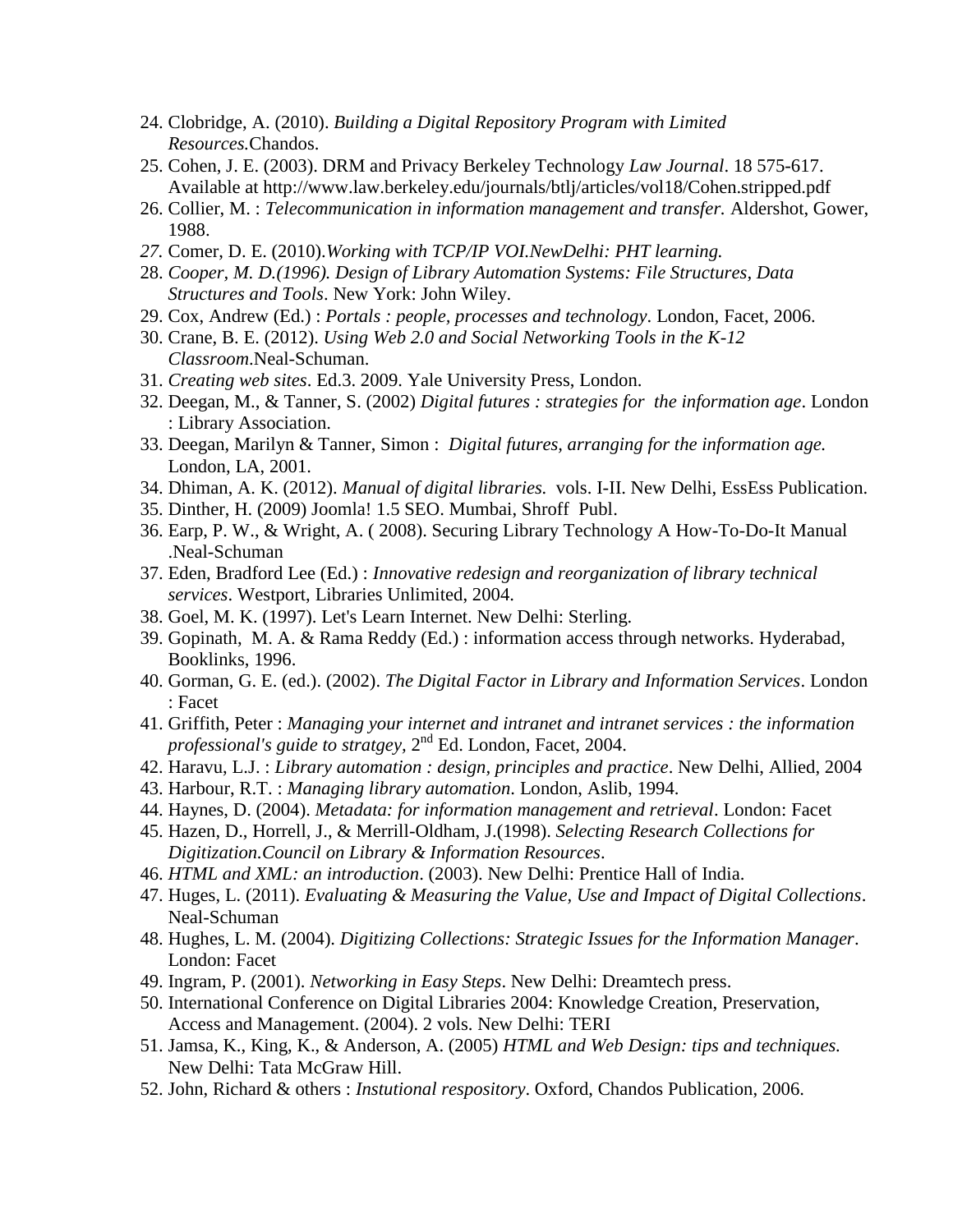- 53. Kennedy, Mary Lee & Dysart, Jane (eds) : *Intranets for info pros.* New Delhi, Ess Ess Pub., 2008.
- 54. Kroski, E. (2008).*Web 2.0 for librarians and information professionals*. Neal Schuman Publishers: New York.
- 55. Mercer, D. (2011).*Drupal 7*. Mumbai, Shroff Publ.
- 56. Morris, A. : *The Application of expert systems in libraries & information centres.* London, Bowker-Saur, 1992.
- 57. Noble, Mark (2011) *Drupal 7 first look.* Mumbai, Shroff Publ.
- 58. Noerr, Peter (1999). *The Digital Library Toolkit.* http://webdoc.hwdg.de/ebook/aw/1999/sun/noerrfinal.pdf
- 59. Ogunjobi, Timi (2010) *Joomla! 1.5 site blueprints.* Mumbai, Shroff Publ.
- 60. Parekh, H. &Sen, B. (2001).*Introduction to digitisation – a librarian's guide.*Mumbai : SHPT School of Library Science.
- 61. Parekh, H. (1999). *Internet in the Scholarly Communication Process*. Mumbai: Knowledge Ware Association
- 62. Poon, D. (2011). *Drupal 7 fields/CCK : Beginner's guide*. Mumbai, Shroff Publ.
- 63. Porst, T. (2010).*Joomla! 1.5 content administration*. Mumbai, Shroff Publ.
- 64. Prasad, A.R.D. : *Multimedia and internet technologies.* Bangalore, DRTC, 2001.
- 65. Rajaraman, V. (2007).*Introduction to information technology*.NewDelhi.Prentice-hall of India.
- 66. Rajaraman, V. *: Introduction to information technology*. New Delhi, Prentice-Hall, 2003.
- 67. Rao, L.K.R. : *Library automation.* New Delhi, Wiley Eastern, 1990.
- 68. Ravichandra, Rao I.K. : *Library automation*. New Delhi, Wiley, 1990.
- 69. Reed, D. Thomas, P. : *Essential HTML*. London, Springer, 1998.
- 70. Reese, T., & Banerjee, K. (2007). *Building Digital Libraries: A How-to-do-it Manual (How-To-Do-It Manuals).* Neal Schuman Publishers
- 71. Reynolds, D. : *Library automation : issues and applications.* New York R.R. Bowker, 1985.
- 72. Rowley, J.E. : *Computers for libraries, 2nd Ed*. London, Clive Bingley, 1980.
- 73. Saffady, William : *Introduction to automation for librarians*. Chicago, ALA, 1994.
- 74. Setting the Foundations of Digital Libraries.(2007). *D-Lib Magazine. 13(4),* doi:10.1045/march2007-castelli
- 75. Silver, T. B. (2009).*Joomla! 1.5 template design*. Mumbai, Shroff Publ.
- 76. Sridevi, J., & Vijay Laxshmi.(2004). *Model of digital library*. New Delhi: Shree.
- 77. Stern, D. (Ed.). (1999) *Digital Libraries: Philosophies Technical Design Considerations and Example Scenarios*. New York : Haworth.
- 78. Tennant, R. (Ed.) *XML in libraries.* New York, Neal Schuman, 2002.
- 79. Tiggeler, E. (2011). Joomla! 1.5 : beginner's guide. Mumbai, Shroff Publ.
- 80. Turban, E., Rainer, R.K. & Potter, R.E. : *Introduction to information technology.* New York, Wiley, 2003.
- 81. *User Studies for Digital Library Development By Milena Dobreva, Andy O'Dwyer and PierluigiFelicitati* Neal-Schuman ISBN: 9781856047654 : 2011
- 82. White, Martin : *Content management handbook.* London, Facet, 2005.
- 83. Willits, J. (1992). *Database design and construction: an open learning course for students and information managers*. London: Library Association.
- 84. Witten, I. H., Boddie, I. H., & Thompson, J. (2006). Greenstone digital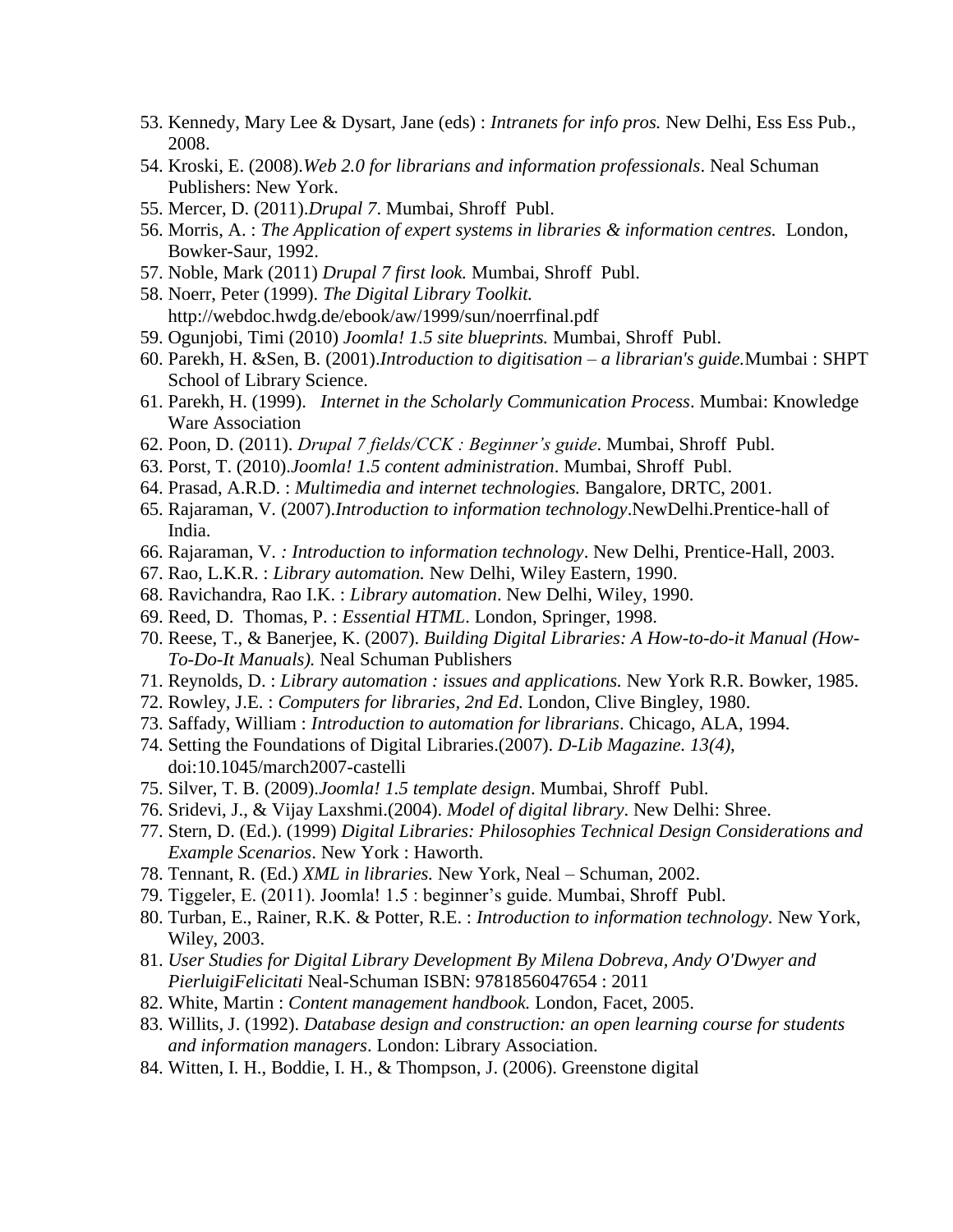# **Practical**

**2 Credits 48 Hours**

**P3: Reference and Information Sources**

**2 Credits 48 Hours**

# **P4: Cataloguing and Classification II**

Corporate Authors, Serial Publications and Non-Book Materials Building class numbers using tables Minimum Fifty examples each to be covered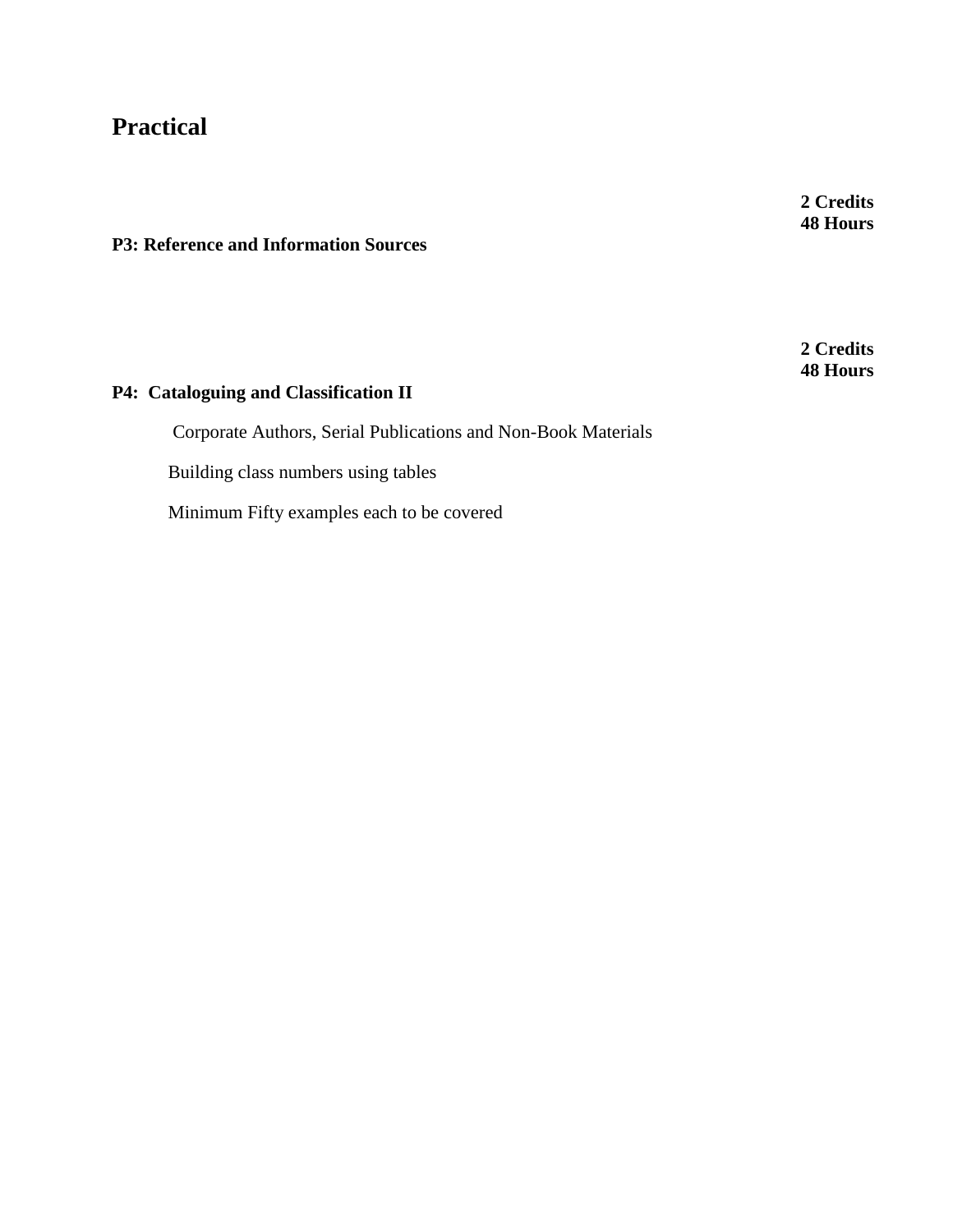# **Semester 3**

## **Course 9: Information, Communication and Society**

#### **Objectives**:

- a. To understand the role of library in the communication process
- b. To understand the concept of information society and its implications
- c. To study the role of professional library associations
	- 1 Information and Information Science: Concept, Characteristics, definitions, scope and objectives. Applications of information in different fields of knowledge including components of Information Sciences. Economics of Information and Information Economics, Information Science.
	- 2. Information Society-its genesis, characteristics, Impact of information society on libraries, National Information Policy, Censorship, IPR, Fair Use.
	- 3. Library and Communication: Communication Process in Society- Personal and mass communication, scholarly communication process, scientific communication, channels, models and barriers, role of libraries in communication process.
	- 4. Library Profession: Concept, criteria LIS as profession, its relationship with other subjects, professional ethics, Role of professional associations and federations; ILA, IASLIC, IATLIS, ALA, SLA, CLIP, ASLIB, IFLA, Education and training in LIS in USA, UK and India. Library cooperation, resource sharing and library networking, Knowledge Commission.

- 1.Andal, N. : *Communication theories and models*. Mumbai, Himalaya, 1998.
- 2.Bahr, Alic Harrison (Ed.) : *Future teaching roles for academic librarians*. New york, Haworth press, 2000.
- 3.Barua, B. P. (1992). *National Policy on Library and Information System*. Mumbai: Popular Prakashan.
- 4.Barua, B.P. : *National Policy on library & Information system. Bombay,* Popular, 1992.
- 5.Bridges, K.Ed. : *Expectations of librarians in the 21st century*. Westport, Greenwood press, 2003.
- 6.Brophy, P. : T*he library in the 21st Century – new services for the information age.* London, labrary Association, 2001.
- 7. Davenport, T., &Prusack, L.(1997). *Information Ecology: mastering the Information and knowledge environment*. New York: OUP.
- 8.Foskett, D.J. : *Pathways for communications* : *books and libraries in an information age*. London, Clive Bingley, 1984.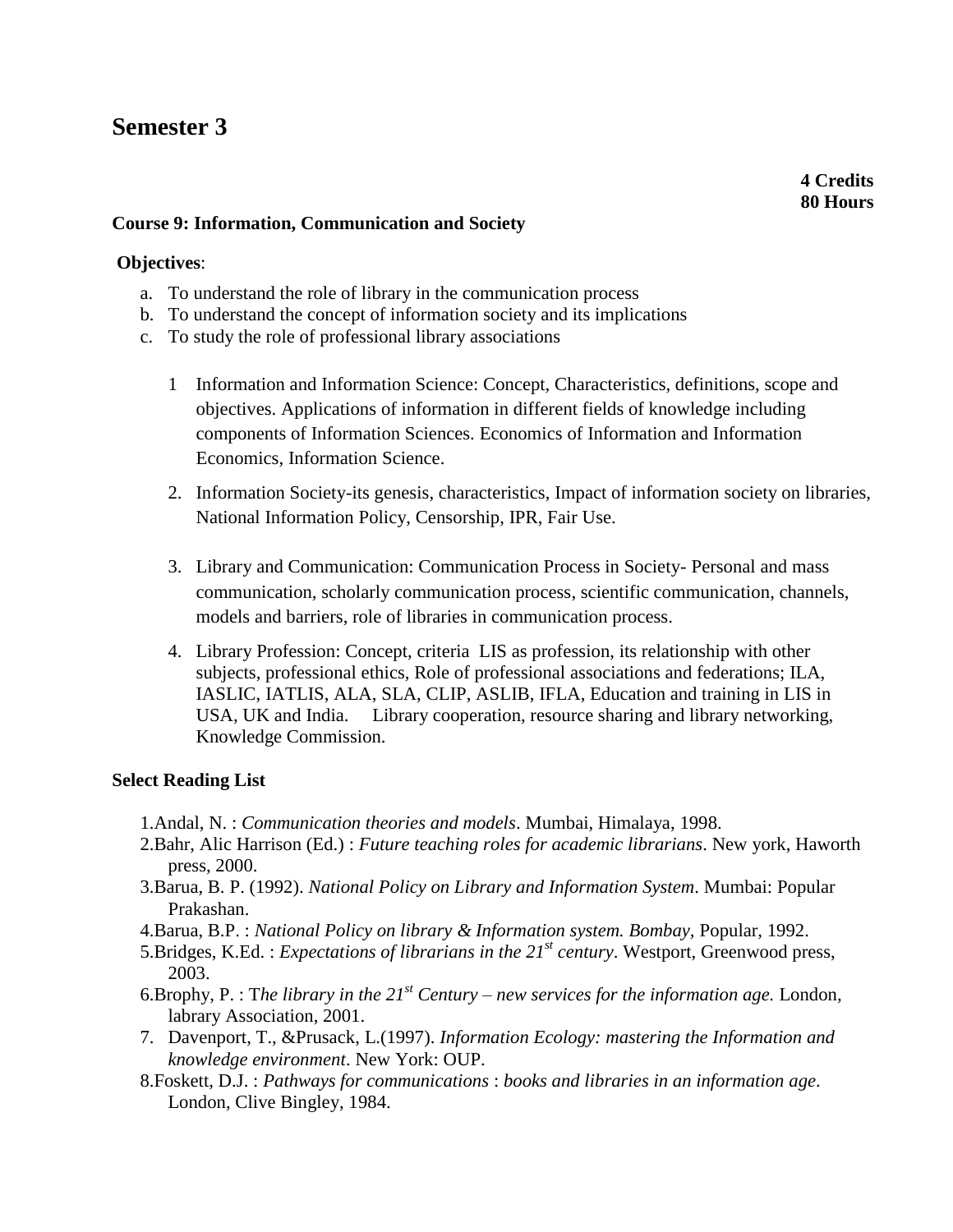- 9.Ganguly, A. (1999). *Business-driven research and development: managing knowledge to create wealth.* Houndmills: Macmillan
- 10. Garvey, W.D. : *Communication, the essence of science*. Oxford, Pergamon, 1979.
- 11. Krzys, R & Litton, G. : *World librarianship : a comparative study*. New York, Marcel Dekker, 1983.
- 12. Kumar, P. S.G.(2004). *Information and communication (Paper IX of the UGC Model curriculum).* Delhi: B R Publishing.
- 13. Lankes, D. R. (2011) *The atlas of new librarianship.* Cambridge, The MIT Press
- 14. Line, Maurice : *World of books and information :* essays in honour of lord daintion. London British Library, 1987.
- 15. Mackenzie, G. and Sturgess, P. : *Librarianship and information work worldwide – 2000*. London, Bowker saur, 2000.
- 16. Martin, W. J. (1988). The Information Society. London: Aslib.
- 17. Martin, William J. : *Global Information Society*, 2<sup>nd</sup> Ed. London, ASLIB, 1996.
- 18. Martyn, John, Vickers, Peter & Feeney, Mary (Eds.) : *Information UK 2000*. London, British Library, 1990.
- 19. McGerry, Kevin : *Mass Communication : selected readings for librarians*, 2<sup>nd</sup> Ed. London, Clive Bingley, 1996.
- 20. McMenemy, David, Poulter, Alen and Burton, Paul F. : *A Handbook of ethical practice : a practical guide to dealing with ethical issues in information & library work.* Oxford, chandos, 2007.
- 21. Meadows, J. (1991). *Knowledge and Communication: essays on the information chain.*  London: Clive Bingley.
- 22. Meadows, Jack : *Information & communication*. London, Bowker, 1994.
- 23. Neelmeghan, A. : *Information professionals*, 2nd Ed. London, Facet, 2006.
- 24. North, K., &Gueldenberg, S. (2011) *Effective knowledge work : answers to the management challenges of the 21st century*. Bingley, Emerald Group Publishing.
- 25. Parekh, H. (1999*). Internet in the Scholarly Communication Process*. Mumbai: Knowledge Ware Association.
- 26. Pedley, Paul : *Essential law for information professionals*, 2nd Ed London, Facet, 2006.
- 27. Prashar, R. G. (1991). Information and its communication. New Delhi: Medallion.
- 28. S. R. E. L. S. : *Information policies and cyber laws*. Bangalore, SRELS, 2000.
- 29. Saunders, Wilfred L. : *Towards a unified professional organisation for library & information science & services.* London, La, 1989.
- 30. Shera, Jesse H. : *Foundations of education for librarians*, New York, Wiley, 1972.
- 31. T, Ashok Babu[ et al ] (Eds.). (2000).*Vision of Future Library and Information Systems* /. New Delhi : Viva Books.
- 32. The Digital Millennium Copyright Act of 1998. Available at http://www.copyright.gov/legislation/dmca.pdf
- 33. Webb, Jo & Powis, Chris : *Teaching information skills theory and practice.* London, Facet Publishing, 2004
- 34. Woodsworth, A. (Ed.). (2011). *Advances in librarianship vol. 33*. Bingley, Emerald Group Publishing.
- 35. Woodsworth, A.(Ed.). (2010). Advances in librarianship (exploring the digital frontier) vol. 32. Bingley, Emerald Group Publishing.
- 36. Woolls, B. & Sheldon, B. (Eds.) : *Delivering life long continuing professional education across space and time.* Munchen, K. G. Saur, 2001.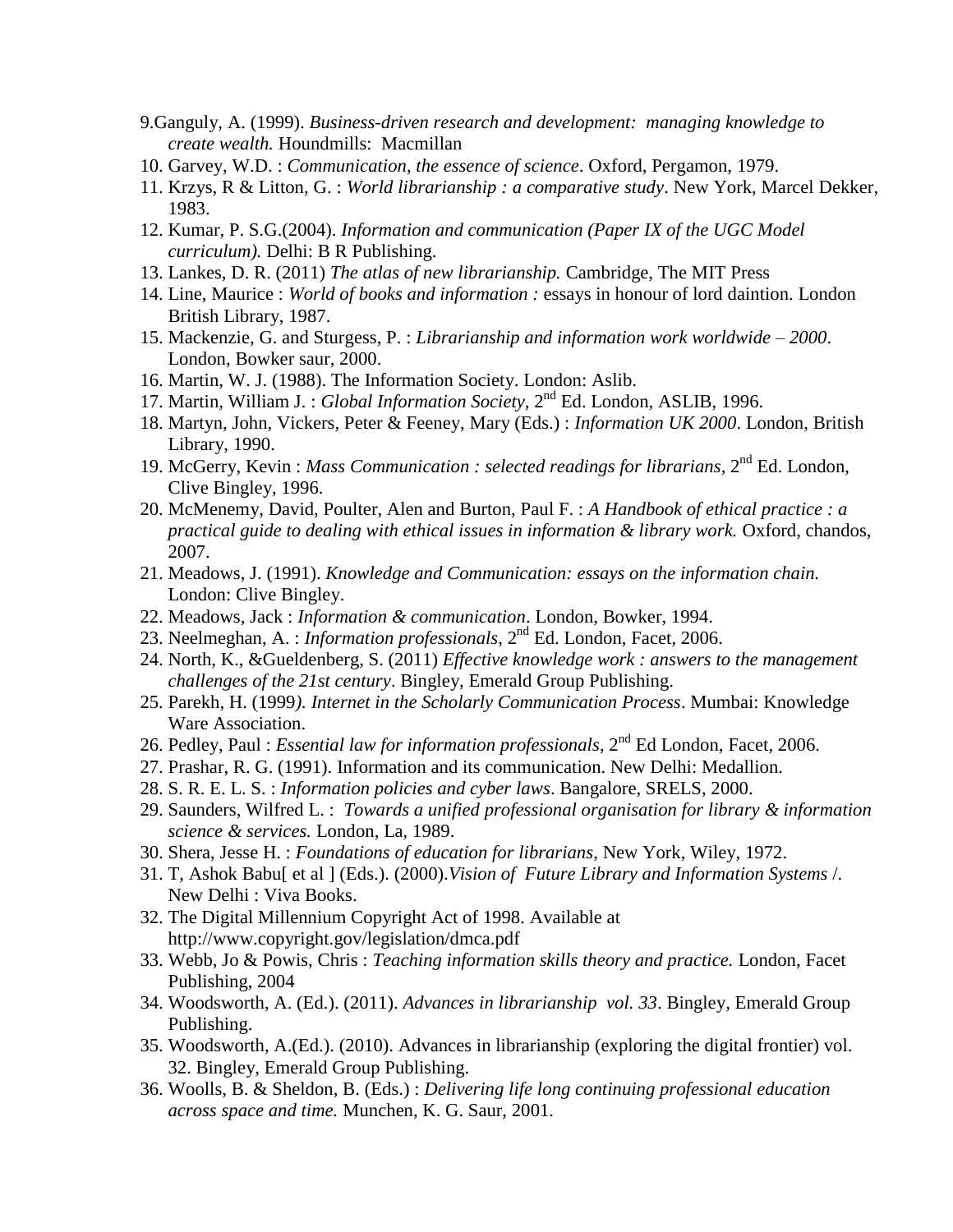# **Course 10 Library Management**

# **Objectives:**

- a. To get familiar with principles and techniques of management
- b. To apply the concepts of planning, marketing, Human Resource Development and controlboth budgetary and non-budgetary in libraries and information centres
- c. To monitor and evaluate library performance
- 1. Management approach to Library:
	- i. Management concept, definition and scope, management styles and approaches.
	- ii. Systems approach: Concept Library as a system, environmental influence and responses,.
	- iii. Management of change.
	- **iv.** Knowledge Management.
- 2. Planning: Need and importance of planning.
	- i. Types of plans Short Term, Long Range, Strategic, components of planning process, time and motion study, data flow diagram, SWOT analysis.
	- ii. Planning tools MBO, PERT/CPM, DELPHI, MIS, decision tree, brainstorming.
	- iii. Planning of library building and its interior.
	- iv. Organizing: Purpose and need for organizing, organizational structure, line and staff functions, departmentalization, organization charts, authority and decentralization, quality circles, total quality management, quality audit, matrix structure
	- v. Marketing: Marketing of library services: need, policies, methods, annual reports, publicity, Public Relations, library promotion programmes, library guides Identification of markets for libraries, market segmentation, information as a marketable commodity, marketing of library services and products, promotion techniques including use of electronic media, , best and innovative practices, extension services, outreach services.
- 3. Human Resource Management:
	- i. Staffing job description, recruitment, job analysis, training and development, people skill: personal competencies, skills for communication, negotiation, decision making, assertiveness, time management, interpersonal relations, motivation, job enrichment, evaluation and appraisal.
	- ii. Leadership and Creativity effective leadership in library, functions, activities and qualities of library managers, creativity and innovation, entrepreneurship.
	- iii. Communication in library methods and barriers.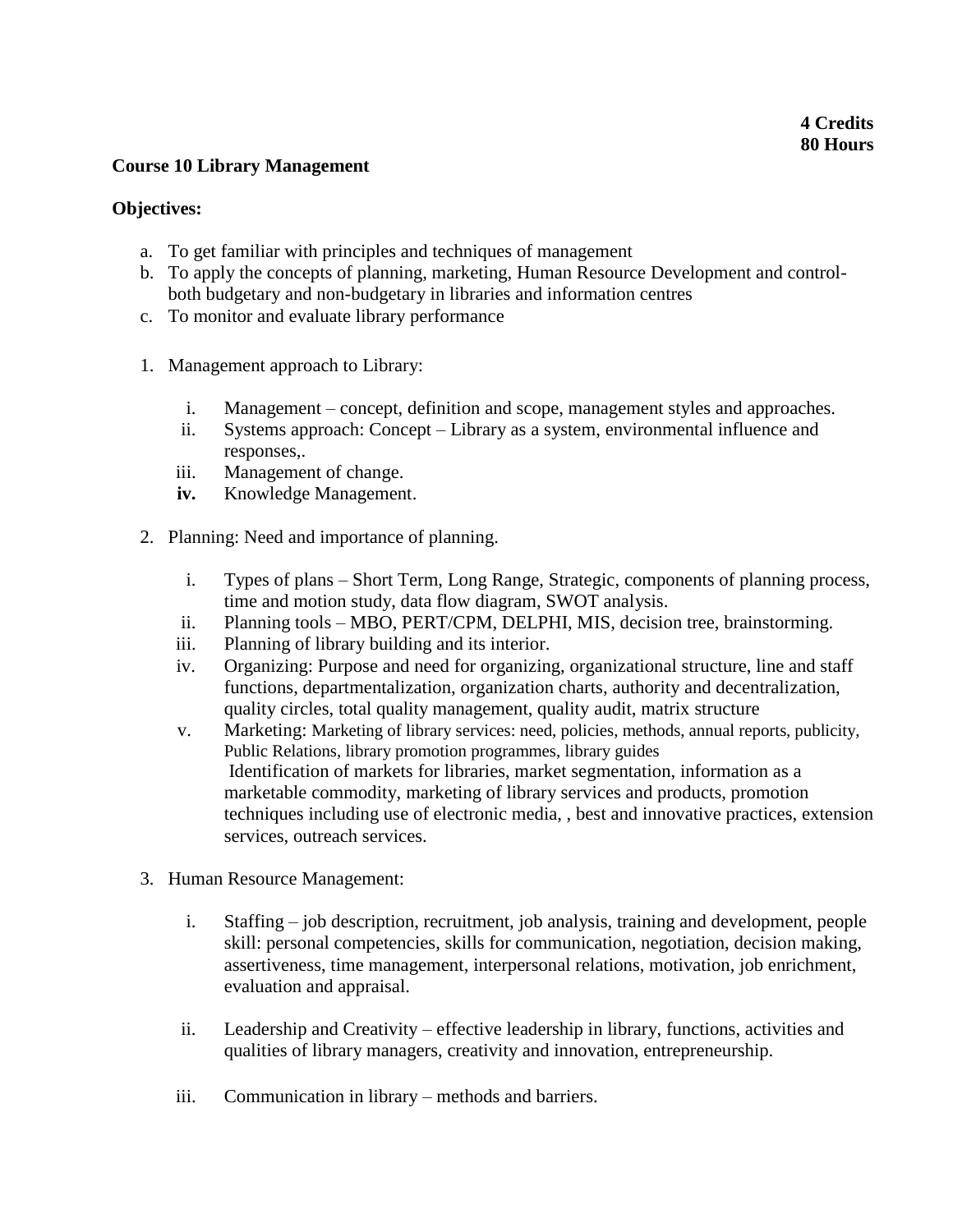- 4. Financial Management:
	- i. Control: Techniques, budgetary and non-budgetary techniques.
	- ii. Financial Planning Sources of funds, funds generation, different types of budgets, accounting and auditing practices, costing, cost analysis of library services.
	- iii. Library Insurance, Disaster Management.
	- iv. Evaluation and Feedback: Standards, measurement of performance, evaluation of services, Balanced Scorecard, corrective measures.

# **Select Reading List**

1.Allan, barbara : *Supervising and leading teams in LIS*. London, facet publishing, 2007.

- 2. Amsterdam, Elsevier, 2005. Jones, Noragh & Jordan, Peter: *Staff management in library and information work ,2nd ed*., Aldershot, Gower Pub., 1987.
- 3. Arvidsson, N. (2000). Knowledge management in the Multinational enterprise.p.176-163 IN The Flexible firm: capability management in network organizations/edited by Julian Birkinshaw and Peter Hagstorm. Oxford: OUP.
- 4.Awad, Elias M. & Ghaziri, Hassan M. : *Knowledge management.* Delhi, pearson Education, 2003.
- 5.Baker, David : *Strategic change management in public sector organizations.* Oxford, Chandos pub., 2007
- 6.Baker, David : *Strategic management of technology*. Oxford, Chandos, 2004.
- 7. Bavakutty, M.&Parameswaran, M. (Ed.). (2000). *Management of Libraries In The 21st Century.* New Delhi: EssEss
- 8. Bratton, J. & Gold, J. (1999): *Human resource management: theory and practice*. Hampshire: Macmillan Press, 2nd ed.
- 9.Brophy, Peter : *Measuring library performance : principles and techniques.* London, Facet Publishing, 2006.
- 10. Ceynowa, Klaus and others : *Cost management for university libraries*. Munchen, K. G. Saur, 2003.
- 11. Chakrabarti B. R, (1983). Library ergonomics: a subject Ranganathan .IN *Developing Horizons in Library and Information Science Vol. I* / edited by C D Sharma. Jaipur: Printwell,
- 12. Champman, Liz : *Managing acquisition in library and information service*.
- 13. Chatterjee, A. &Sen, S. (eds). (1991). *Information management in library and information centres in India*. Calcutta: IASLIC.
- 14. Clayton, Peter & Gorman, G. E. : *Managing information resources in libraries*: *collection management in theory and practice.* London, Library Association, 2001
- 15. Cohn, John M. & others : *Planning for integrated systems and technologies : a how to do manual for librarians.* London, Facet Publishing, 2002.
- 16. Crawford, J. : *Evaluation of Library & information Services.* London, Aslib, 1996.
- 17. Curzon, Susan Caro : *Managing change*, Rev. Ed London, Facet publishing, 2006.
- 18. De Sa'ez Eileen Elliott : *Marketing concept for libraries and information services*, 2nd ed. London Facet Publishing, 2002.
- 19. Dhiman, A. K. & Rani, Y. (2004). *Library Management: a Manual for Effective Management.* New Delhi: Ess Ess Publications.
- 20. Directory of Open Access Journals http://www.doaj.org/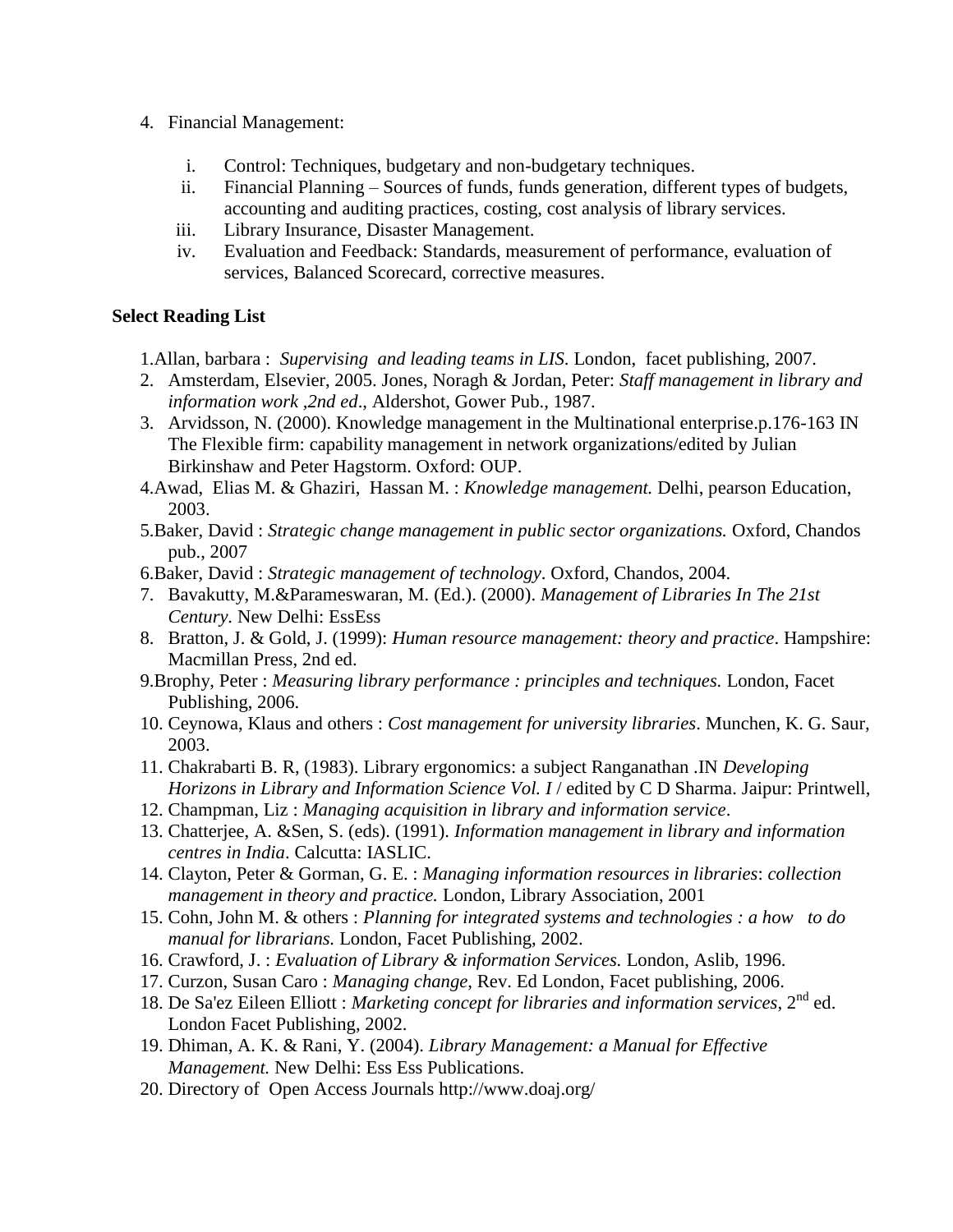- 21. Evans, G. E. (1983). *Management techniques for librarians.* 2nd ed. New York : Academic Press.
- 22. Evans, G. E. : *Management techniques for librarians, 2nd ed*. New York, Academic Press, 1983.
- 23. Evans, G. E. : *Management techniques for librarians*, 2<sup>nd</sup> ed. New York, Academic Press, 1983.
- 24. Gallacher, C. (1999): *Managing change in library and information services.* London: Aslib IMI.
- 25. Garter, Edward D. (ed.) : *Advances in library administration and organization.*
- 26. Gonsalves, K. (1998). *Services Marketing: a Strategic Approach .* New Jersey: Prentice Hall.
- 27. Gorman, G. E & Ship, S. J. (eds) : *Preservation management for libraries, archives and museums*. London, Facet Publishing, 2006
- 28. Gorman, G. E. (ed.) : *Collection management. London, Library Association,* 2001.
- 29. Hallam, E., & Walker, M. (1998). Knowledge management: why get involved with the internet? p.231-250, IN Information management in the voluntary sector/Diana Grimwood-Jones and Sylvia Simmons, editors. London :Aslib.
- 30. Handzic, Meliha & Zhou, Albert Z. : *Knowledge management : an integrative approach.* Oxford, Chandos Publishing, 2005.
- 31. Haravu, L. : *Lectures on knowledge management : paradigms, challenges and opportunities*. Bangalore, SRELS, 2002.
- 32. Hawamdeh, S.(2003). *Knowledge Management: cultivating knowledge professionals*. Oxford: Chandos Publ.
- 33. Hayness, Robert M. : *Models for library management, decision making, planning.* San Diego, Academic Press, 2001.
- 34. Hobohm, H (Ed.). (2004). *Knowledge Management : Libraries and Librarians Taking up the Challenge/edited* by. Munchen: K G Saur.
- 35. Holsapple, C. W. (Ed.) (2003). Handbook *on Knowledge Management 2* : Knowledge Directions/(editor). New Delhi : Springer,
- 36. Holsapple, C. W. (Ed.). (2003). *Handbook on Knowledge Management 1* : Knowledge Matters. New Delhi : Springer
- 37. Hyde, James H. : *Library collection management.* New Delhi, Dominant Pub., 2003.
- 38. IASLIC. (1988). Marketing of Library Services in India : Papers...13th National Seminar of IASLIC, A. Chatterjee
- 39. Jagannathan, N. (Ed.) : *Outreach libary services for distance learners*. New Delhi, Viva Books, 2004.
- 40. Jain, A. K. & others (eds) : *Marketing of information products and services*. Ahmedabad, Indian institute of Management, 1995.
- 41. Jones, N. & Jordan, P. : *Staff Management in library and information work*, 2<sup>nd</sup> ed.. Aldershot, Gower, 1987.
- 42. Jorden, Peter & Lloyd, Caroline : *Staff management in library and information work.* Hampshire, Ashgate, 2002.
- 43. Kalyani, A. V., Iyer, S.N., Paranjape, V.D. (2001). *Management and Human Resource Development*. Mumbai: Himalaya Publication House
- 44. Kamalavijayan, D. [et al]. (Eds.). (2005). International Conference on Information Management in a Knowledge Society (ICIM 2005) February 21-25, 2005 : Conference Papers. 2 Vols. New Delhi : Allied.
- 45. Kashyap, M. M. (1988). The systems view of the library. *Library Herald 26(1-4).* p. 39-65.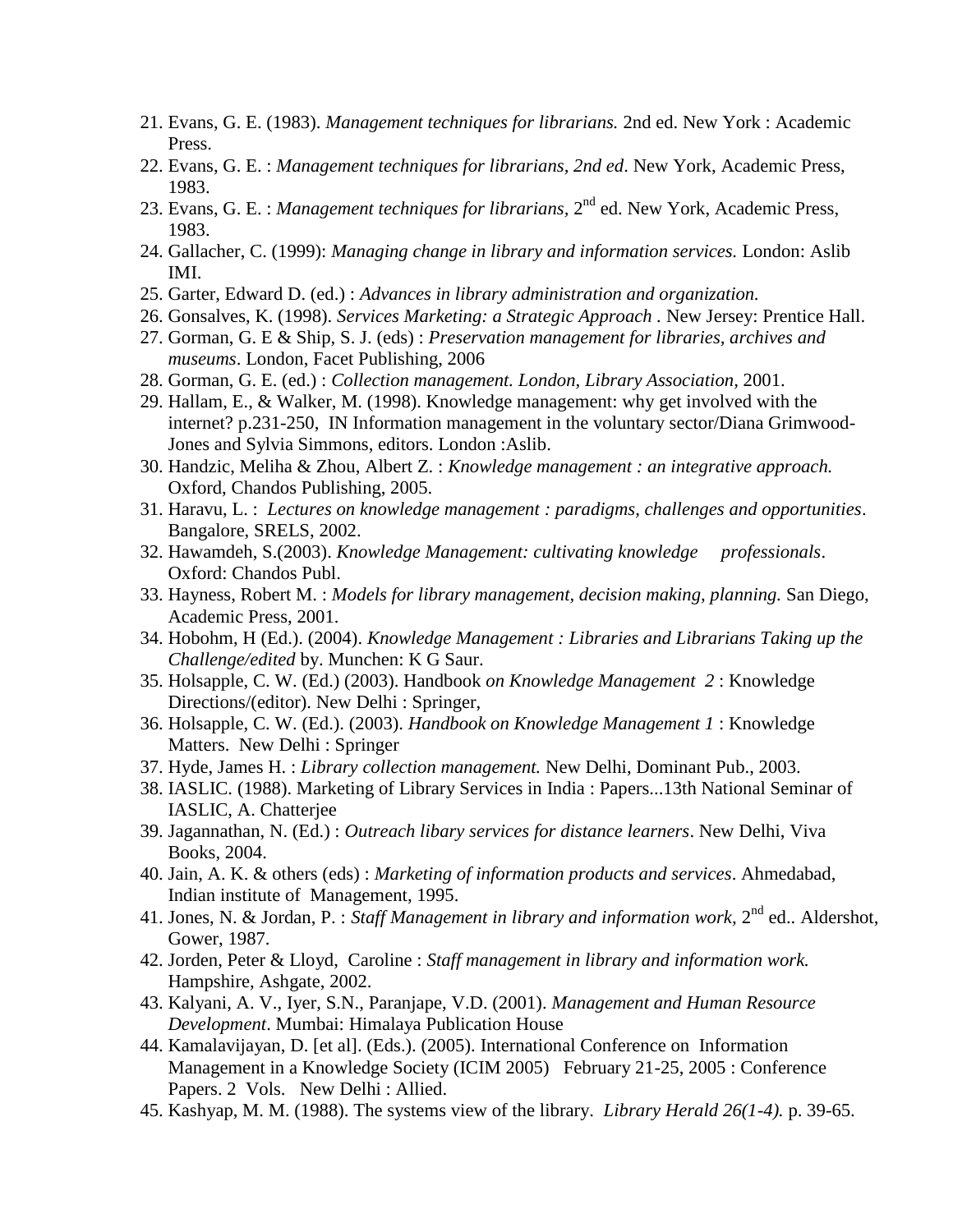- 46. Koenig, Michael E. D. and Srikantaiah, T. Kanti (Ed.) : *Knowledge management lessons learned : what works and what doesn't.* New Delhi, Ess Ess, 2008
- 47. Kolter, P. (1991). Marketing MGT : Analysis*, Planning, Implementation & control; 7th ed*. New Delhi : Prentice Hall of India Pvt. Ltd.
- 48. Koontz, M. & O'Donnell, : *Essentials of Management*. New Delhi, Tata McGraw Hill, 1978
- 49. Kraft, Donald and Boyce, Bert R. : *Operations research for libraries and information agencies*. San Diego, Academic Press, 1991.
- 50. Krishna Kumar. (2001). *Cyber Laws: Intellectual Property and E-Commerce Security.* New Delhi: Dominant Publishers and Distributors.
- 51. Kumar, P S G. (2003).*Management of Library and Information Centres.* Delhi: B R Publ.,
- 52. Lancaster, F. W. & Cleverdon, C. W (eds.) : *Evaluation and Scientific management of libraries and information centers*. Leyden, Noordhoff, 1977.
- 53. Lancaster, F. W. (1988). *If you want to evaluate your library....* London: The Library Association.
- 54. Lankes, D. R. (2011).*The atlas of new librarianship.* Cambridge, The MIT Press
- 55. Laudon, K. C. &Laudon, J. P. (2000): *Management information systems: organisation and technology.* New Delhi: Prentice-Hall of India, 4th ed.
- *56.* Lawes, A.(Ed.) (1997): *Management skills for the information manager. Mumbai: Jaico.*
- 57. Lee, Stuart D. : *Building an electronic resource collection : a practical guide.* London, Library Association, 2002.
- 58. Malwad N. M.[et al.] (eds.). (1996). *Digital Libraries: Dynamic Storehouse of Digitized Information*. New Delhi: New Age International.
- 59. Management Of Libraries In The 21st Century. (2000). M Bavakutty, M Parameswaran (ed.).New Delhi: EssEss.
- 60. Marklessw, S. and Streatfield, D. : *Evaluating the impact of your library*. London, Facet Publishind, 2006.
- 61. Mckay, D. (2003): *Effective financial planning for library and information services*.London: Europa.
- 62. Mckee, B. : *Planning library service*. London, Clive Bingley, 1989.
- 63. Mitchell, B. J. : *Cost analysis of library functions : a total systems approach*. Greenwich, Jai Press, 1978.
- 64. Narayana, G. J. : *Library and information management*. New Delhi, Prentice Hall of India, 1991.
- 65. Osborne, L. N & Nakamura, M. : Systems analysis for librarians and information professionals. Eaglewood, Libraries Unlimited, 2004.
- 66. Pearce, M. : *Non – Standard collection management*. Aldershot, ashgate, 1992.
- 67. Pearson, R. J .( Ed.). (1983). *The Management process: a selection of readings for librarians.* Chicago: ALA.
- 68. Raina, Roshan Lal and others : l*ibrary management : trends and opportunities*. New Delhi, Excel Books, 2005.
- 69. Rikowski Ruth (Ed.) : *Knowledge management : Social, cultural and theoretical perspective.* Oxford, Chandos, 2007.
- 70. Rizzo, J. R. (1980). *Management for librarians: fundamentals and issue*. Westport: Greenwood.
- 71. Rowley, J. *The Electronic Library*. London, Library Association 1998.
- 72. Sarma, V. V. S. (1996). *Impact of Leadership Styles on Organizational Effectiveness*. Jaipur: Printwell.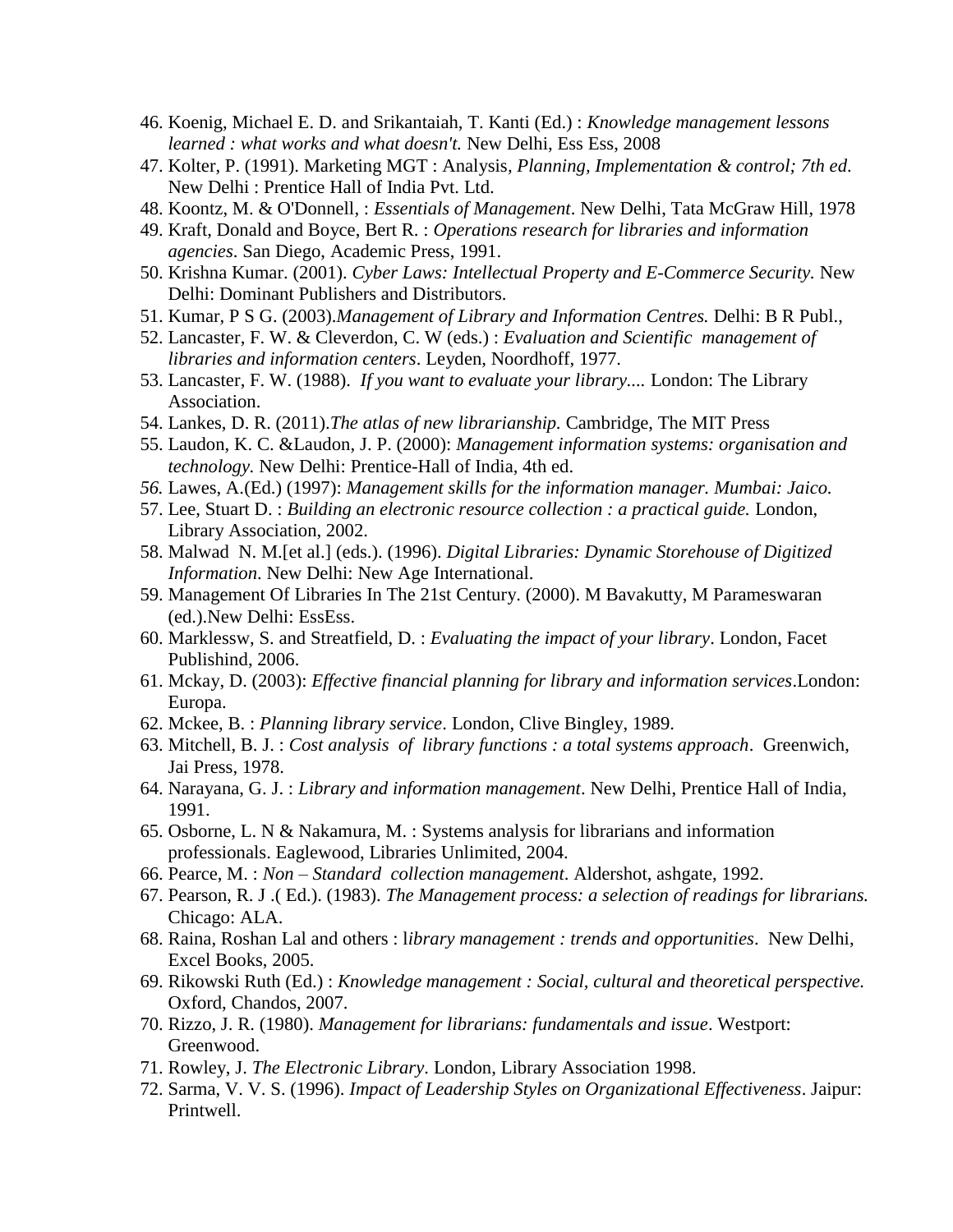- 73. Savard, R. (ed.) : *Education and research for marketing and quality management in libraries*. Munchen, K. G. Saur, 2002.
- 74. Seetharama, S (1990). *Planning of library and information centres.* Calcutta: Indian Association of Special Libraries & Information Centres.
- 75. Shukla, A. &Srinivasan, R. (2002). *Designing knowledge management architecture: how to implement successful knowledge management architecture*. New Delhi: Response.
- 76. Smith, D. (1980). *Systems Thinking in Library and Information Management.* New York: K.G.Saur.
- 77. Smith, kelvin : *Planning and implementing electronic records management : a practical guide* . London, Facet Publishing, 2007.
- 78. Stuart, R. D & Eastlick, J. T : *Library management,* 2 nd ed. Littleton, Libraries Unlimited, 1981.
- 79. Stueart, R. D. & Eastlick, J. T. : *Library management, 2nd ed*. Littleton (Colorado), Libraries Unlimited, 1981.
- 80. Stueart, R. D. & Moran, B. B. (2004).*Library and Information Centre Management. 6th ed*. Colorado: Libraries Unlimited.
- 81. Stueart, R. D. &Eastlick, J. T. (1991).*Library Management. 2nd ed*. Colorado: Libraries Unlimited
- 82. Sukla, S. (2010). *Electronic Resource Management: What, Why and How*. EssEss Pub.
- 83. Teague, S. J. : *Microforms, video and electronic media librarianship.* London, Butterworths, 1985
- 84. Tough, Alistair & Moss, Michael ( eds.) : *Record keeping in a hybrid environment : managing the creation, use, preservation and disposal of unpublished information objects in context*. Oxford, Chandos Publishing, 2006.
- 85. Trumpeter, M. C & Rounds, R. S. : *Basic budgeting practices for librarians,* Chicago, American Library Assocation, 1985.
- 86. Underwood, P. (1990). *Managing Change in Libraries*.London : Clive Bingley.
- 87. Vashishth, C. P. (ed.) (1987). Quality in Libraries (Procedures to be followed in designing the new library system - p.66-78). Seminar papers : 32 All India Library Conference. 1987. Delhi :
- 88. Weihrich, H & Koontz, H. : *Management : a global perspective.* New York, McGraw hill, 1993.
- 89. Weihrich, Hein & Koontz, Harold : *Management : a global perspective*, 10th ed.New York, McGraw Hill, 1993.
- 90. Whitten, J. L., Bentley, L., & Barlow, V. M. (2001).*Systems Analysis and Design. 5th ed*. New Delhi: Galgotias.
- 91. Willams, D. E., Nyce, J. M., & Golden, J. (Eds) (2009) *Advances in library administration and organization vol.28*. Bingley, Emerald Group Publishing.
- 92. Woodsworth, A. (ed) (2011) *Advances in librarianship vol. 33*. Bingley, Emerald Group Publishing.
- 93. Yorke, D. A. : *Marketing library services.* London, Library Association, 1977.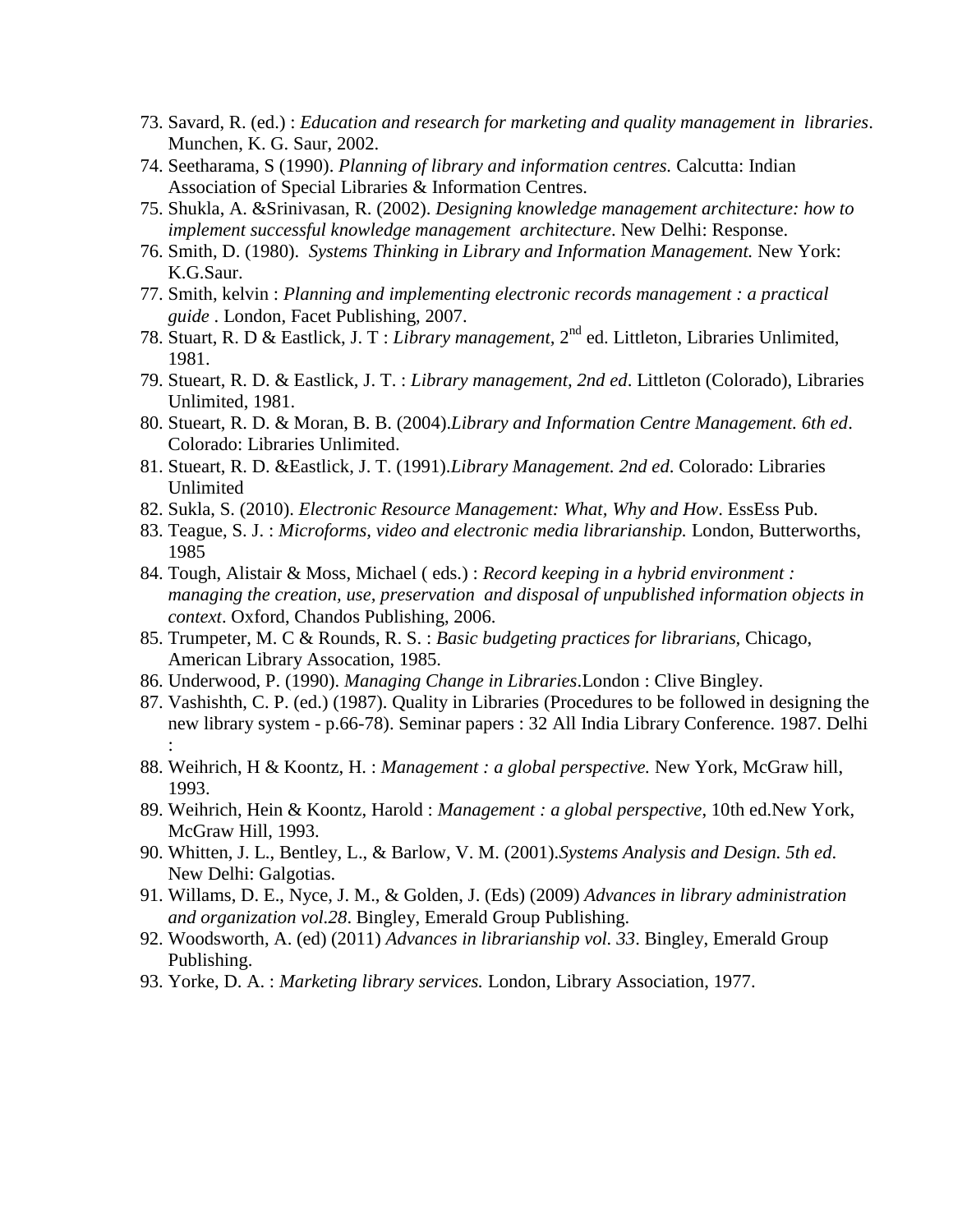# **Course 11: Research Methodology**

**4 Credits 80 Hours**

#### **Objectives:**

- a. To understand the value of research in Library and information Science
- b. To understand the process of research in Library and Information Science
	- 1. Research Process and elements: Relevance of RM in LIS, Definition and meaning of research, characteristics of scientific research, Spiral of scientific research, types of research – pure, applied, action, qualitative and quantitative approaches to research.
	- 2. Research Design: Problem identification, selection of suitable approach and method, steps in research, formulation of hypotheses, variables – dependent and independent. scales of measurement.
	- 3. Research Methods: Historical, Experimental, Descriptive Methods, Survey, Use and User Study, Case Study, Delphi method, content analysis, operations research, evidence based librarianship. Data Collection: Sources – individuals, documentary and non-documentary sources, instruments – questionnaire, interview, observation, Checklist, field visit.
	- 4. Research report writing: Structure, style, content; style manuals Chicago, MLA, APA, E-Citations.

- 1. Beck, S. E., & Manuel, K. (2008).*Practical research methods for librarians and information professionals.* Neal Schuman.
- 2.Bell, Judith : *Doing your research : a guide for first time researcher in education and social science*. Buckingham, Open University press, 1997.
- 3.Blaxter, Loraine & Others : *How to research.* Buckingham, Open University Press, 1997.
- 4.Bundy, M. L. & others (ed.) : *Reader in research methods for librarianship*. Washington, NCR Microcard ED., 1970.
- 5. Busha, C. H., Harter, S. P. (1980). *Research methods in librarianship*. New York : Academic Press.
- 6. Busha, Charles H. & Harter Stephen p. : *Research methods in librarianship Techniques and interpretation*. New York, Academic Press, 1980.
- 7. Denscombe, M. (1999).*The Good Research Guide for Small - Scale Research Projects.* New Delhi: Viva.
- 8. Devarajan, G. : *Applied research in library and information science.* New Delhi, Ess Ess, 2005
- 9. Egghe, L, & Neelameghan, A. (ed.) : *Lectures on informatics and scientometrics.* Bangalore, SRELS, 2000.
- 10. Egghe, L. & Rousseau, R. : *Introduction to informatics : quantitative methods in library , documentation and information science.* Amsterdam, Elsevier Science, 1990.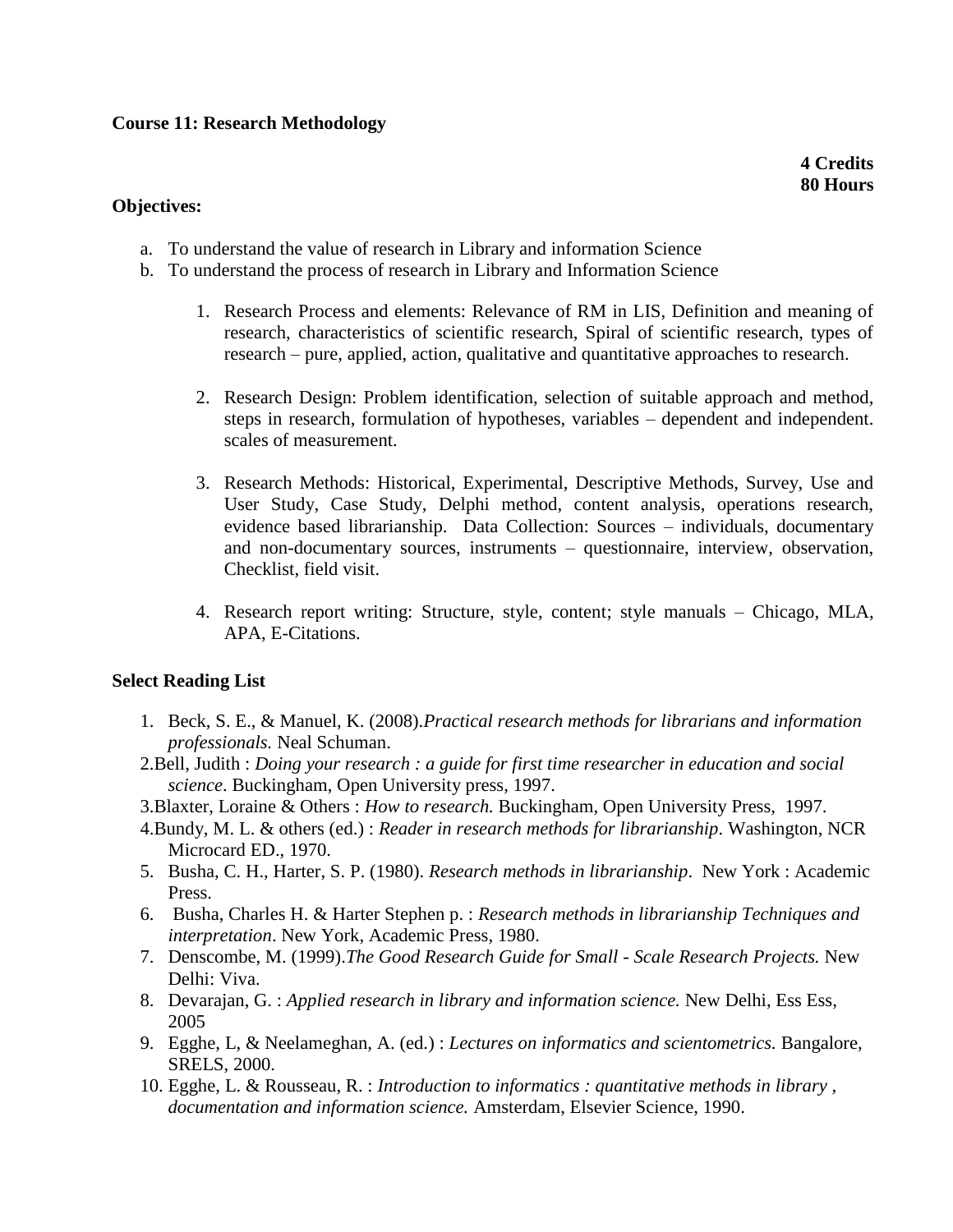- 11. Finte, a : *Conducting research : from paper to the internet.* London, Sage, 1998.
- 12. Ghosh, B. N. : *Scientific method and social research*. New Delhi, Sterling Publishers, 1987.
- 13. Goldhor, Hernert : *Introduction to scientific research in librarianship.* Urbana, University of lllionls. Graduate School of Library Science, 1972.
- 14. Goswami, P. R. : *Statistical information system and libraries.* New Delhi, Anmol Pub., 1989.
- 15. Gupta, B. M. (Ed.). (1996). *Handbook of Libraries.Archives& Information Centres in India. Vol.13 Bibliometrics, Scientometrics and Infometrics* (1996)Ed. By B.M. Gupta New Delhi : Segment Books.
- 16. Krishnaswami, O. R. (1993). *Methodology of Research in Social Sciences*.. Mumbai: Himalaya Publishing House.
- 17. Lancaster, F. W. : *Bibliometric methods in assessing productivity and impact of research*. Bangalore, SRELS, 1991.
- 18. Lastrucci, C. L. : *The scientific approach : basic principles of scientific method*. Combridge, M. I. T., 1967
- 19. Matyn, John & Lancaster, F. W. : *Investigative methods in library and information science*. Arlington, Information Resources Press, 1981.
- 20. McClure, C. R., &Hernon, P.(eds) (1991). *Library and information science research: perspectives and strategies for improvement* .New Jersey: Ablex.
- 21. Moore, Nick : *How to do research : a practical guide to designing and managing research projects*. 3rd ed. London, Facet publishing, 2006
- 22. Nicholas, D., & Ritchie, M. (1978) *Literature and Bibliometrics* London, Clive Bingley.
- 23. Padgett, D. K. (1998). *Quantitative Methods in Social Work Research: Challenges and Rewards.* New Delhi: Sage.
- 24. Pichard, Alison Jane : *Research methods in formation.* London, Facet Publishing, 2007.
- 25. Powell, R. R., &Connaway, L. S.(2004) *Basic Research methods for Librarians*. Westport : Libraries Unlimited.
- 26. Powell, R. R., &Silipigni, C. L. (2004).Basic research methods for librarians.Ed. 4.Libraries Unlimited, Westport.
- 27. Powell, Ronald R.: *Basic research methods for librarians*, 2<sup>nd</sup> ed. Norwood, Ablex Pub., 1994.
- 28. Publication manual of the American Psychological Association (latest available edition: 6th edition 2009). Washington, DC: American Psychological Association.
- 29. Rao, R. I. K (1983). *Quantitative methods for Library and Information Science.* New Delhi : Willey Eastern
- 30. Ravichandra Rao, I. K. (ed.) : *Informatics*  91. Bangalore, SRELS, 1992.
- 31. Ravichandra Rao, I. K. : *Quantitative methods for library and information Science*. New Delhi, Wiley Eastern, 1983.
- *32.* Savanur, S .K.((2008) *Research Methodology for Information Sciences. Pune : Universal*
- 33. Srikantaiah, T. and Hoffman, H. H. *Introduction to quantitative research methods for*  librarians, 2<sup>nd</sup> Rev. ed., California, Headway Pub. 1978.
- 34. Walliman, Nicholas : *Your research project : a step by step quide for the first time researcher*. New Delhi, Vistaar Pub., 2005.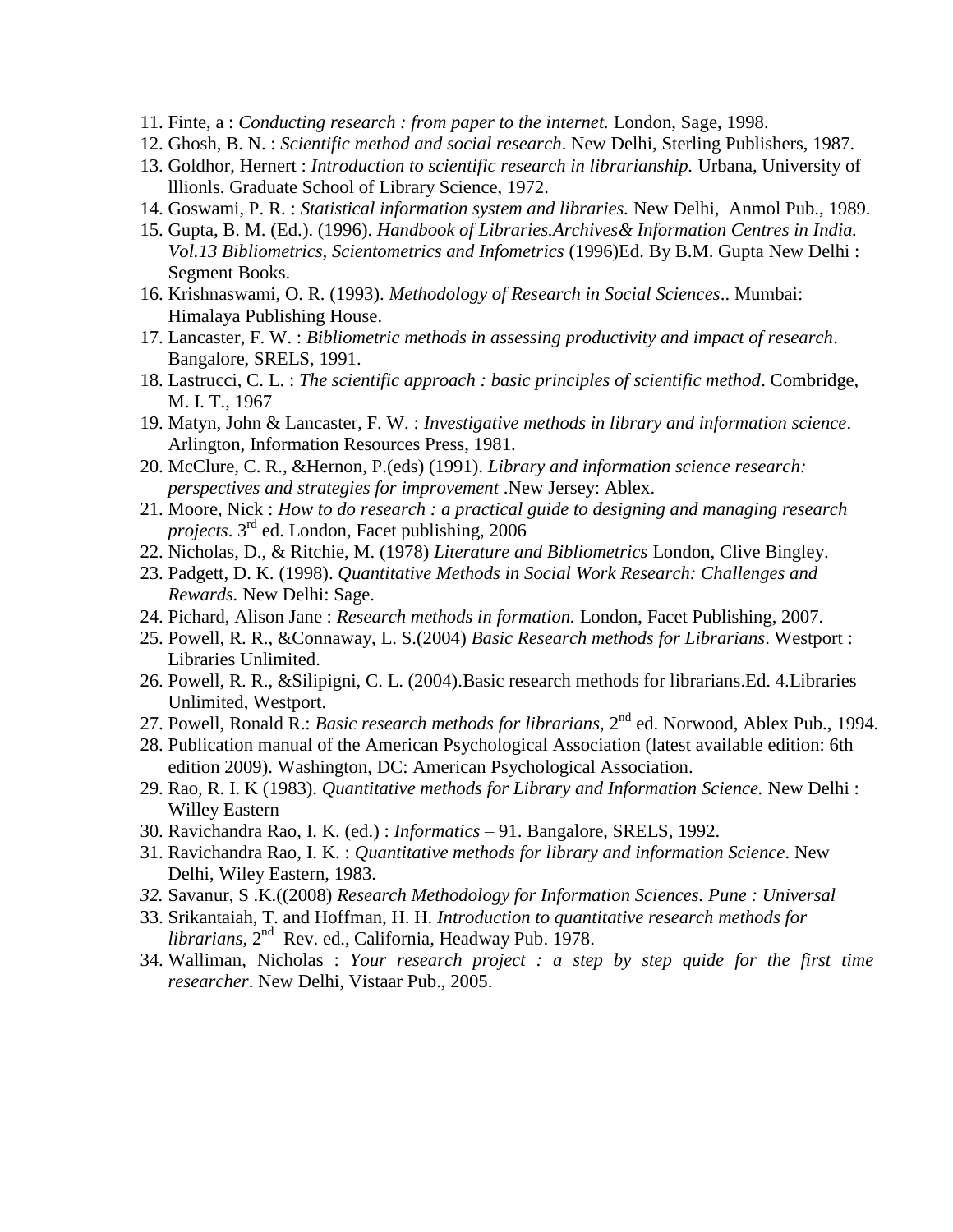# **Course 12: Statistics and Computer Application in Research**

#### **Objectives:**

- a. To understand the importance of qualitative and quantitative aspects of research and management
- b. To interpret and infer based on data/information
- 1. Data Analysis :
	- Sampling, need for sampling, types of samples Morgan Table
	- Descriptive statistics Concept of Validity and Reliability, Tabulation and Generalization, Measures of central tendency, mean, mode, median, measures of dispersion, variance, standard deviation, graphical presentation.
	- Inferential statistics outlines of parametric and non-parametric tests, z and ttests, correlation, regression – linear and non-linear, chi square test, ANOVA, sociometry,
- 2. Use of Excel and Statistical Packages
- 3. Bibliometrics: Concept, method, application
	- Laws of bibliometrics Bradford, Zipf, Lotka, analysis of bibliometric data, quantitative content analysis, citation analysis, co-citation analysis.
	- Librametry, informetrics, scientometrics, webometrics. Impact Factor.
- 4. Current trends in Library and Information Science research, criteria for research evaluation, peer reviewing, research ethics, plagiarism. Plagiarism detection software.

- 1. Carpenter and Vasu (1978).*Statistical methods for Librarians*. Chicago: ALA.
- 2. Hafner, Arthur W. : *Descriptive Statistical techniques for libraries.* Chicago, A. L. A., 1989.
- 3. Sehgal, R. L. (n.d.).*Statistical Techniques for Librarians*, EssEss Publications, New Delhi.
- 4. Sehgal, R. L. ( 1998). *Applied Statistics for Library Science Research* (2 vols.). EssEss,
- 5. Sehgal, R. L. : *Applied statistics for library science research,* Vol I and II. New Delhi, Ess. Ess,1998.
- 6. Stephen, P., & Hornby, S. (1998) *Simple Statistics for Library and Information professionals*. London : Library Association.
- 7. Wildemuth, B. M. (2009). *Applications of Social Research Methods to Questions in Information and Library Science*. Westport, CT: Libraries Unlimited.
- 8. Wilkinson, T. S., &Bhandarkar, P. L. (1984).*Methodology and tech-niques for social research.4th edition*.Bombay : Himalaya .
- 9. Young, P. (n.d.). Scientific Social Surveys and Research, V. 3. Applied Statistics for Library Science Research, vol. 2, R.L. Sehgal, EssEssPublications, New Delhi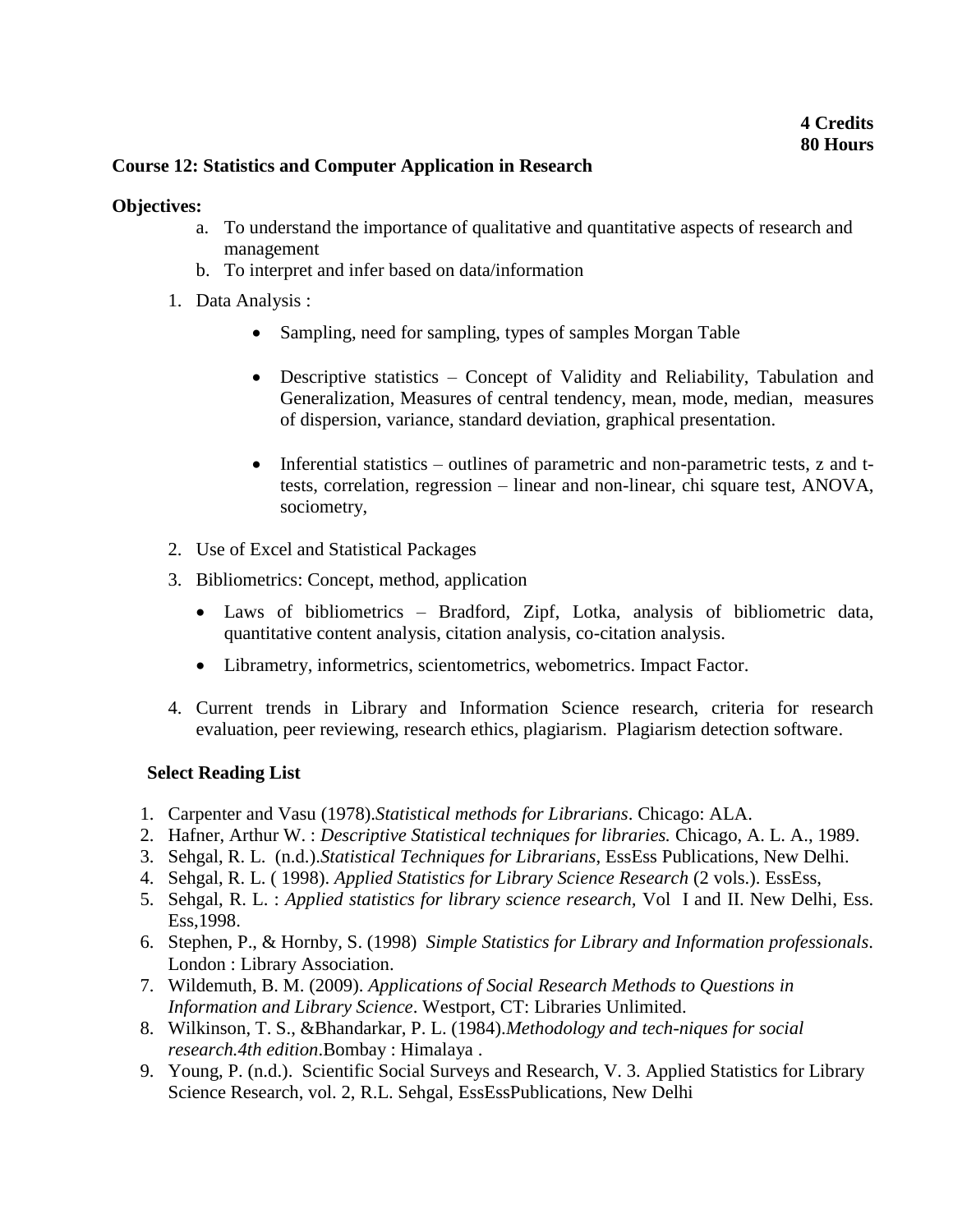# **Practical**

# **P5: Abstracting, Indexing and Thesaurus Construction**

**2 Credits 48 Hours**

# **P6: Information Communication Technologies**

- Advanced Internet Search and RSS Feed, Folksonomy, [Internet based Reference Service]
- Blog Creation
- Web Page Creation
- Creation of Digital Library and Content Management using Open Source Software

**2 Credits 48 Hours**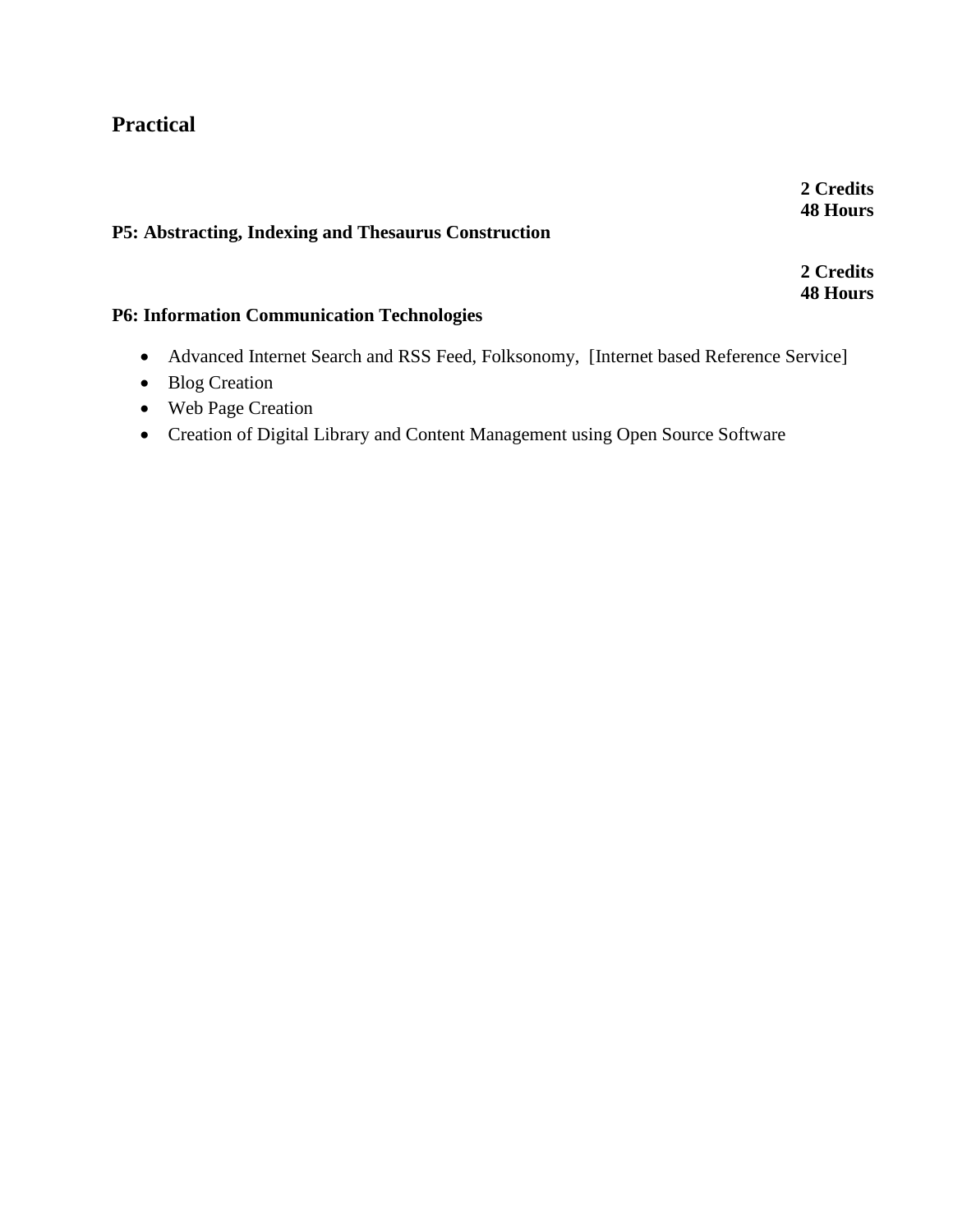# **Semester IV**

**4 Credits 80 Hours**

# **Course 13: Soft skills and Communication**

# **Objectives:**

- a. To prepare students to get into the profession and society
- b. To train students to be employable
- c. To know the current trends in Library and Information Science
	- Soft skills: Listening, Facing interviews.
	- Tactful handling of library problems with internal and external customers.
	- Work Culture, organizational culture: Building support within the organization.
	- Written and spoken communication skills. Building image of the library and LIS profession.
	- To acquaint with periodical literature in LIS.

## **Select Reading List**

1. Butterfield,Jeff.; *Soft Skills for Everyone.and Over*, CENGAGE Learning, 2011

## **Course14: Dissertation (12 Credits)**

## **Dissertation (8 Credits)**

## **Seminar Presentation ( 2 Credits)**

## **Viva (2 Credits)**

## **Objectives:**

- a. To develop independent thinking and problem-solving skills
- b. To apply research methods to a project
- c. To acquaint with report writing skills

## **P 8: Internship: Four Weeks (4 Credits)**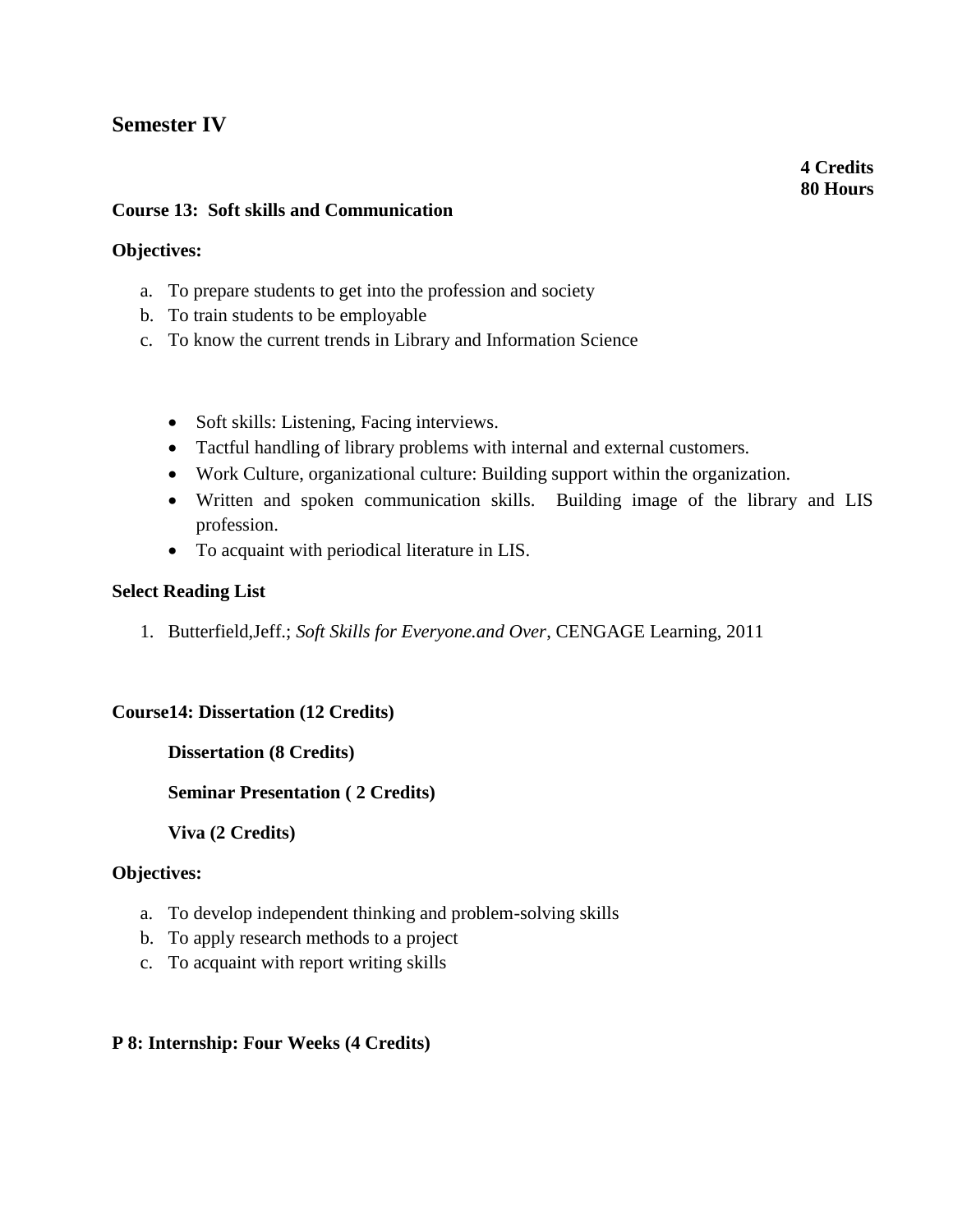# Recommended Websites

**ALA** [www.ala.org](http://www.ala.org/)[www.liszen.com](http://www.liszen.com/)

**ARIADNE** [www.ariadne.ac.uk](http://www.ariadne.ac.uk-/)

# **Morton Grove Public Library's Webrary**

[www.webrary.org](http://www.webrary.org/)

# **D- Lib Magazine**

[www.dlib.org](http://www.dlib.org-/)

# **National Knowledge Commission**

[www.knowledgecommission.gov.in](http://www.knowledgecommission.gov.in/)

# **Directory of Open Access Journals** [www.doaj.org](http://www.doaj.org-/)

# **Online Computer Library Centre**  [www.oclc.org](http://www.oclc.org/)

**DLST**  [www.dlist.sirarizona.edu](http://www.dlist.sirarizona.edu-/)

**Open Archives Initiative – Protocol for Metadata Harvesting** [www.openarchives.org](http://www.openarchives.org/)

**Dublin Core Metadata Initiative http://dublincore.org-19-Open J – Gate** [www.openjgate.org](http://www.openjgate.org/)

**Emerald Publishers** [www.emeraldinsignt.com](http://www.emeraldinsignt.com-/)

**Project Gutenberg** [www.gutenberg.org](http://www.gutenberg.org/)